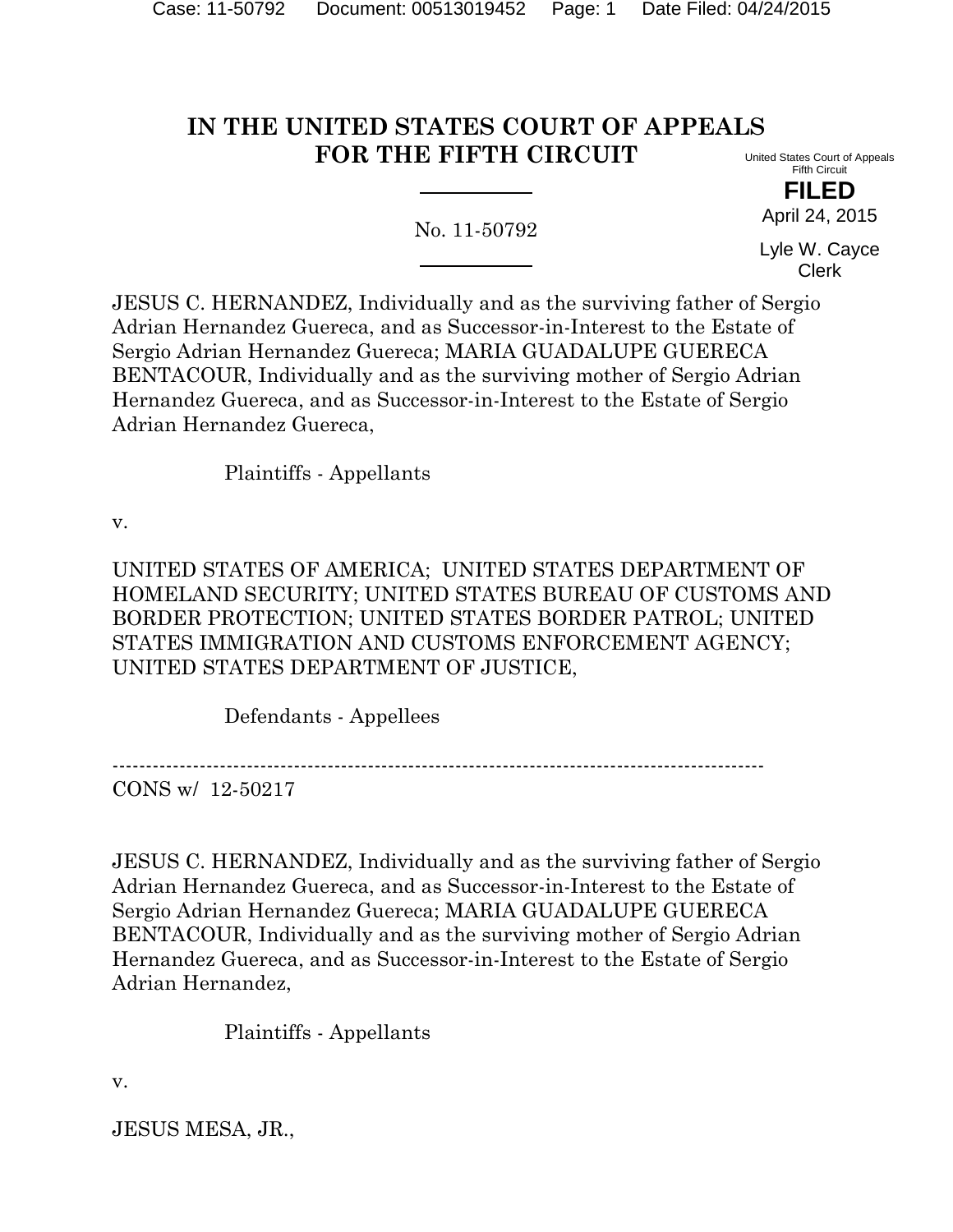Defendant - Appellee

-------------------------------------------------------------------------------------------------

CONS w/ 12-50301

JESUS C. HERNANDEZ, Individually and as the surviving father of Sergio Adrian Hernandez Guereca, and as Successor-in-Interest to the Estate of Sergio Adrian Hernandez Guereca; MARIA GUADALUPE GUERECA BENTACOUR, Individually and as the surviving mother of Sergio Adrian Hernandez Guereca, and as Successor-in-Interest to the Estate of Sergio Adrian Hernandez,

Plaintiffs - Appellants

v.

 $\overline{a}$ 

RAMIRO CORDERO; VICTOR M. MANJARREZ, JR.,

Defendants - Appellees

Appeals from the United States District Court for the Western District of Texas

Before STEWART, Chief Judge, and JOLLY, DAVIS, JONES, SMITH, DENNIS, CLEMENT, PRADO, OWEN, ELROD, SOUTHWICK, HAYNES, GRAVES, HIGGINSON, and COSTA, Circuit Judges.[\\*](#page-1-0)

<span id="page-1-0"></span><sup>\*</sup> Judge DeMoss was a member of the panel and, as a senior judge, elected to participate in the en banc proceedings pursuant to 28 U.S.C. § 46(c) and 5th Circuit Rule 35.6. Although Judge DeMoss participated in the oral argument and the court's deliberations, he subsequently retired from the court, effective April 16, 2015. Before retiring, Judge DeMoss authored the following special concurrence, which would have been issued if he were still a member of the court: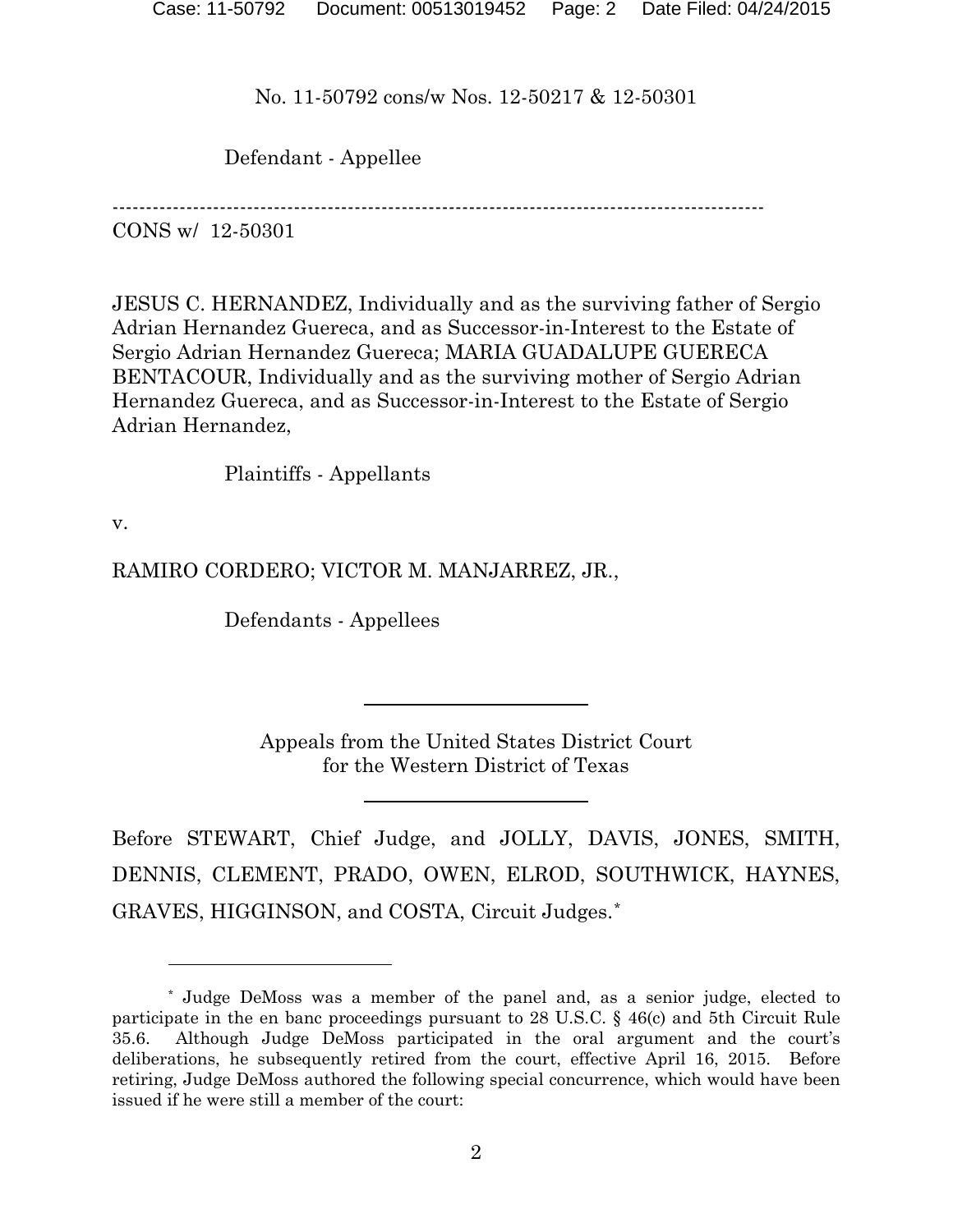### PER CURIAM:

l

We rehear this matter en banc, *see Hernandez v. United States*, 771 F.3d 818 (5th Cir. 2014) (per curiam) (on petitions for rehearing en banc), to resolve whether, under facts unique to this or any other circuit, the individual defendants in these consolidated appeals are entitled to qualified immunity. Unanimously concluding that the plaintiffs fail to allege a violation of the Fourth Amendment, and that the Fifth Amendment right asserted by the plaintiffs was not clearly established at the time of the complained-of incident, we affirm the judgment of dismissal.

The facts and course of proceedings are accurately set forth in the panel majority opinion of Judge Prado, *Hernandez v. United States*, 757 F.3d 249, 255−57 (5th Cir. 2014). We conclude that the panel opinion rightly affirms the dismissal of Hernandez's claims against the United States, *id.* at 257–59, and against Agent Mesa's supervisors, *id.* at 280, and we therefore REINSTATE Parts I, II, and VI of that opinion. We additionally hold that pursuant to *United States v. Verdugo–Urquidez*, 494 U.S. 259 (1990), Hernandez, a Mexican citizen who had no "significant voluntary connection" to the United States, *id.* at 271, and who was on Mexican soil at the time he was shot, cannot assert a claim under the Fourth Amendment.

The remaining issue for the en banc court is properly described as whether "the Fifth Amendment . . . protect[s] a non-citizen with no connections

HAROLD R. DeMOSS, JR., Circuit Judge, concurring in part and concurring in the judgment:

I concur in the en banc court's reinstatement of Parts I, II, and VI of the panel's opinion. Furthermore, I concur in the en banc court's assessment that *United States v. Verdugo-Urquidez*, 494 U.S. 259 (1990), precludes a Fourth Amendment claim on the facts of this case. As to the Fifth Amendment claim, I concur in the judgment of the en banc court for the reasons stated in my dissent from the panel opinion. *See Hernandez v. United States*, 757 F.3d 249, 281-82 (5th Cir. 2014) (DeMoss, J., concurring in part and dissenting in part).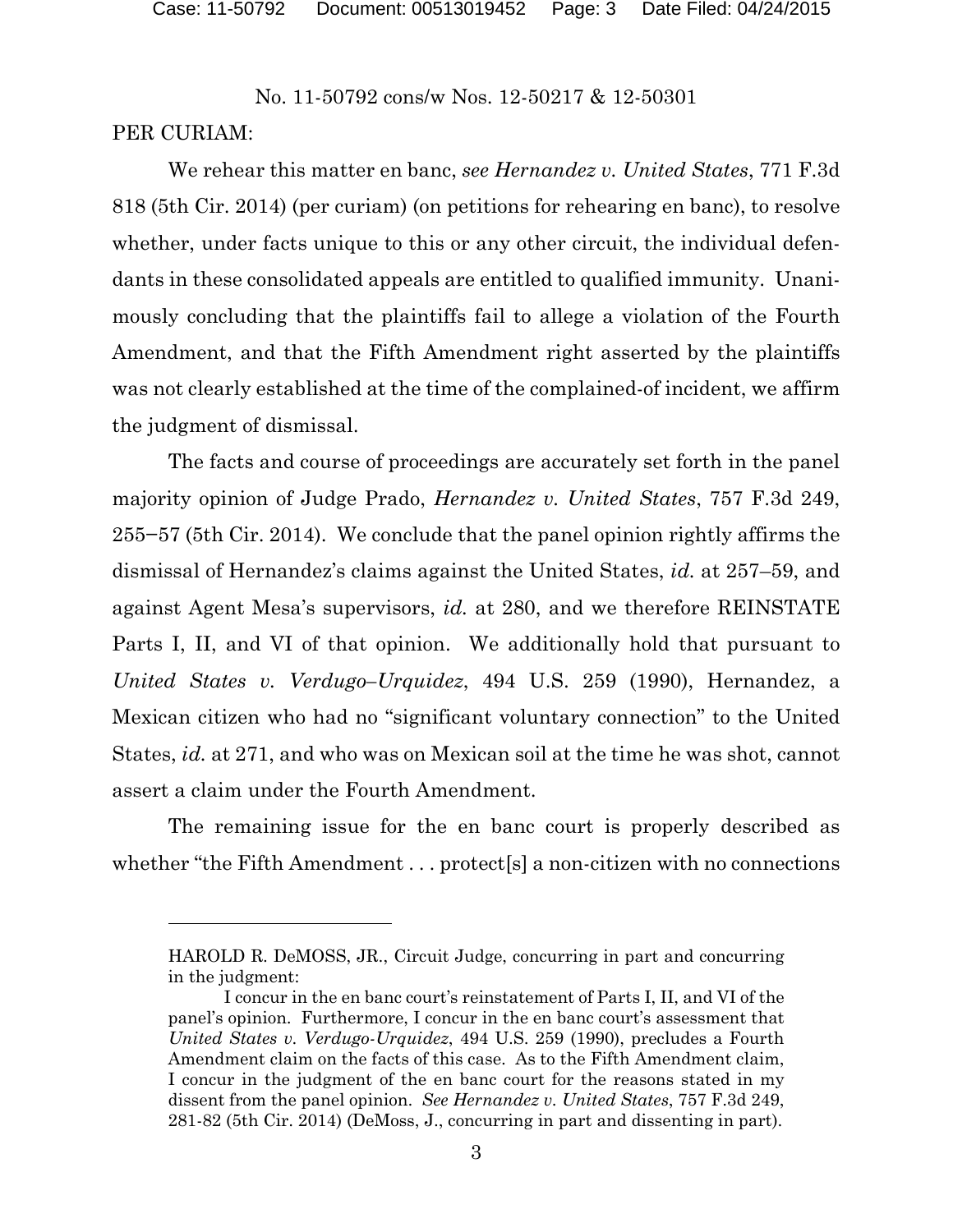to the United States who suffered an injury in Mexico where the United States has no formal control or de facto sovereignty." *Id.* at 281−82 (DeMoss, J., concurring in part and dissenting in part). To underscore the seriousness of the tragic incident under review, we elaborate on that description only to note that the injury was the death of a teenaged Mexican national from a gunshot fired by a Border Patrol agent standing on U.S. soil.

To decide the assertion of qualified immunity made by defendant Agent Mesa, regarding the plaintiffs' Fifth Amendment claim, the court avails itself of the latitude afforded by *Pearson v. Callahan*: "The judges of the . . . courts of appeals should be permitted to exercise their sound discretion in deciding which of the two prongs of the qualified immunity analysis should be addressed first in light of the circumstances in the particular case at hand." 555 U.S. 223, 236 (2009) (overruling *Saucier v. Katz*, 533 U.S. 194, 201 (2001)).

The prongs referred to are familiar: "First, a court must decide whether the facts  $\dots$  alleged  $\dots$  make out a violation of a constitutional right.  $\dots$ Second, if [so], the court must decide whether the right at issue was 'clearly established' at the time of [the] alleged misconduct." *Id.* at 232. "Qualified immunity is applicable unless [both prongs are satisfied]." *Id.*

The panel opinion correctly describes the substantive-due-process claim as "that Agent Mesa showed callous disregard for Hernandez's Fifth Amendment rights by using excessive, deadly force when Hernandez was unarmed and presented no threat." *Hernandez*, 757 F.3d at 267. The question is whether, under the unique facts and circumstances presented here, that right was "clearly established."

The Supreme Court has carefully admonished that we are "not to define clearly established law at a high level of generality." *Ashcroft v. al-Kidd*, 131 S. Ct. 2074, 2084 (2011). To the contrary, a right is clearly established only where "it would be clear to a reasonable officer that his conduct was unlawful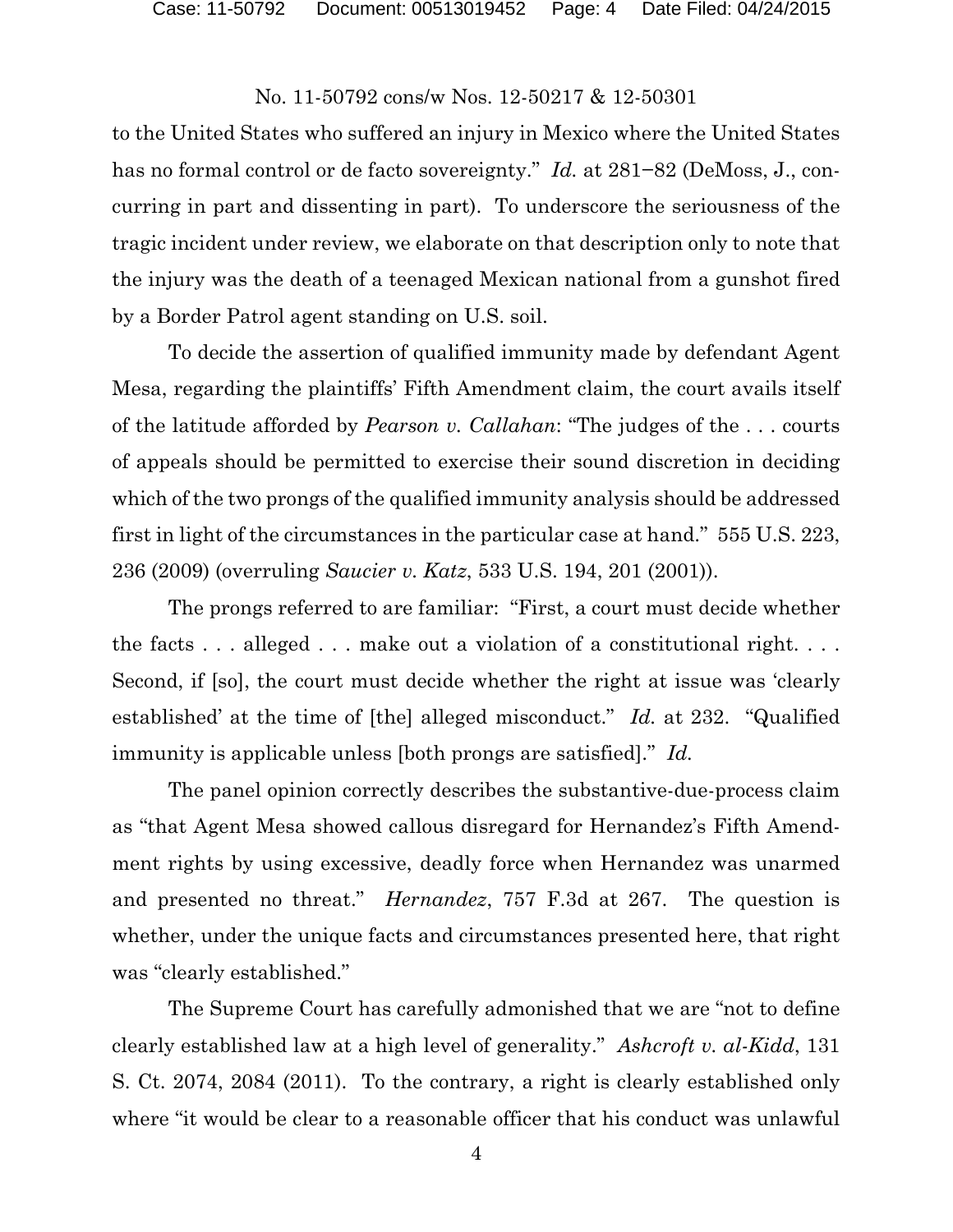in the situation he confronted." *Brosseau v. Haugen*, 543 U.S. 194, 199 (2004) (per curiam) (quoting *Saucier*, 533 U.S. at 202) (internal quotation marks omitted). The question here is whether the general prohibition of excessive force applies where the person injured by a U.S. official standing on U.S. soil is an alien who had no significant voluntary connection to, and was not in, the United States when the incident occurred. No case law in 2010, when this episode occurred, reasonably warned Agent Mesa that his conduct violated the Fifth Amendment.

Although the en banc court is somewhat divided on the question of whether Agent Mesa's conduct violated the Fifth Amendment, the court, with the benefit of further consideration and en banc supplemental briefing and oral argument, is unanimous in concluding that any properly asserted right was not clearly established to the extent the law requires. The strongest authority for the plaintiffs may be *Boumediene v. Bush*, which addressed whether the Suspension Clause of the U.S. Constitution applied to aliens detained outside the United States at the U.S. Naval Base in Guantanamo Bay, Cuba. 553 U.S. 723, 732–33 (2008). Although the Court drew on cases from contexts other than habeas corpus, *see id.* at 755–64 (discussing the Court's precedents on "the Constitution's extraterritorial application," including, *inter alia*, the *Insular Cases*, *In re Ross*, 140 U.S. 453 (1891), *Reid v. Covert*, 354 U.S. 1 (1957), and *Verdugo–Urquidez*, 494 U.S. 259), it expressly limited its holding to the facts before it, *see id.* at 795 ("Our decision today holds only that petitioners before us are entitled to seek the writ; that the [Detainee Treatment Act] review procedures are an inadequate substitute for habeas corpus; and that petitioners in these cases need not exhaust the review procedures in the Court of Appeals before proceeding with their habeas actions in the District Court."). Accordingly, nothing in that opinion presages, with the directness that the "clearly established" standard requires, whether the Court would extend the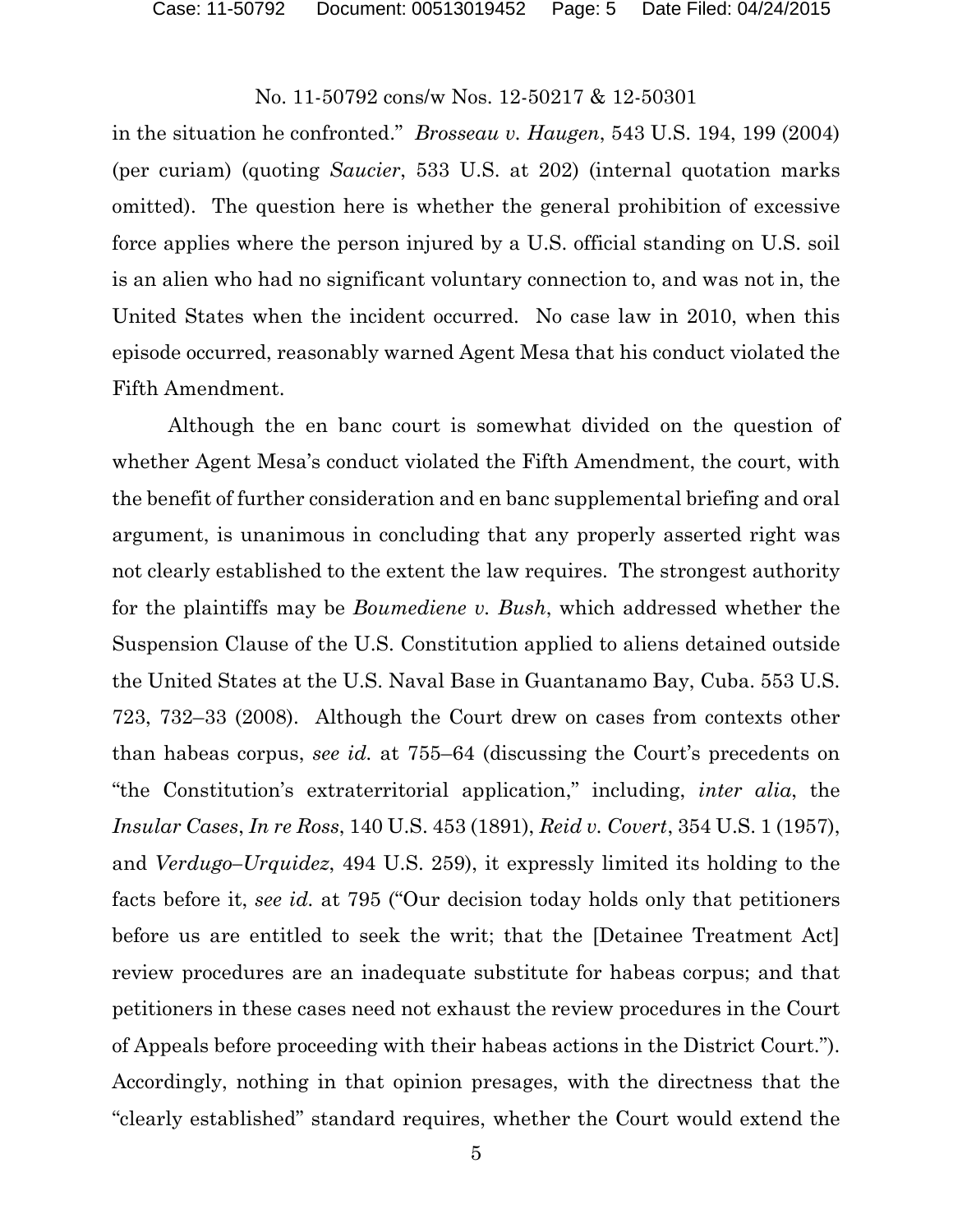territorial reach of a different constitutional provision—the Fifth Amendment—and would do so where the injury occurs not on land long controlled by the United States, but on soil that is indisputably foreign and beyond the United States' territorial sovereignty. By deciding this case on a ground on which the court is in consensus, we bypass that issue by giving allegiance to "the general rule of constitutional avoidance." *Callahan*, 555 U.S. at 241.

"There are cases in which it is plain that a constitutional right is not clearly established but far from obvious whether in fact there is such a right." *Id.* at 237. Reasonable minds can differ on whether *Boumediene* may someday be explicitly extended as the plaintiffs urge. That is the chore of the first prong of the qualified-immunity test, which we do not address.

The alleged right at issue was not clearly established, under these facts, in 2010.

The judgment of dismissal is AFFIRMED.

6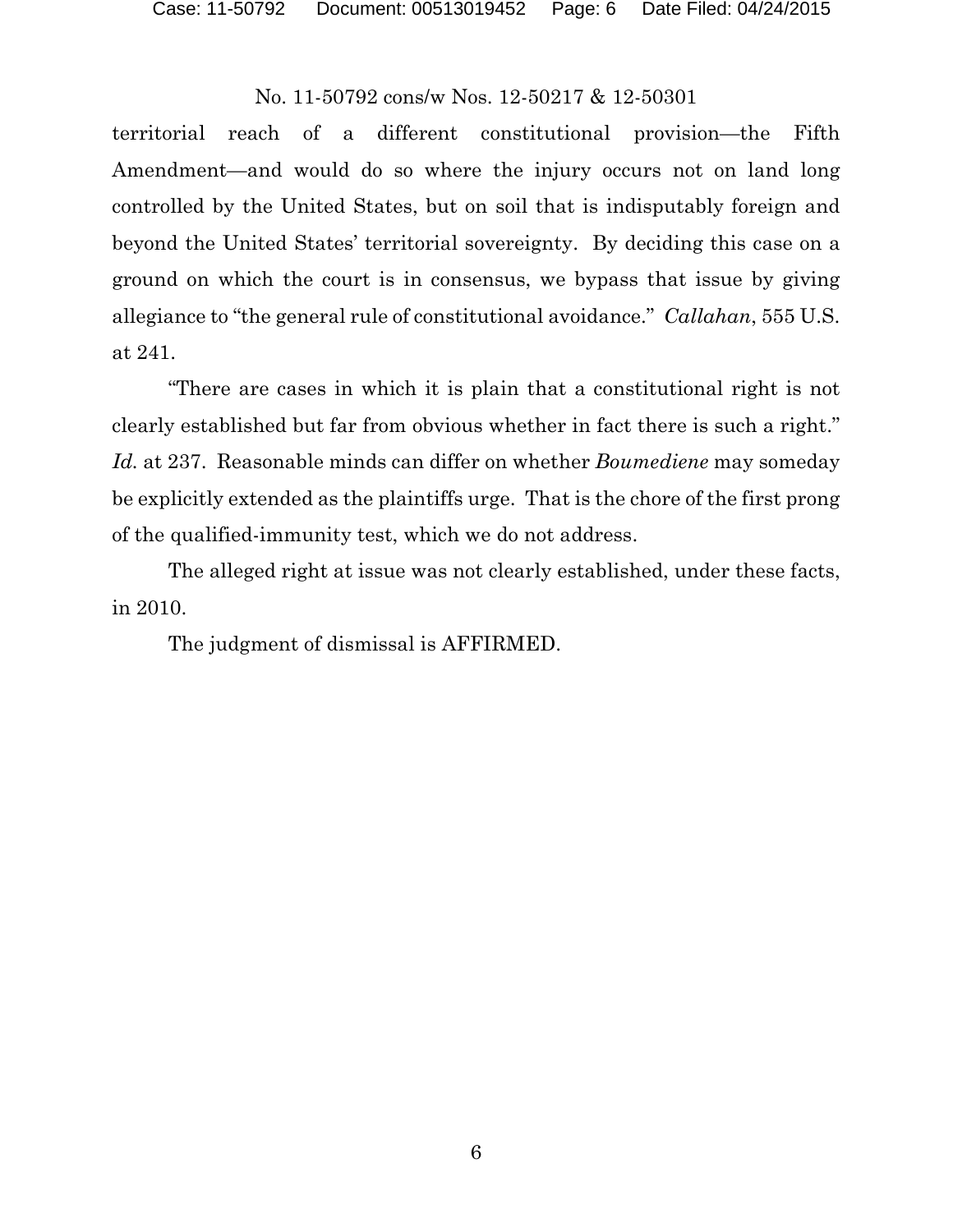EDITH H. JONES, Circuit Judge, joined by SMITH, CLEMENT, and OWEN, Circuit Judges, concurring:

The court has unfortunately taken the path of least resistance. We hold unanimously that Agent Mesa has qualified immunity from this suit for a Fifth Amendment substantive due process violation because he did not violate any clearly established rights flowing from that Amendment. *Pearson v. Callahan*, 555 U.S. 223, 236, 129 S. Ct. 808, 818 (2009). This compromise simply delays the day of reckoning until another appellate panel revisits non-citizen tort claims for excessive force resting on extraterritorial application of the United States Constitution. Ongoing incursions across our national borders and our nation's applications of force abroad ensure that other lawsuits will be pursued. We should discourage this litigation before it takes root.

Because it is clear that United States constitutional rights do not extend to aliens who (a) lack any connection to the United States and (b) are injured on foreign soil, I would also resolve this appeal on the first prong of qualified immunity analysis. *See id*. at 236, 129 S. Ct. at 818 ("In some cases, a discussion of why the relevant facts do not violate clearly established law may make it apparent that in fact the relevant facts do not make out a constitutional violation at all.").[1](#page-6-0)

Whether a constitutional violation occurred here is a straightforward inquiry with a definite answer. First, if the plaintiffs have a constitutional claim at all, it arises under the Fourth Amendment, not the Fifth. *See Graham v. Connor*, 490 U.S. 386, 394, 109 S. Ct. 1865, 1870-71 (1989). This en banc court re-confirms, however, that the Fourth Amendment protects only aliens

<span id="page-6-0"></span> $<sup>1</sup>$  The en banc court did not consider whether, even if a constitutional claim had been</sup> stated, a tort remedy should be crafted under *Bivens v. Six Unknown Named Agents of Federal Bureau of Narcotics*, 403 U.S. 388, 91 S. Ct. 1999 (1971)**.** Our en banc opinion neither assumes nor decides that question.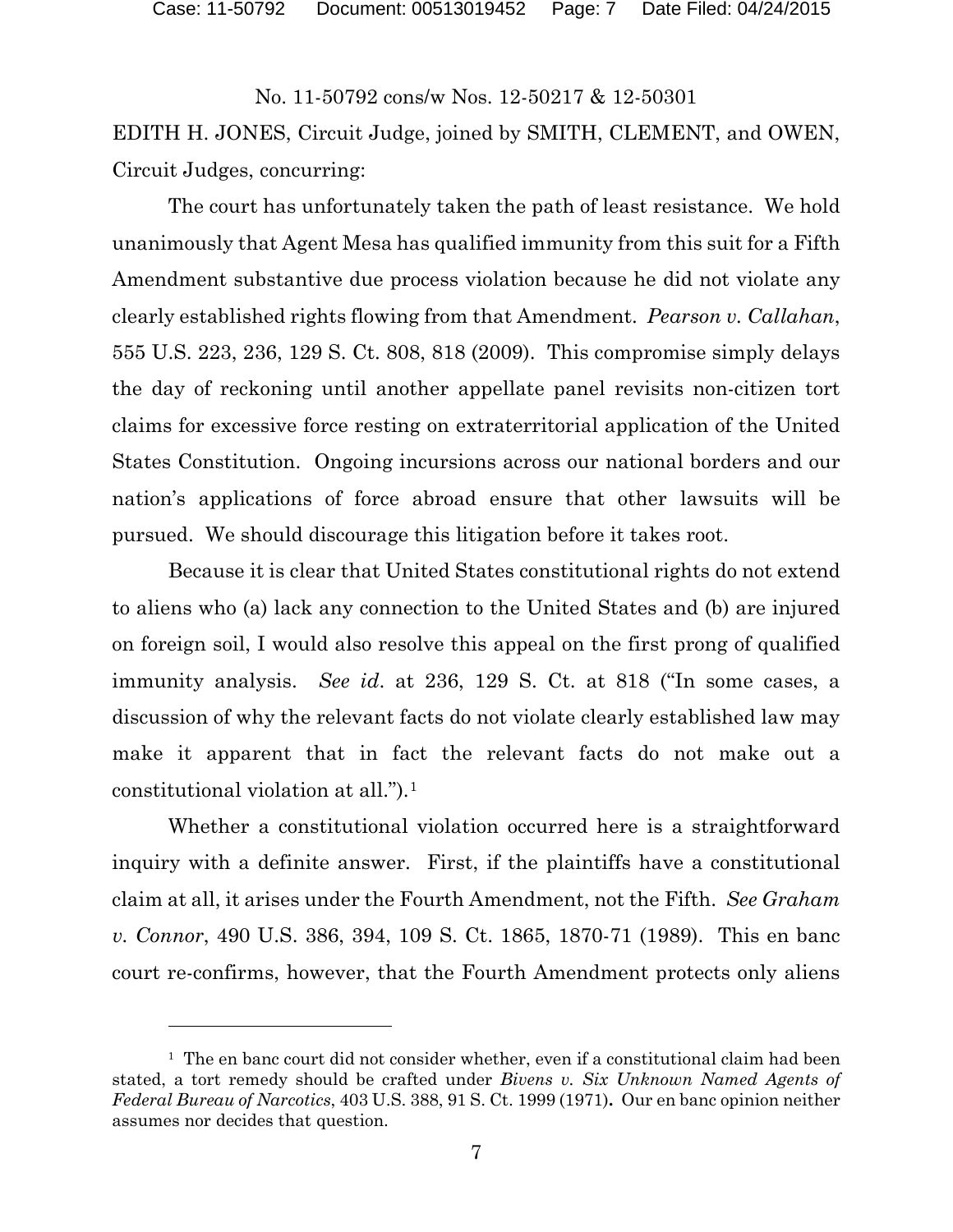with "significant voluntary connection<sup>[s]"</sup> to this country. *United States v. Verdugo-Urquidez*, 494 U.S. 259, 271, 110 S. Ct. 1056, 1064 (1990). Because Hernandez had no such prior connections, the Fourth Amendment claim fails.

Additionally, substantive due process under the Fifth Amendment does not offer a fallback claim here, not least because of the expressly limited reach of the Supreme Court's decision in *Boumediene v. Bush*, 553 U.S. 723, 128 S. Ct. 2229 (2008). Judge DeMoss's dissent from the panel opinion aptly expressed incredulity about extraterritorial application of the Fifth Amendment:

If the fact that the United States exerts and has exerted powerful influence over northern Mexico, justifies application of the Fifth Amendment in a strip along the border, how wide is that strip? Is the Fifth Amendment applicable in all of Ciudad Juarez or even the entire state of Chihuahua? Ultimately, the majority's approach devolves into a line drawing game which is entirely unnecessary because there is a border between the United States and Mexico.

*Hernandez v. United States*, 757 F.3d 249, 281 (5th Cir. 2014) (DeMoss, J., concurring in part and dissenting in part) (internal quotation marks and citation omitted).

I also feel obliged to comment on the plaintiffs' Alien Tort Statute ("ATS") claim against the United States, which has been rejected by the panel, by the unanimous compromise en banc opinion, and indeed by every other circuit court of appeals.[2](#page-7-0) A concurring opinion here arguably supports the assertion

<span id="page-7-0"></span><sup>2</sup> *See Princz v. Fed. Republic of Germany*, 26 F.3d 1166, 1174 (D.C. Cir. 1994) (rejecting the argument that *jus cogens* violations implicitly waive sovereign immunity under the Foreign Sovereign Immunities Act); *Siderman de Blake v. Republic of Argentina*, 965 F.2d 699, 718-19 (9th Cir. 1992) (same); *Goldstar (Panama) S.A. v. United States*, 967 F.2d 965, 968-69 (4th Cir. 1992) (rejecting plaintiffs' argument that the ATS waived the United States' sovereign immunity); *Sanchez-Espinoza v. Reagan*, 770 F.2d 202, 207 (D.C. Cir. 1985) (holding that "[t]he Alien Tort Statute itself is not a waiver of sovereign immunity").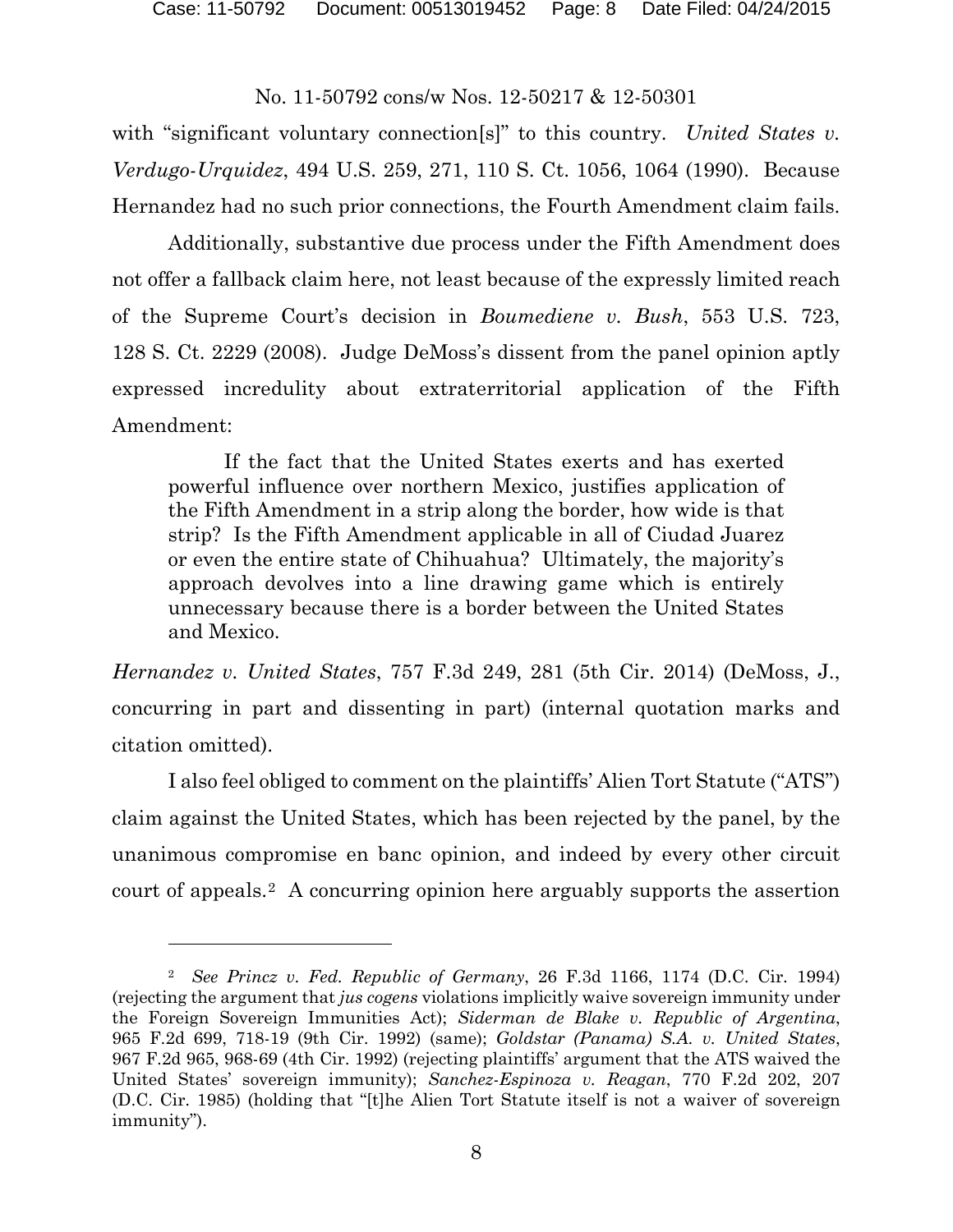of nebulous claims for violations of "*jus cogens*" and blithely suggests that the United States' sovereign immunity may be ineffective in American courts against such claims. Among the many troubling implications of the separate opinion, it turns on its head the Supreme Court's obvious reluctance to expand federal judges' authority to import customary international law theories into domestic tort law without careful articulation and severe limitations or Congressional action. *See Sosa v. Alvarez-Machain*, 542 U.S. 692, 732, 124 S. Ct. 2739, 2765-66 (2004) (plaintiff's claim for "arbitrary arrest and detention" failed to state a violation of the law of nations with requisite "definite content and acceptance among civilized nations"); *Kiobel v. Royal Dutch Petroleum Co.*, \_\_\_ U.S. \_\_\_, 133 S. Ct. 1659, 1669 (2013) (presumption against extraterritoriality applies to Alien Tort Statute).

### **I. The Fourth Amendment, not the Fifth, Controls**

The plaintiffs characterized their claims as arising under either the Fifth or the Fourth Amendment. But on these facts, they can only have a Fourth Amendment claim. Constitutional rights are not interchangeable. When a litigant asserts multiple constitutional claims arising from the same conduct, we must "identify" the specific constitutional right allegedly infringed . . . ." *Graham*, 490 U.S. at 394, 109 S. Ct. at 1870. If it becomes apparent that "a particular Amendment 'provides an explicit textual source of constitutional protection' against a particular sort of government behavior, 'that Amendment, not the more generalized notion of substantive due process, must be the guide for analyzing these claims.' " *Albright v. Oliver*, 510 U.S. 266, 273, 114 S. Ct. 807, 813 (1994) (quoting *Graham*, 490 U.S. at 395, 109 S. Ct. at 1871) (internal quotation marks and footnote omitted). In essence, the specific trumps the general. This is especially true when a plaintiff brings both Fourth and Fifth Amendment claims asserting law enforcement misconduct. The Court has emphatically stated that "*all* claims that law enforcement officers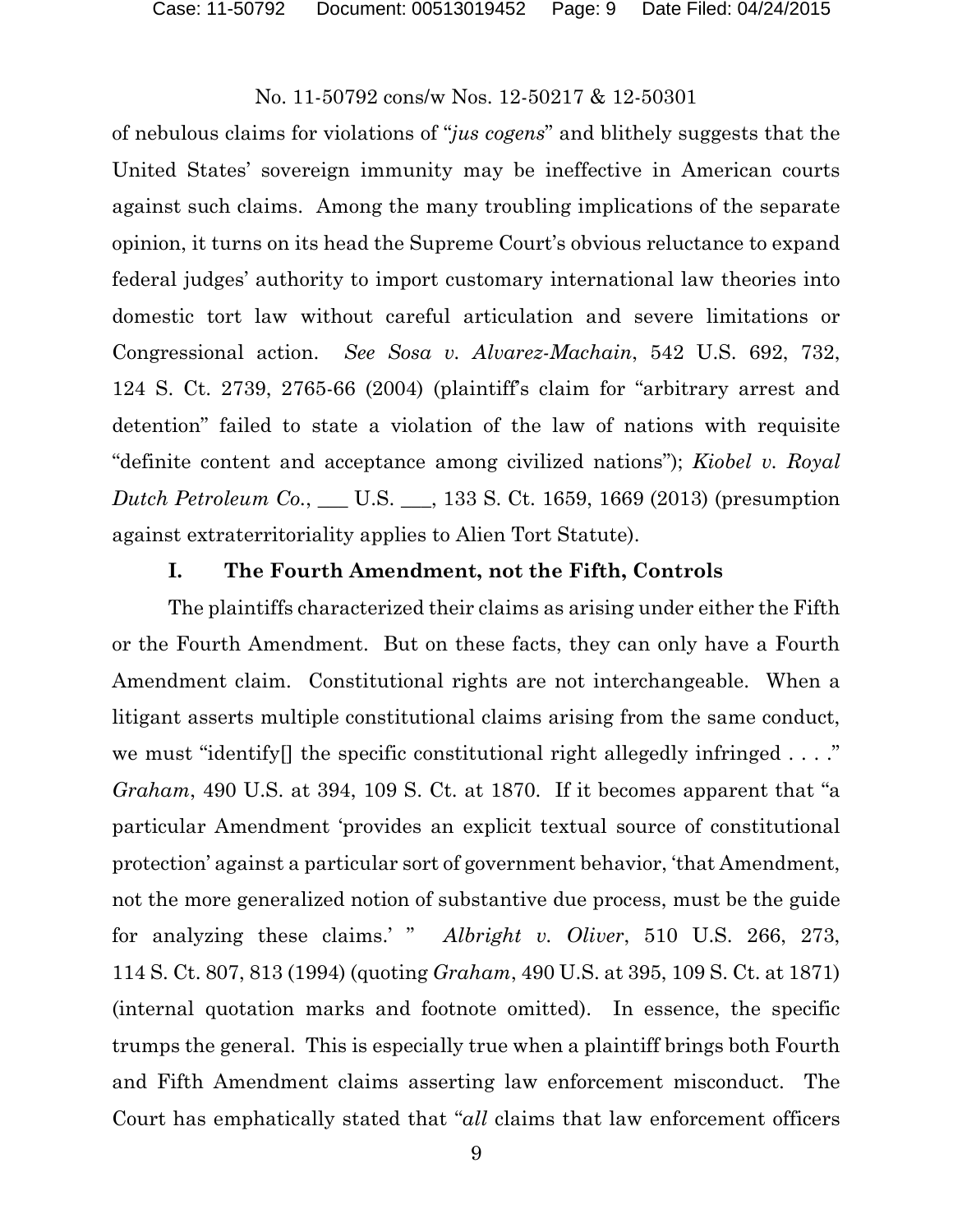$\overline{a}$ 

# No. 11-50792 cons/w Nos. 12-50217 & 12-50301

have used excessive force—deadly or not—in the course of an arrest, investigatory stop, or other 'seizure' of a free citizen should be analyzed under the Fourth Amendment and its 'reasonableness' standard, rather than under a 'substantive due process' approach." *Graham*, 490 U.S. at 395, 109 S. Ct. at 1871 (emphasis in original). Accordingly, substantive due process analysis is appropriate only if the plaintiffs' claim is not "covered by" the Fourth Amendment. *Cnty. of Sacramento v. Lewis*, 523 U.S. 833, 843, 118 S. Ct. 1708, 1715 (1998) (applying substantive due process where the passenger of a motorcyclist being pursued by police was killed).[3](#page-9-0) 

Agent Mesa undoubtedly seized Hernandez. A seizure occurs "when there is a governmental termination of freedom of movement through means intentionally applied." *Brower v. Cnty. of Inyo*, 489 U.S. 593, 596-97, 109 S. Ct. 1378, 1381 (1989) (emphasis omitted). Law enforcement shootings are also covered by the Fourth Amendment because "there can be no question that apprehension by the use of deadly force is a seizure[.]" *Tennessee v. Garner*, 471 U.S. 1, 7, 105 S. Ct. 1694, 1699 (1985). The plaintiffs' complaint alleges that Agent Mesa intentionally shot and killed Hernandez, thus terminating his "freedom of movement through means intentionally applied." *Brower*, 489 U.S. at 596-97, 109 S. Ct. at 1381. Under governing law, if the plaintiffs have any claim at all, it arises from the Fourth, not the Fifth Amendment.

<span id="page-9-0"></span><sup>3</sup> The plaintiffs argue that *Graham* is inapplicable here because its rule only applies to "free citizens." *Graham* does say all "seizure[s] of [] free citizen[s] should be analyzed under the Fourth Amendment . . . ." 490 U.S. at 395, 109 S. Ct. at 1871. But the Court could not have intended to give non-citizens the ability to pursue claims under the more nebulous "substantive due process" standard, while limiting American citizens to the Fourth Amendment's reasonableness test. Nothing in *Graham* (other than the above quoted language) supports such an inference. Taken in context, *Graham*'s reference to "free citizens" was intended to distinguish the scope of protection for "free citizens" from the rights accorded pretrial detainees (under the Fourteenth Amendment) and criminal convicts (under the Eighth Amendment). *See Lewis*, 523 U.S. at 843, 118 S. Ct. at 1715.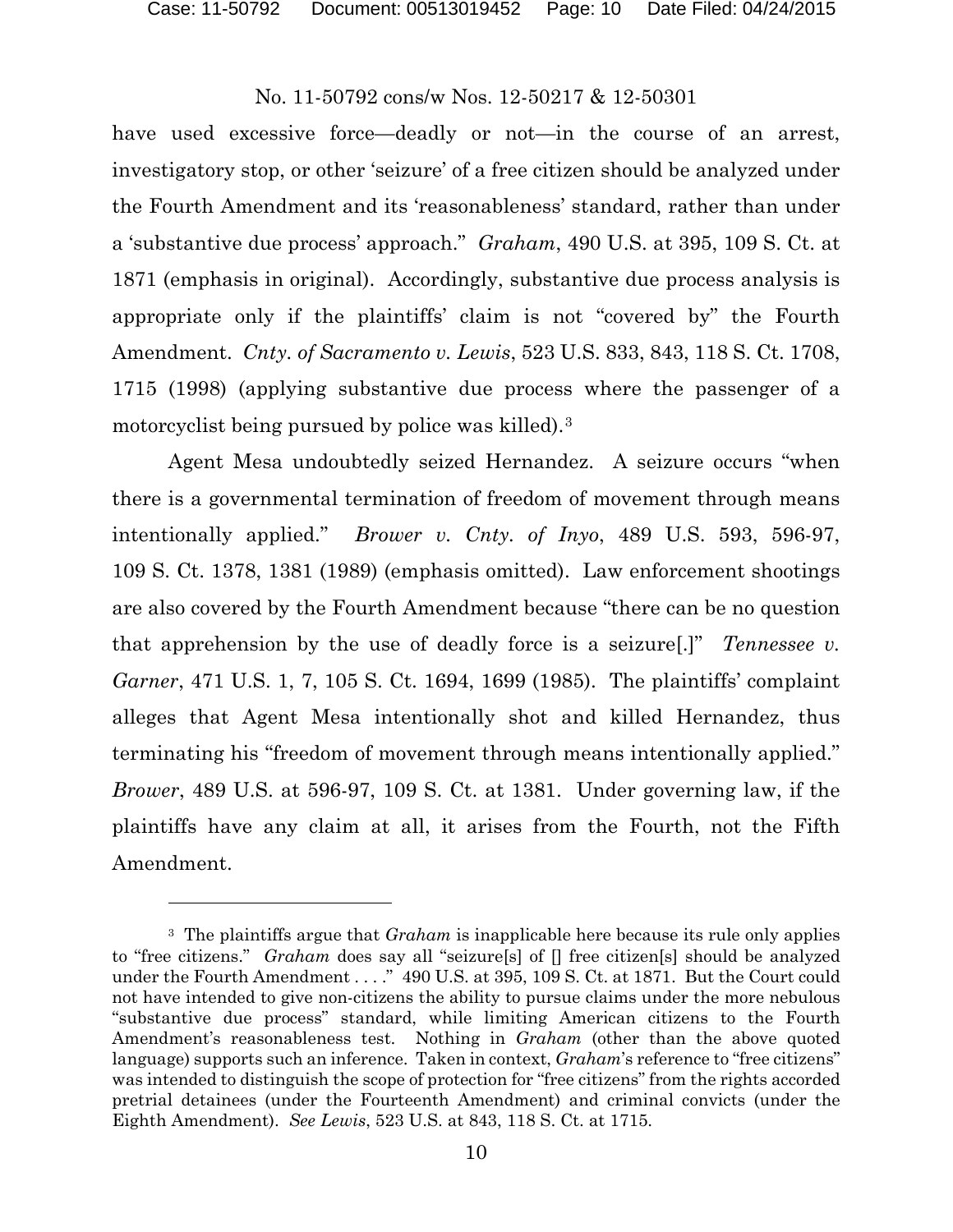### **II. The Non-Extraterritoriality of the Fourth Amendment**

Although the Fourth Amendment "covers" the plaintiffs' claim, Hernandez did not automatically enjoy its protection. The Constitution does not protect all people in all places. *Reid v. Covert*, 354 U.S. 1, 74, 77 S. Ct. 1222, 1260 (1957) (Harlan, J., concurring) ("[T]here are provisions in the Constitution which do not necessarily apply in all circumstances in every foreign place."). This en banc court recognizes that the Supreme Court has foreclosed extraterritorial application of the Fourth Amendment to aliens where the violation occurs on foreign soil and the alien plaintiff lacks any prior substantial connection to the United States. *Verdugo-Urquidez*, 494 U.S. at 261, 110 S. Ct. at 1059.

Chief Justice Rehnquist wrote in *Verdugo-Urquidez* that the Fourth Amendment's text refers to the right of "the people" to be free from unreasonable searches. "The people," in turn, "refers to a class of persons who are part of a national community or who have otherwise developed sufficient connection with this country to be considered part of that community." *Verdugo-Urquidez*, 494 U.S. at 265, 110 S. Ct. at 1061. Turning to the Amendment's history, the Court explained that "[t]he driving force behind the adoption of the Amendment . . . was widespread hostility among the former colonists to the issuance of writs of assistance[.]" *Id*. at 266, 110 S. Ct. at 1061. The Amendment's purpose, "was to protect the people of the United States against arbitrary action by their own Government[.]" *Id*. In other words, the Fourth Amendment "restrict[s] searches and seizures which might be conducted by the United States in domestic matters." *Id*. Contemporary historical understanding, the Court continued, confirmed this reading. *Id*. at 267, 110 S. Ct. at 1061-62. As a result, the Court held, "aliens receive constitutional protections when they have come within the territory of the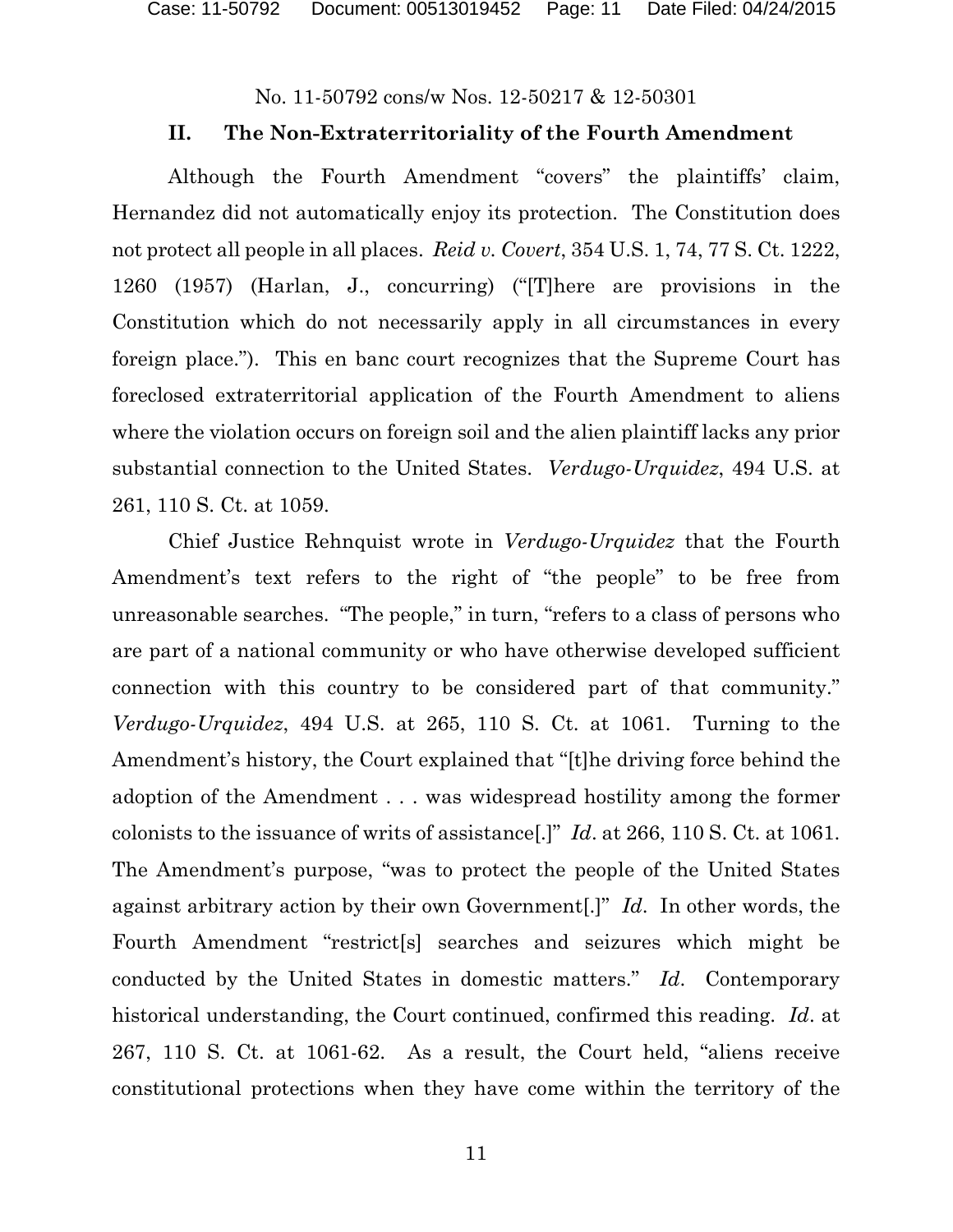United States and developed substantial connections with this country." *Id*. at 271, 110 S. Ct. at 1064.

Despite this seemingly clear pronouncement, critics, including the plaintiffs, claim that the substantial connections test is not—and never was the law. Because Justice Kennedy concurred and his opinion allegedly differs from the purported majority, the skeptics argue, only four justices concurred in Chief Justice Rehnquist's opinion and it is nonbinding. Even if that were not the case, the skeptics continue, *Verdugo-Urquidez*'s substantial connections test was replaced by the majority opinion in *Boumediene*. This court disagrees.

Foremost, Justice Kennedy joined the majority in full, not just in judgment. Supreme Court justices know the difference between the types of joinder. Justice Kennedy began his concurrence by stating: "Although some explanation of my views is appropriate given the difficulties of this case, *I do not believe they depart in fundamental respects from the opinion of the Court, which I join*." *Verdugo-Urquidez*, 494 U.S. at 275, 110 S. Ct. at 1066 (Kennedy, J., concurring) (emphasis added). If we take Justice Kennedy at his word—as we must—he undoubtedly joined the majority opinion, and the substantial connections test controls.

In any event, the substance of his concurrence does not undermine the substantial connections test—his opinion reinforces it. Concededly, Justice Kennedy did not rely on the Fourth Amendment's reference to "the people"; in his view, "[t]he force of the Constitution is not confined because it was brought into being by certain persons who gave their immediate assent to its terms."[4](#page-11-0)

<span id="page-11-0"></span><sup>4</sup> This statement has led at least one court to refer to Justice Rehnquist's *reasoning*, specifically his reliance on the Fourth Amendment's text, as only adopted by a plurality. *See Lamont v. Woods*, 948 F.2d 825, 835 (2d Cir. 1991) (explaining that "[t]o a plurality of the Court, the use of the phrase 'the people' suggested that the Framers of the Constitution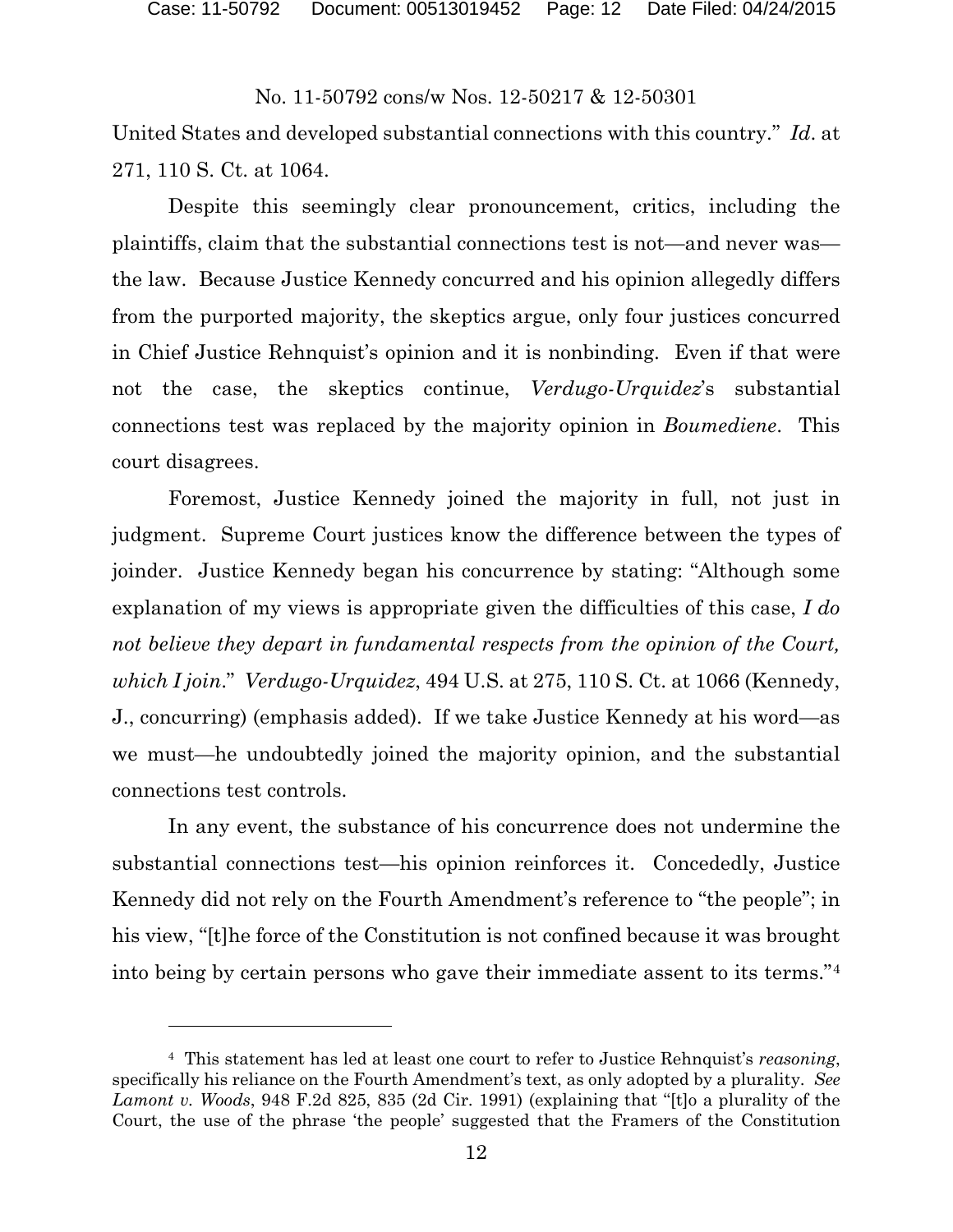$\overline{a}$ 

# No. 11-50792 cons/w Nos. 12-50217 & 12-50301

Id. at 276, 110 S. Ct. at 1067. Instead, the Constitution's application abroad "depend[s] . . . on general principles of interpretation, not on an inquiry as to who formed the Constitution or a construction that some rights are mentioned as being those of 'the people.' " *Id.*, 110 S. Ct. at 1067. Applying such general interpretive principles, Justice Kennedy noted the Court's historic reliance on the distinction between citizens and aliens in determining the Constitution's reach. *Id*. at 275, 110 S. Ct. at 1066. "The distinction between citizens and aliens," he explained, "follows from the undoubted proposition that the Constitution does not create, nor do general principles of law create, any juridical relation between our country and some undefined, limitless class of noncitizens who are beyond our territory." *Id*., 110 S. Ct. at 1066. This traditional distinction, Justice Kennedy noted, runs through the Court's cases. *Id*., 110 S. Ct. at 1066.

For Justice Kennedy, the practical consequences of applying the Fourth Amendment extraterritorially also supports the Court's test. "The absence of local judges or magistrates available to issue warrants, the differing and perhaps unascertainable conceptions of reasonableness and privacy that prevail abroad, and the need to cooperate with foreign officials all indicate that the Fourth Amendment . . . should not apply [abroad]." *Verdugo-Urquidez*, 494 U.S. at 278, 110 S. Ct. at 1068 (Kennedy, J., concurring). "For this reason, in addition to the other persuasive justifications stated by the Court," Justice Kennedy "agree[d] that no violation of the Fourth Amendment [ ] occurred[.]"

intended the amendment to apply only to those persons who were part of or substantially connected to the national community"). But it does not throw Chief Justice Rehnquist's *holding*, that only aliens with a substantial connection to the United States have constitutional rights, into doubt. *See Ibrahim v. Dep't of Homeland Sec.*, 669 F.3d 983, 996 (9th Cir. 2012).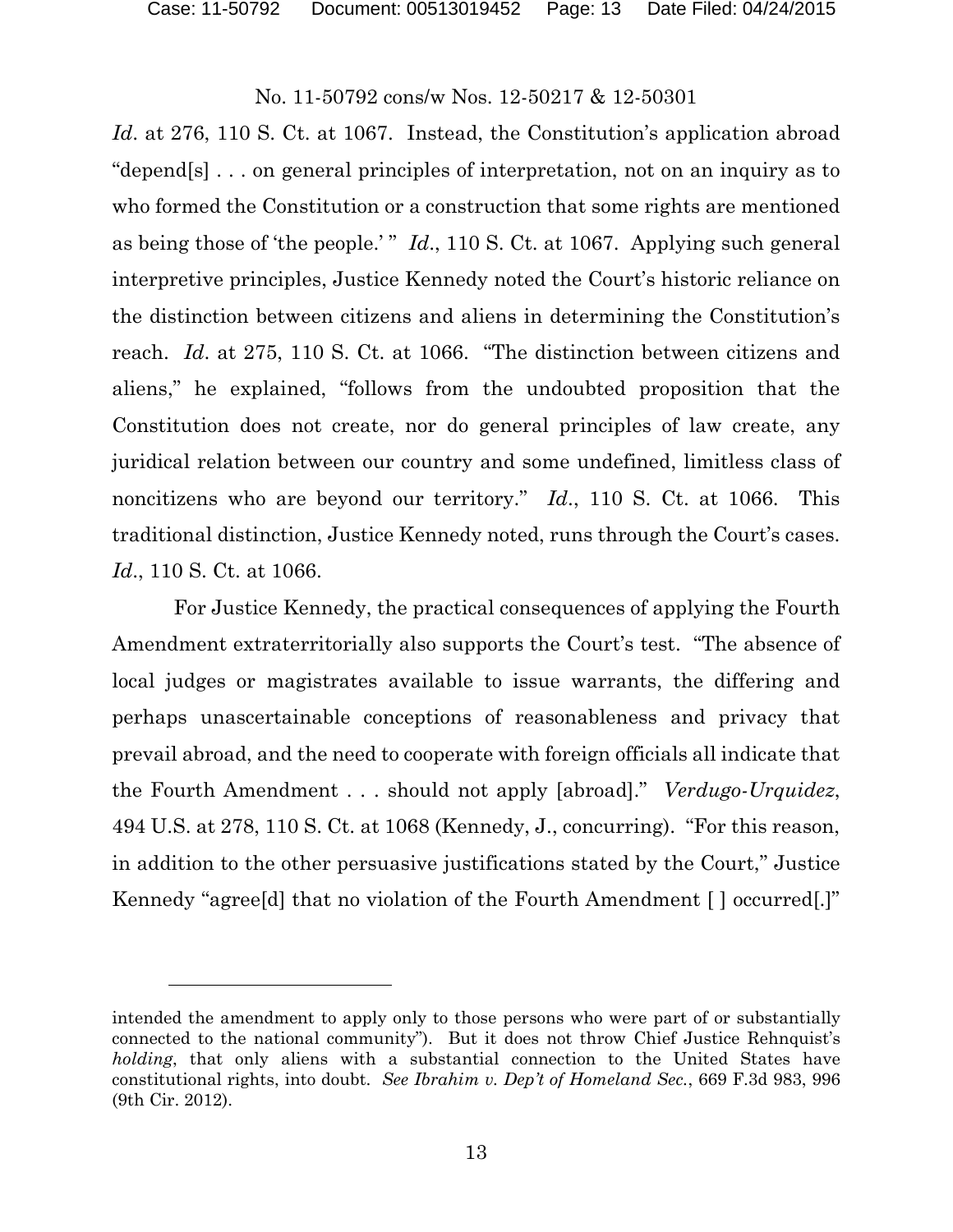*Id.*, 110 S. Ct. at 1068. Justice Kennedy's concurrence reinforces rather than undermines Chief Justice Rehnquist's majority opinion.[5](#page-13-0)

### **III. The Non-Extraterritoriality of the Fifth Amendment[6](#page-13-1)**

After agreeing that *Verdugo-Urquidez* forecloses the plaintiffs' Fourth Amendment claim, this court should have been quick to conclude that their alternate Fifth Amendment claim is equally thwarted by *Johnson v. Eisentrager*. 339 U.S. 763, 70 S. Ct. 936 (1950). The Supreme Court held in *Johnson*, and has reiterated since then, that as a general matter aliens outside the sovereign territory of the United States are not entitled to Fifth Amendment rights. *Id*. at 782-85, 70 S. Ct. at 945-47. *Verdugo-Urquidez* described *Johnson* as unambiguously "reject[ing] the claim that aliens are entitled to Fifth Amendment rights outside the sovereign territory of the

<span id="page-13-0"></span><sup>5</sup> Since the Court decided *Verdugo-Urquidez*, courts have applied the substantial connections test. *See Ibrahim*, 669 F.3d at 997 (applying the significant voluntary connection test to an alien's First and Fifth Amendment claims); *Kiyemba v. Obama*, 555 F.3d 1022, 1026 (D.C. Cir. 2009) (explaining that the "[D]ue [P]rocess [C]lause does not apply to aliens without property or presence in the sovereign territory of the United States"), *vacated and remanded*, 559 U.S. 131, 130 S. Ct. 1235 (2010), *reinstated in relevant part*, 605 F.3d 1046 (D.C. Cir. 2010); *United States v. Emmanuel*, 565 F.3d 1324, 1331 (11th Cir. 2009) (holding that the Fourth Amendment does not protect a Bahamian citizen with no substantial connections to the U.S.); *Atamirzayeva v. United States*, 524 F.3d 1320, 1329 (Fed. Cir. 2008) (holding that a foreign citizen with no substantial connections to the U.S. has no claim under the Fifth Amendment's Takings Clause); *United States v. Barona*, 56 F.3d 1087, 1093-94 (9th Cir. 1995) (explaining that "with regard to foreign searches involving aliens with 'no voluntary connection' to the United States, [ ] the Fourth Amendment is simply inapplicable").

<span id="page-13-1"></span><sup>6</sup> The plaintiffs argue without conviction that because Agent Mesa's conduct occurred solely on U.S. soil, this case does not require extraterritorial application of the Constitution. In both *Verdugo-Urquidez* and *Sosa*, however, the Supreme Court treated the cases as involving extraterritorial violations despite the presence of actions on American soil that preceded the foreign incidents. This case is no different. Indeed, the hoary principle of *lex loci delicti* ("law of the place of injury") historically required the application of the law at the place where the last act causing injury (here, the bullet hitting Hernandez) occurred. *Cf. Sosa*, 542 U.S. at 708-711, 124 S. Ct. at 2752-2754 (interpreting the Federal Tort Claims Act foreign country exception, 28 U.S.C. § 2680(k), to apply where the injury occurred, not where the last act or omission causing injury occurred).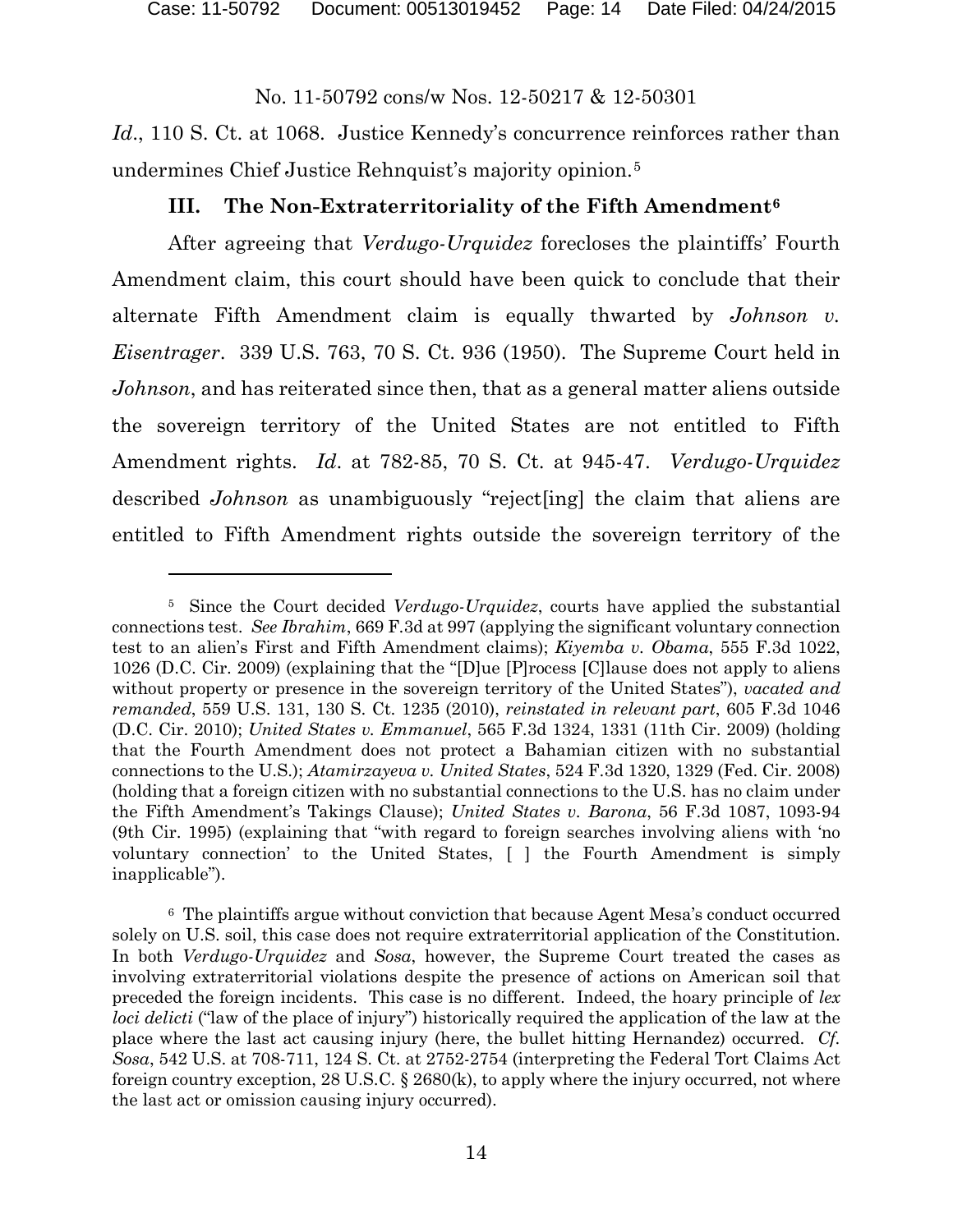l

### No. 11-50792 cons/w Nos. 12-50217 & 12-50301

United States." *Verdugo-Urquidez*, 494 U.S. at 269, 110 S. Ct. at 1063. *Johnson* was similarly described by the Court in *Zadvydas v. Davis*, 533 U.S. 678, 693, 121 S. Ct. 2491, 2500 (2001); *see also Castro v. Cabrera*, 742 F.3d 595, 599 n.5 (5th Cir. 2014) (noting that *Johnson* "reject[ed] extraterritorial application of the Fifth Amendment"). This court is not at liberty to "underrule" Supreme Court decisions when the Court has explicitly failed to overrule its own precedents. *Rodriguez de Quijas v. Shearson/Am. Exp., Inc.*, 490 U.S. 477, 484, 109 S. Ct. 1917, 1921-22 (1989). Consequently, the plaintiffs' substantive due process claim is barred by these precedents.

The plaintiffs' implicit position is that *Johnson* was *de facto* overruled by *Boumediene*, 553 U.S. 723, 128 S. Ct. 2229, and *Johnson*'s refusal to apply the Fifth Amendment extraterritorially was replaced by the three-part test inaugurated in *Boumediene*.[7](#page-14-0) As I have noted, this court squarely rejects the plaintiffs' argument in regard to the Fourth Amendment. The diffidence with regard to the Fifth Amendment must stem from *Boumediene*'s discussion and theoretical reframing of *Johnson*. *See Boumediene*, 553 U.S. at 766, 128 S. Ct. at 2259. *Boumediene* and *Johnson* admittedly share the factual similarity that enemy aliens incarcerated outside the continental United States were petitioning for habeas corpus review of their incarceration by the United States military. From the standpoint of this inferior court, however, reading tea leaves as to how far the Supreme Court plans ultimately to press extraterritorial application of constitutional provisions is a useless exercise. Until the Court overrules *Johnson*, we remain bound by its holding.

<span id="page-14-0"></span><sup>7</sup> That test requires courts to examine "(1) the citizenship and status of the detainee and the adequacy of the process through which that status determination was made; (2) the nature of the sites where apprehension and then detention took place; and (3) the practical obstacles inherent in resolving the prisoner's entitlement to the writ." *Boumediene*, 553 U.S. at 766, 128 S. Ct. at 2259.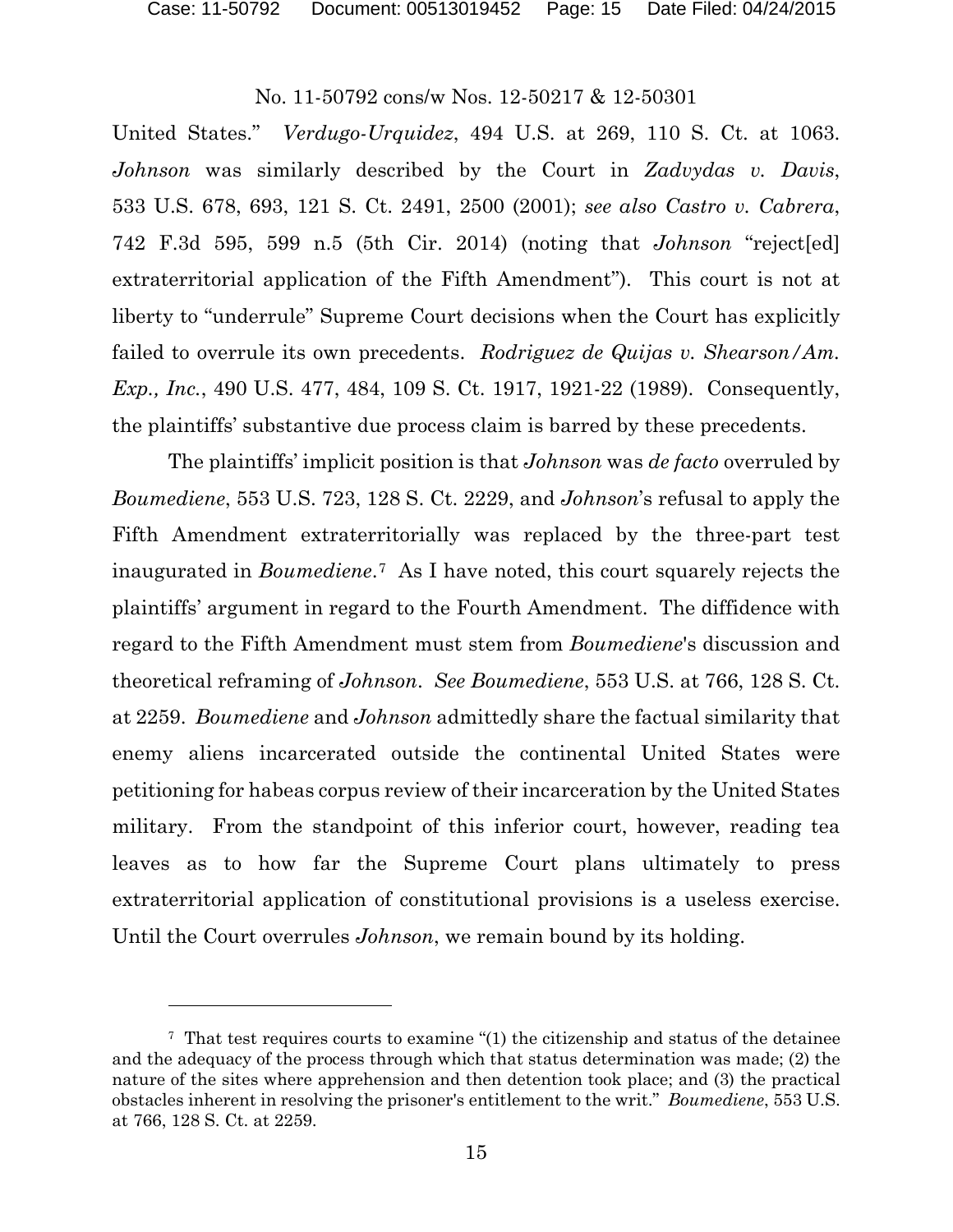To be more precise, *Boumediene* was expressly limited to holding that the Suspension Clause, art. I, § 9, cl. 2 of the Constitution, applies to enemy combatants detained in the Guantanamo Bay, Cuba, military facility. *Boumediene*, 553 U.S. at 771, 128 S. Ct. at 2262. The significance of both the "Great Writ" and the United States' plenary control at Guantanamo was equally critical to the Court's holding. The Court stated: "In the system conceived by the Framers the writ had a centrality that must inform proper interpretation of the Suspension Clause," and cited *Blackstone*, who called it the "bulwark of our liberties." *Id*. at 739, 742, 128 S. Ct. at 2244, 2246 (citing 1 W. Blackstone, Commentaries \*137). The Court also held that the concerns regarding separation of powers "have particular bearing upon the Suspension Clause question in the cases now before us, for the writ of habeas corpus is itself an indispensable mechanism for monitoring the separation of powers." *Id*. at 765, 128 S. Ct. at 2259. With respect to the unique circumstances at Guantanamo, the Court variously stated that the Government has "total military and civil control"; "complete jurisdiction and control"; "*de facto* sovereignty"; and had "complete and uninterrupted control of the bay for over 100 years." *Id*. at 747, 755, & 764, 128 S. Ct. at 2248, 2253, & 2258.

*Boumediene* fashioned a test that it claimed to derive from past decisions that considered the extraterritorial reach of other constitutional provisions. *See Boumediene*, 553 U.S. at 760, 128 S. Ct. at 2256 (citing *In re Ross*, 140 U.S. 453, 11 S. Ct. 897 (1891) (Fifth and Sixth Amendments)); *id*. at 762, 128 S. Ct. at 2257 (citing *Johnson*, 339 U.S. 763, 70 S. Ct. 936 (Fifth Amendment)); *id*., 128 S. Ct. at 2257 (citing *Verdugo-Urquidez*, 494 U.S. at 277, 110 S. Ct. at 1067 (Fourth Amendment)). The Court concluded that *de jure* sovereignty does not alone determine the extraterritorial reach of the Constitution; instead, "questions of extraterritoriality turn on objective factors and practical concerns, not formalism." *Id*. at 764, 128 S. Ct. at 2258. But the Court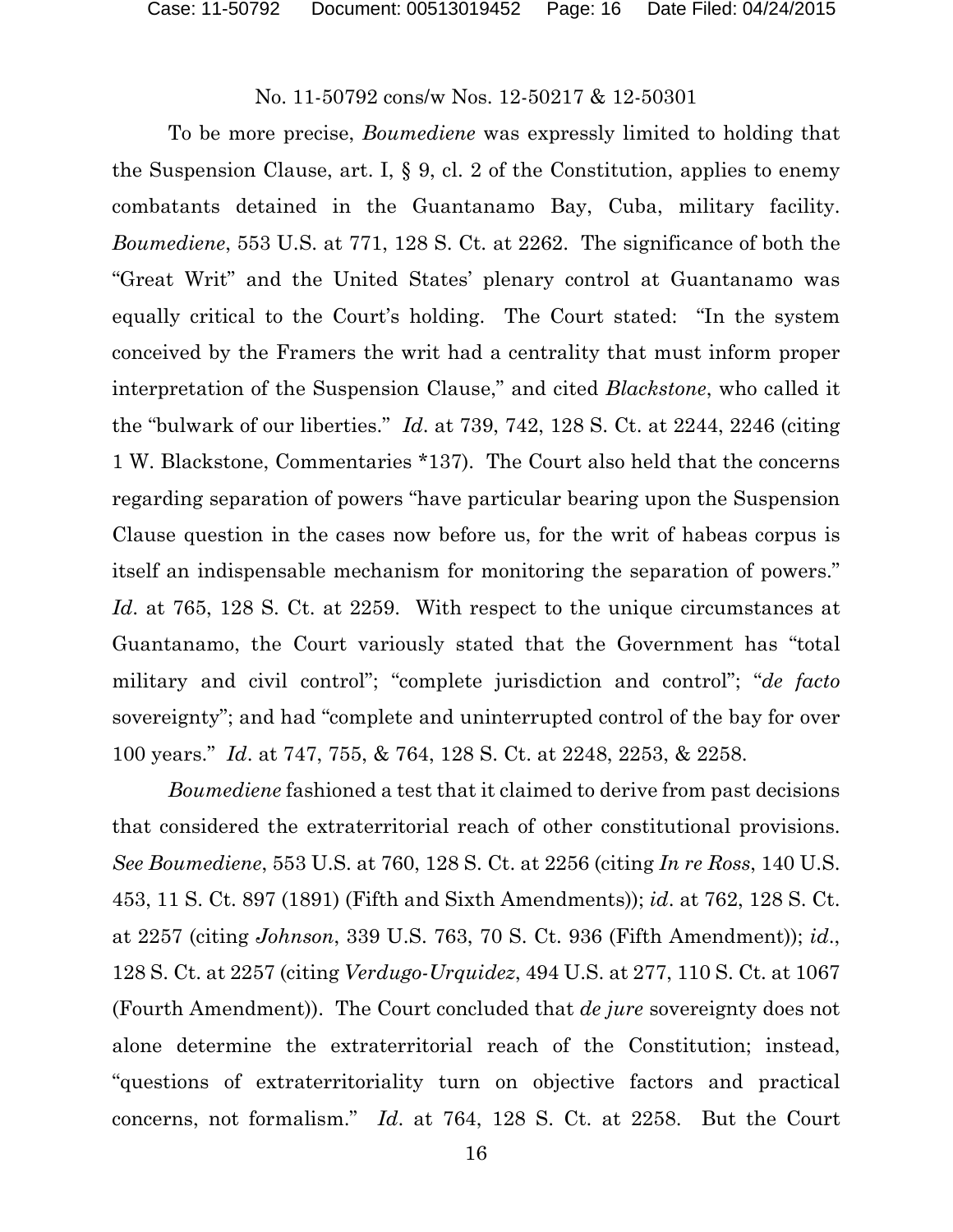Case: 11-50792 Document: 00513019452 Page: 17 Date Filed: 04/24/2015

### No. 11-50792 cons/w Nos. 12-50217 & 12-50301

ultimately held its three-factor test relevant "in determining the reach *of the Suspension Clause* . . . ." *Id*. at 766, 128 S. Ct. at 2259 (emphasis added). Moreover, the Court disclaimed any intention to overrule the holdings of *Johnson* or *Verdugo-Urquidez*. *Id*. at 795, 128 S. Ct. at 2275.

Given that *Boumediene* applied its three-factor test to a different constitutional provision than those with which we are confronted, and that it did not overrule the controlling precedents, it bears repeating: this court may not step ahead of the Supreme Court to hold *Johnson* (or *Verdugo-Urquidez*) no longer binding. Thus, this is not a case where no "clearly established law" articulates the plaintiffs' rights to exterritorial application of the Fifth Amendment. Following *Boumediene*, there is no law at all supporting their position, and thus no Fifth Amendment claim exists.[8](#page-16-0)

Significantly, the plaintiffs cited no case holding that their Fifth Amendment extraterritoriality claim has any viability. To the contrary, in light of the Court's repeated references to the Suspension Clause, we must assume that the Court "explicitly confined its holding 'only' to the extraterritorial reach of the Suspension Clause and disclaimed any intention to disturb existing law governing the extraterritorial reach of any constitutional provisions, other than the Suspension Clause." *Ali v. Rumsfeld*, 649 F.3d 762, 771 (D.C. Cir. 2011) (internal citations and quotation marks omitted); *see also Al Bahlul v. United States*, 767 F.3d 1, 33 (D.C. Cir. 2014)

l

<span id="page-16-0"></span><sup>8</sup> I need not speculate on whether *Boumediene*'s rationale will ultimately be extended to determine the extraterritorial reach of other constitutional provisions. It is important to note, however, that even a defender of this prediction acknowledges the need for refinements of the three-factor functional test if *Boumediene* is brought to bear on other constitutional provisions. *See* Gerald L. Neuman, *The Extraterritorial Constitution After Boumediene v. Bush*, 82 S. CAL. L. REV. 259, 287 (2009) ("This nonexclusive [three-factor test] was tailored to the Suspension Clause and its case law, and would presumably need modification to address other rights.").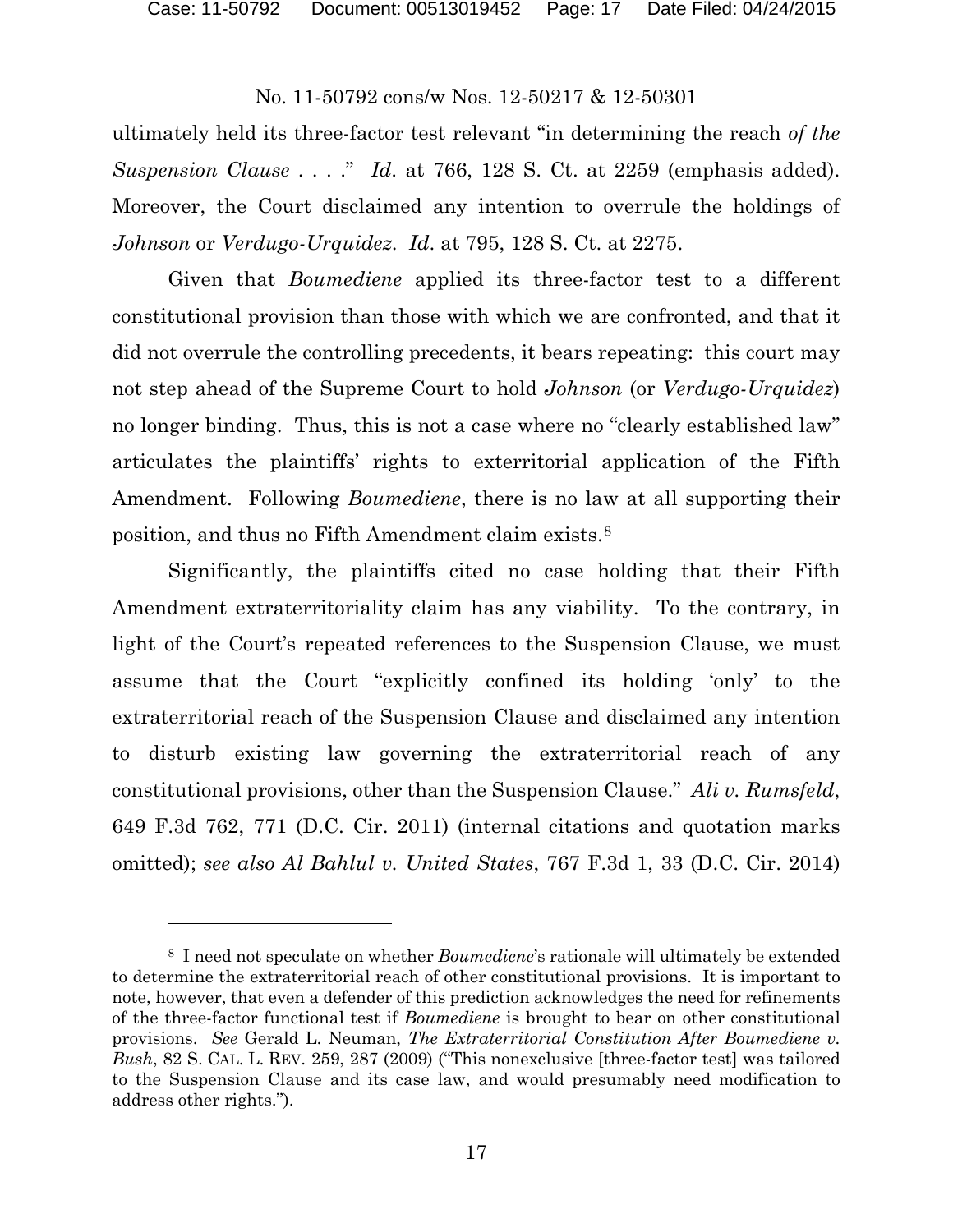Case: 11-50792 Document: 00513019452 Page: 18 Date Filed: 04/24/2015

### No. 11-50792 cons/w Nos. 12-50217 & 12-50301

(en banc) (Henderson, J., concurring) ("Whether *Boumediene* in fact portends a sea change in the extraterritorial application of the Constitution writ large, we are bound to take the Supreme Court at its word when it limits its holding to the Suspension Clause." (internal citation omitted))[9;](#page-17-0) *Igartúa v. United States*, 626 F.3d 592, 600 (1st Cir. 2010) ("[T]he *Boumediene* court was concerned only with the Suspension Clause . . . not with . . . any other constitutional text.").

For all these reasons, the plaintiffs plainly have no cognizable constitutional claim against Agent Mesa.

# **IV. The Alien Tort Statute Does not Waive U.S. Sovereign Immunity**

The plaintiffs seek damages *from the United States* under the ATS, urging as follows: Congress enacted the ATS to allow aliens to sue for violating "the law of nations." 28 U.S.C. § 1350. The tort alleged in this case is "extrajudicial killing," an alleged violation of *jus cogens* norms of customary international law.[10](#page-17-1) Customary international law asserts that by their nature, *jus cogens* violations apply even without a nation's consent (consent being the

<span id="page-17-0"></span><sup>9</sup> *Al Bahlul*'s holding is not to the contrary. In *Al Bahlul*, the Government conceded that the Ex Post Facto Clause applies to aliens detained at Guantanamo Bay. 767 F.3d at 18. And the en banc court "assume[d] without deciding that the *Ex Post Facto* Clause applies at Guantanamo." *Id*. (italics in original).

<span id="page-17-1"></span><sup>&</sup>lt;sup>10</sup> According to the Restatement (Third) of Foreign Relations Law § 702 and cmt. n (1987), a state violates a *jus* cogens norm if it as a matter of policy:

<sup>[</sup>P]ractices, encourages, or condones (a) genocide, (b) slavery or slave trade, (c) the murder or causing the disappearance of individuals, (d) torture or other cruel, inhuman, or degrading treatment or punishment, (e) prolonged arbitrary detention, (f) systematic racial discrimination, [or] (g) a consistent pattern of gross violations of internationally recognized human rights.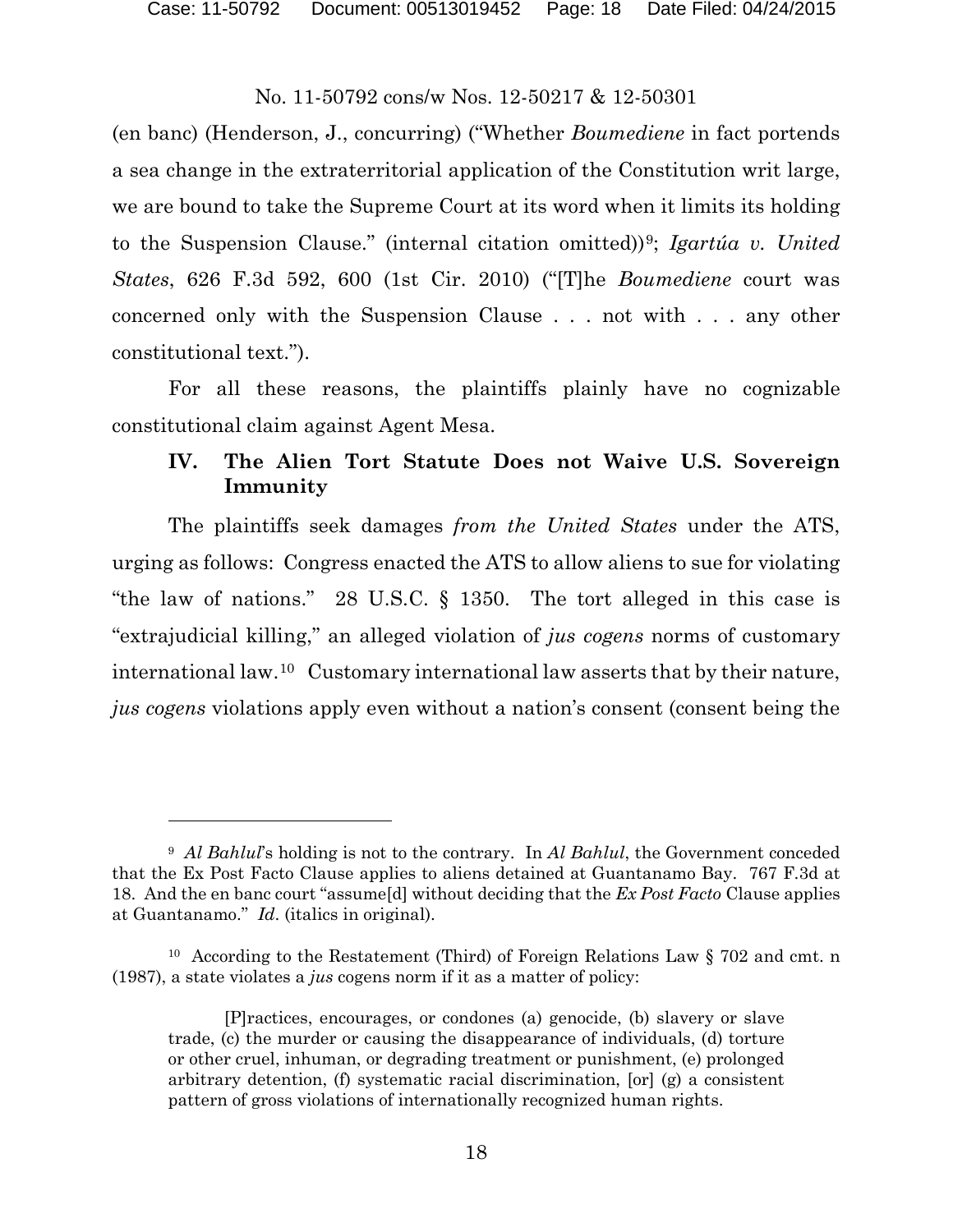Case: 11-50792 Document: 00513019452 Page: 19 Date Filed: 04/24/2015

### No. 11-50792 cons/w Nos. 12-50217 & 12-50301

ordinary prerequisite to rules of customary international law).<sup>11</sup> In cases involving foreign officials sued for *jus cogens* violations of human rights, courts have held that individual immunity from suit does not exist. Finally, although the ATS has been held not to waive foreign states' sovereign immunity, *Argentine Republic v. Amerada Hess Shipping Corp.*, 488 U.S. 428, 109 S. Ct. 683 (1989), the plaintiffs assert that "Congress has not enacted a similar comprehensive scheme regulating U.S. sovereign immunity for international law violations prosecuted in our own courts." And by this inaction, Congress has signaled that the United States is amenable to ATS suits.

The concurring opinion here finds this reasoning "logical," concludes that it has some force," and posits:

[I]f there is a category of torts (violations of the law of nations, for example) that change the ordinary rules of sovereign immunity because these acts cannot be authorized by the sovereign, then a country either would lack any such immunity to waive or would not be permitted to substitute for one of its officers.

*Post* at 44, 46, & 42 (Haynes, J., concurring). The concurrence asserts that this question has not been addressed by the panel opinion or the en banc compromise opinion that reinstates the panel decision. The concurrence believes this issue was left "unaddressed" in *Sosa* and suggests the Supreme Court take it up. *Post* at 42, 46.

With due respect, the plaintiffs' theory has yet to be adopted by any circuit court of appeals and has been repeatedly rejected, and that is because it has no valid foundation in the American constitutional structure, in the ATS,

<span id="page-18-0"></span><sup>&</sup>lt;sup>11</sup> Vienna Conv. on the Law of Treaties, art. 53, May 23, 1969, 1155 U.N.T.S. 332, 8 I.L.M. 679 (*jus cogens* norm is "peremptory norm" of international law, "a norm accepted and recognized by the international community of states as a whole as a norm from which no derogation is permitted and which can be modified only by a subsequent norm of general international law having the same character"); *see also* Restatement (Third) of Foreign Relations Law § 102 and cmt. k (1987).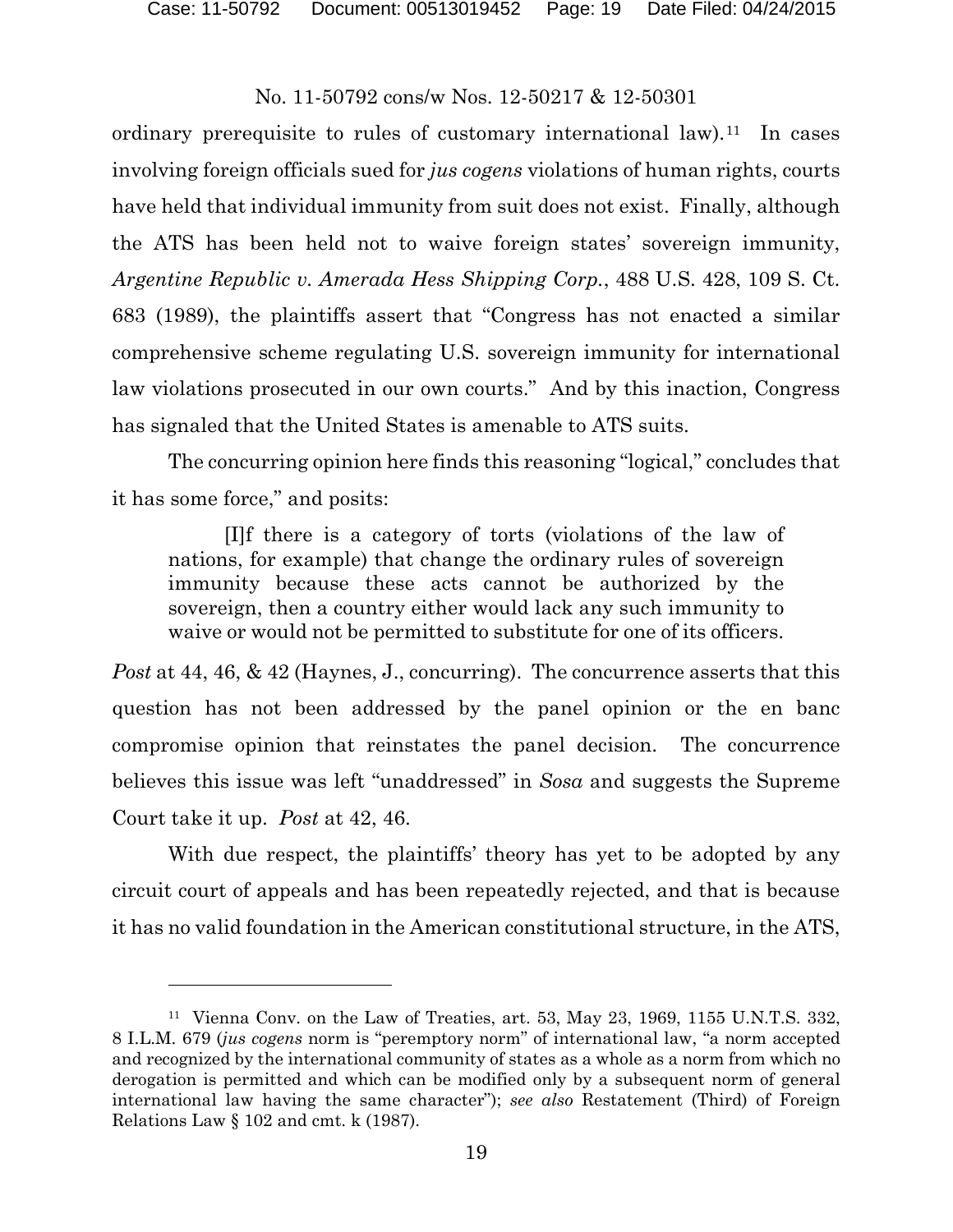or in Supreme Court precedent. To effectuate their theory would create a breathtaking expansion of federal court authority, would abrogate federal sovereign immunity contrary to clearly established law, and would have severely adverse consequences for the conduct of American foreign affairs.

Taking the Supreme Court decisions first, *Sosa* did not consider U.S. sovereign immunity for ATS violations because the federal government was sued only under the Federal Tort Claims Act. 542 U.S. at 698, 124 S. Ct. at 2747. The ATS claim was alleged only against Sosa, a Mexican national, individually. *Id*. at 698, 124 S. Ct. at 2747. No issue of American sovereign immunity from ATS claims was presented for the Court to decide or even comment on. The overarching theme of *Sosa*, moreover, is one of caution, not expansion of federal court authority. Inferences that *Sosa* might leave open an implied waiver of sovereign immunity are implausible. First, the Court in *Sosa* held unanimously that the ATS is a strictly jurisdictional statute. *Sosa*, 542 U.S. at 714, 124 S. Ct. at 2755. It does not provide a substantive basis for aliens' general assertions of customary international law violations. Purely jurisdictional statutes do not waive sovereign immunity. *United States v. Testan*, 424 U.S. 392, 398, 96 S. Ct. 948, 953 (1976). Second, *Sosa* rejected the view that the ATS "ought to cover all [customary international law] claims, so long as they also qualify as torts" and instead gave "domestic legal force to an extremely limited subset of [customary international law] claims . . . based on its reading of the specific intent of Congress." *Al-Bihani v. Obama*, 619 F.3d 1, 19 (D.C. Cir. 2010) (Kavanaugh, J., concurring in denial of rehearing en banc) (quoting Ernest A. Young, *Sosa and the Retail Incorporation of International Law*, 120 HARV. L. REV. F. 28, 29 (2007)). According to *Sosa*, the only claims authorized by the ATS for violations of international law norms are those with no "less definite content and acceptance among civilized nations than the historical paradigms familiar when § 1350 was enacted." 542 U.S. at 732,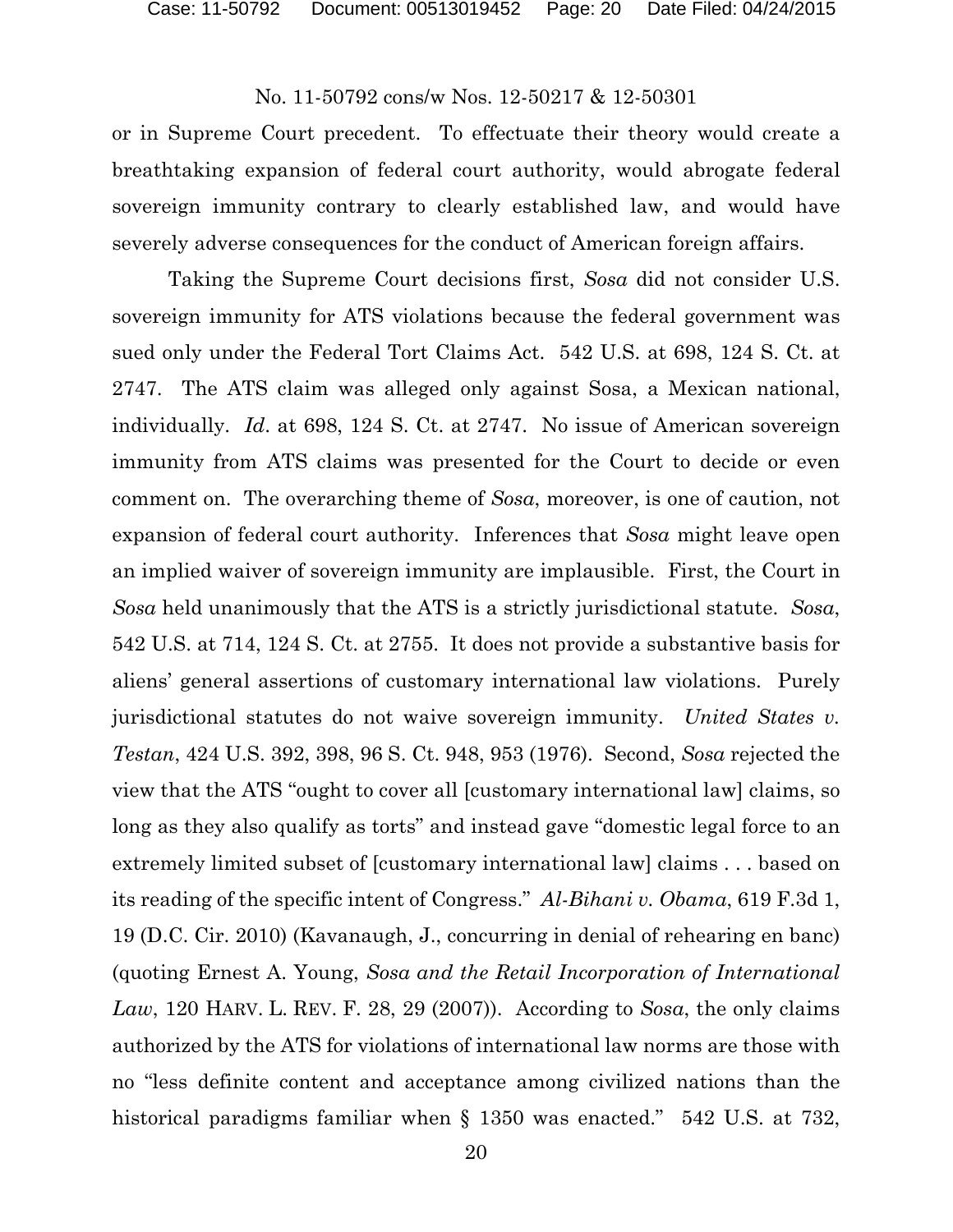124 S. Ct. at 2765. In addition, "the determination whether a norm is sufficiently definite to support a cause of action should (and, indeed, invariably must) involve an element of judgment about the practical consequences of making that cause available to litigants in the federal courts." 542 U.S. at 732- 33, 124 S. Ct. at 2766 (footnotes omitted). The Court went on to deny Alvarez's claim for arbitrary arrest and detention in violation of an international treaty and the Universal Declaration of Human Rights. 542 U.S. at 738, 124 S. Ct. at 2769.

What does this cautionary opinion imply about federal sovereign immunity? As earlier noted, the Court decided in *Amerada Hess* that the FSIA "provides the sole basis for obtaining jurisdiction over a foreign state in federal court," 488 U.S. at 439, 109 S. Ct. at 690. The Court flatly rejected the argument that Congress, by failing explicitly to repeal the ATS when it amended the FSIA, had intended for federal courts to "continue to exercise jurisdiction over foreign states in suits alleging violations of international law outside the confines of the FSIA." 488 U.S. at 435, 109 S. Ct. at 689. That rejection would have been even more emphatic had the court considered whether the ATS waives the United States' sovereign immunity because, as then-Judge Scalia pointed out, foreign sovereign immunity rests only on international comity, while domestic sovereign immunity originates in the constitutional separation of powers. *Sanchez-Espinoza v. Reagan*, 770 F.2d 202, 207 n.5 (D.C. Cir. 1985). The plaintiffs here err twice in asserting the abrogation of federal sovereign immunity under the ATS.

First, my colleagues' argument in the negative—that Congress silently reserved the defense of sovereign immunity against potential violations of international law in U.S. courts, has it backward about the ATS, just as the Court held with respect to foreign sovereign immunity in *Amerada Hess*. Federal sovereign immunity is the overarching principle, which must be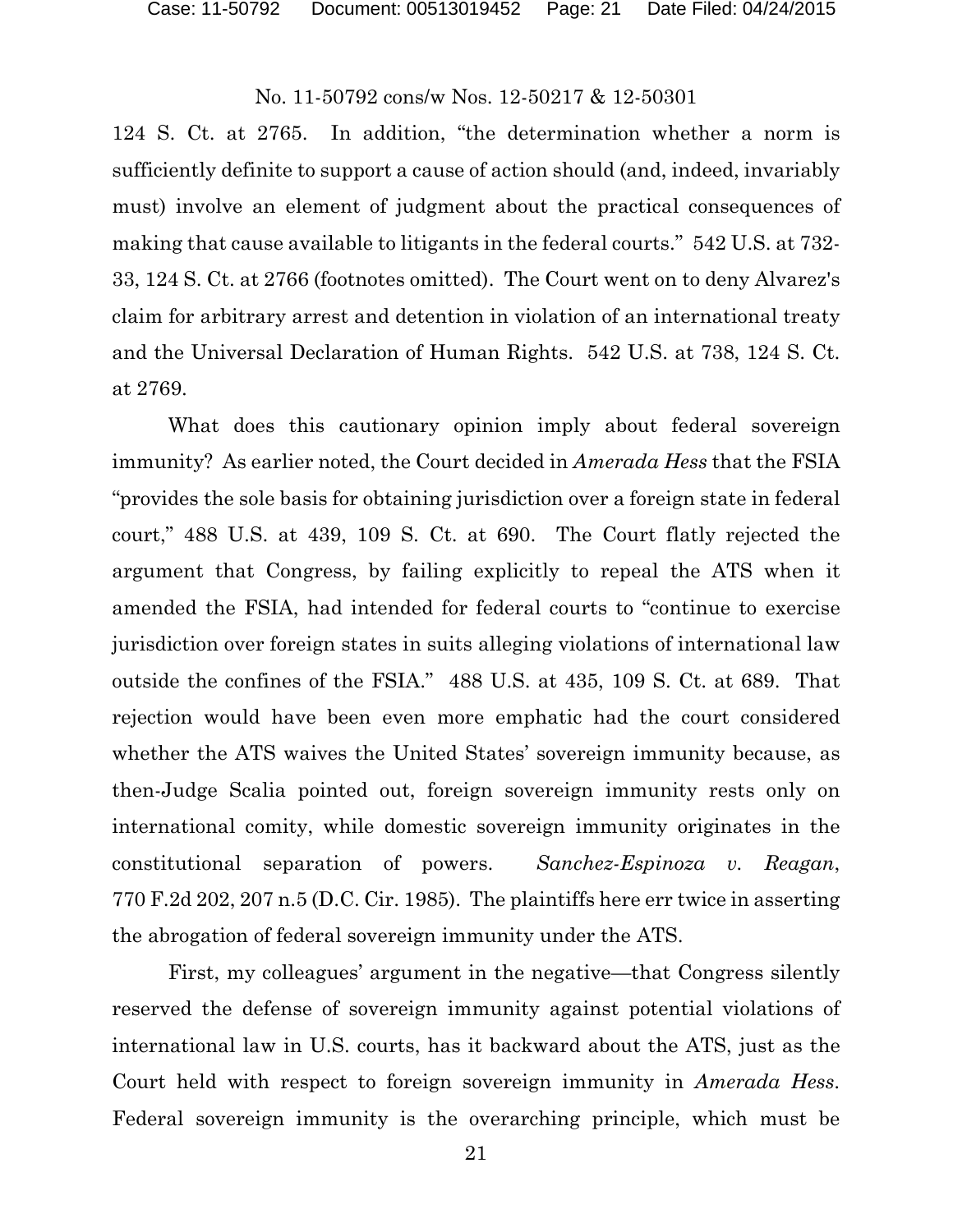l

# No. 11-50792 cons/w Nos. 12-50217 & 12-50301

explicitly waived by the federal government.<sup>[12](#page-21-0)</sup> "[T]he United States cannot be sued at all without the consent of Congress." *Block v. North Dakota ex rel. Bd. of Univ. & Sch. Lands*, 461 U.S. 273, 287, 103 S. Ct. 1811, 1819 (1983). To consent, Congress must unequivocally waive sovereign immunity in statutory text; waiver will not be implied. *Lane v. Pena*, 518 U.S. 187, 192, 116 S. Ct. 2092, 2096 (1996). As Judge Scalia held in *Sanchez-Espinoza*, "[i]t would make a mockery of the doctrine of sovereign immunity if federal courts were authorized to sanction or enjoin, by judgments nominally against present or former Executive officers, actions that are, *concededly and as a jurisdictional necessity*, official actions of the United States." 770 F.2d at 207 (emphasis in original).[13](#page-21-1)

Second, they mistakenly confuse cases deriving from foreign official immunity, an immunity based on officials' status or conduct (and separate from the sovereign state's own immunity), with the constitutional principle involved in U.S. sovereign immunity. *See, e.g.*, *Yousuf v. Samantar*, 699 F.3d 763 (4th Cir. 2012). No case has ever held the United States government has forfeited its sovereign immunity from suit because of any alleged violation of international law, whether *jus cogens* or otherwise. Nevertheless, they would expose the United States, alone among the nations of the world, to liability in

<span id="page-21-0"></span><sup>&</sup>lt;sup>12</sup> This is exactly the point my colleagues fail to acknowledge. As they explain, because "Congress does not appear to have acted in the same way [as it did with the FSIA] to define federal court jurisdiction over suits against the United States by foreign nationals under the ATS," the ATS, as interpreted in *Sosa*, can deny the government its immunity. *Post* at 41 n.4. But the United States' immunity from suit in federal courts is the rule, subject to explicit exceptions. Therefore, Congress need not do *anything* to preserve its sovereign immunity.

<span id="page-21-1"></span><sup>&</sup>lt;sup>13</sup> He qualified this statement by noting that, "These consequences are tolerated when the officer's action is unauthorized because contrary to statutory or constitutional prescription, but we think that exception can have no application when the basis for jurisdiction [under the ATS] requires action authorized by the sovereign as opposed to private wrongdoing." *Id*. (citation and footnote omitted).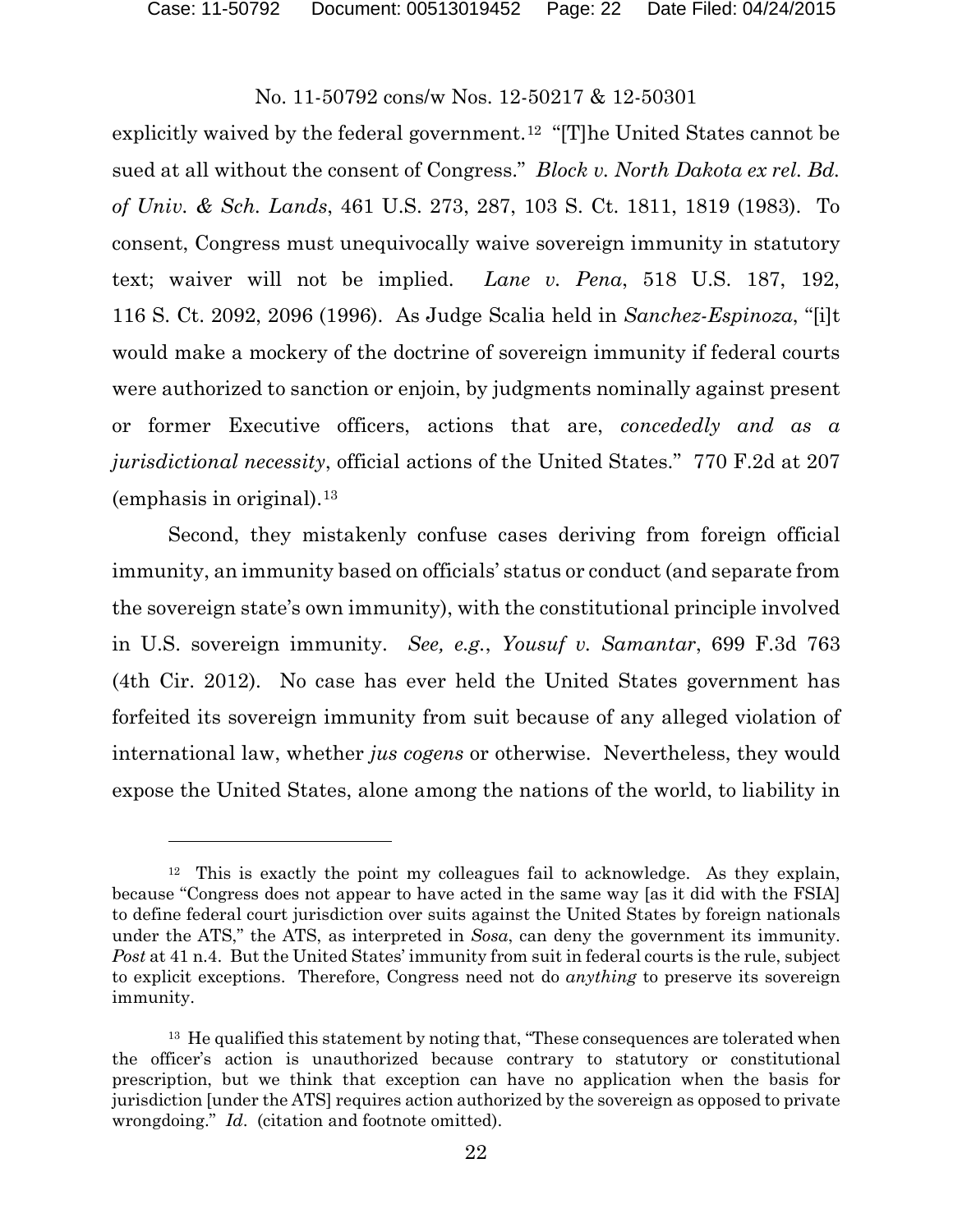federal courts under the ATS without the protection of sovereign immunity. Contrary to the plaintiffs' assertions, the Supreme Court's circumspect readings of the ATS in *Sosa* and *Kiobel* (rejecting ATS's extraterritorial application) offer no basis for the novel proposition that the ATS impliedly forfeits federal sovereign immunity.

Neither the plaintiffs nor the concurring opinion mentions that every other circuit court asked to hold the United States potentially liable under the ATS has declined the invitation. For example, in *Tobar v. United States*, 639 F.3d 1191 (9th Cir. 2011), Ecuadorian nationals sued the United States under the ATS after the Coast Guard stopped, boarded, and detained their ship. The Ninth Circuit considered a number of statutes that might contain waivers of sovereign immunity, including the ATS. With respect to the ATS, the court held "[t]he Alien Tort Statute has been interpreted as a jurisdiction statute only—it has not been held to imply any waiver of sovereign immunity." *Id*. at 1196 (internal citations and quotation marks omitted). This determination is particularly notable because it post-dates the Supreme Court's decision in *Sosa*.

The Fourth Circuit reached the same conclusion in *Goldstar (Panama) S.A. v. United States*, 967 F.2d 965, 968 (4th Cir. 1992). The plaintiffs there asserted ATS claims against the United States government for property damage that occurred during the U.S. invasion of Panama. Once again, the government asserted its sovereign immunity, and the court agreed, holding that "any party asserting jurisdiction under the Alien Tort Statute must establish, independent of that statute, that the United States has consented to suit." *Id*.

So too for the D.C. Circuit. In *Sanchez-Espinoza v. Reagan*, 770 F.2d 202 (D.C. Cir. 1985), Nicaraguan citizens sued the United States for injuries incurred at the hands of the Contras. *Id*. at 205. The federal government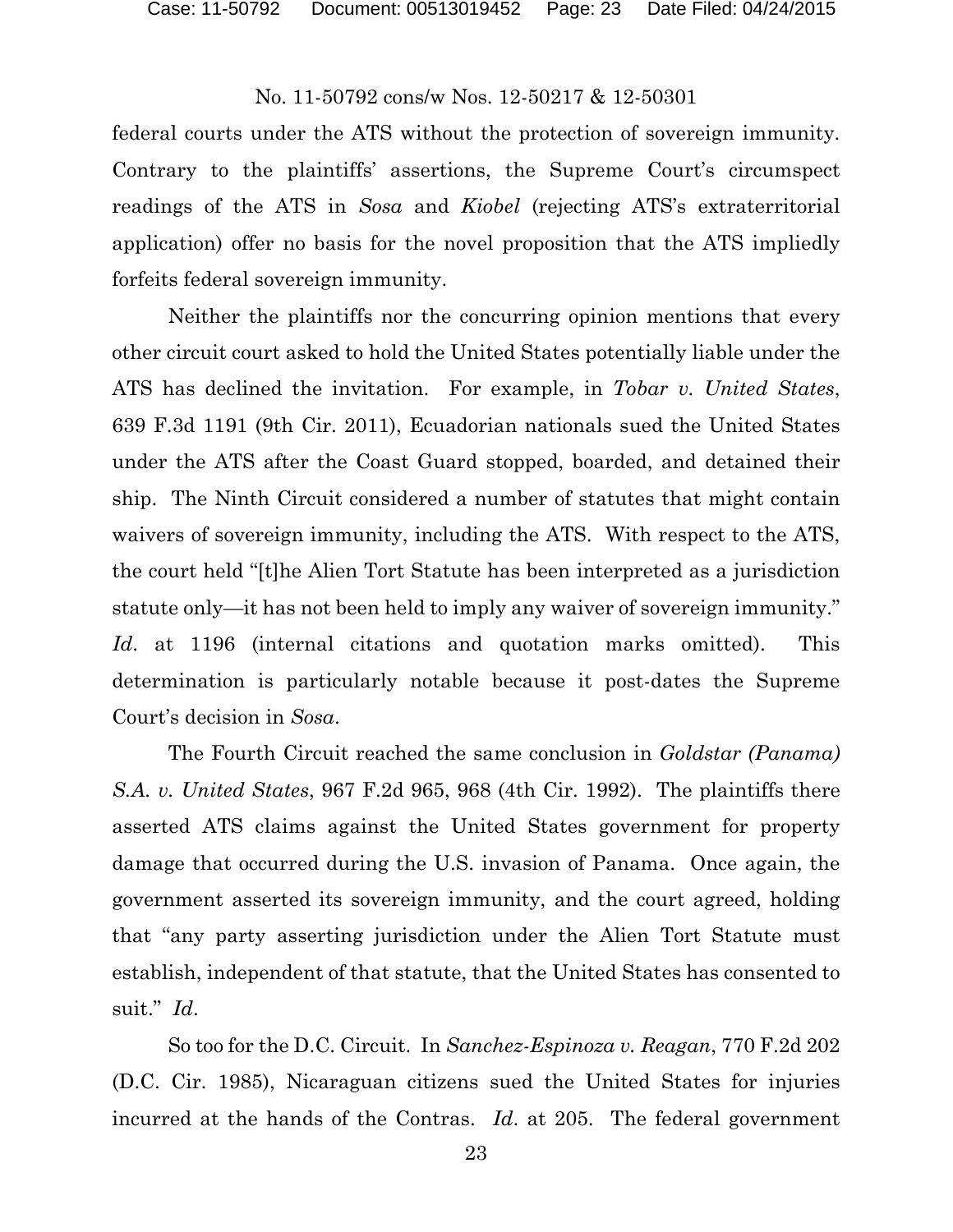asserted its sovereign immunity. Then-Judge Scalia held, in no uncertain terms, that "[t]he Alien Tort Statute itself is not a waiver of sovereign immunity." *Id*. at 207; *see also Canadian Transp. Co. v. United States*, 663 F.2d 1081, 1092 (D.C. Cir. 1980).

That these plaintiffs assert a violation of a *jus cogens* norm does not and should not—change the outcome of the sovereign immunity analysis. The plaintiffs argue that *jus cogens* norms occupy such a high place in international law that their violation abrogates sovereign immunity. Other circuits to address such an argument have rejected it. In *Matar v. Dichter*, 563 F.3d 9, 14 (2d Cir. 2009), the Second Circuit held that *jus cogens* norms cannot abrogate sovereign immunity when Congress has explicitly granted such immunity in the FSIA. It then broadly asserted that "[a] claim premised on the violation of *jus cogens* does not withstand foreign sovereign immunity." *Id*. at 15; s*ee also Princz*, 26 F.3d at 1174; *Siderman*, 965 F.2d at 718-719; S*mith v. Socialist People's Libyan Arab Jamahiriya*, 101 F.3d 239, 242-44 (2d Cir. 1996)*.* The same principle should apply to the constitutionally-footed doctrine of federal sovereign immunity. Given the unanimous decisions of the other circuits, there is no justification for a federal court's unilateral abrogation of our government's sovereign immunity under the ATS.

Returning once more to *Sosa*, it becomes clear that the Court, as it rejected Alvarez's broad claim for a violation of "the law of nations," fully realized the potentially untoward consequences of empowering lower courts to adopt a federal common law of international law torts. Not only did the Court limit the scope of such actions, but it also explained the difficulties that would ensue had it adopted Alvarez's facially appealing claim:

Alvarez cites little authority that a rule so broad has the status of a binding customary norm today. He certainly cites nothing to justify the federal courts in taking his broad rule as the predicate for a federal lawsuit, for its implications would be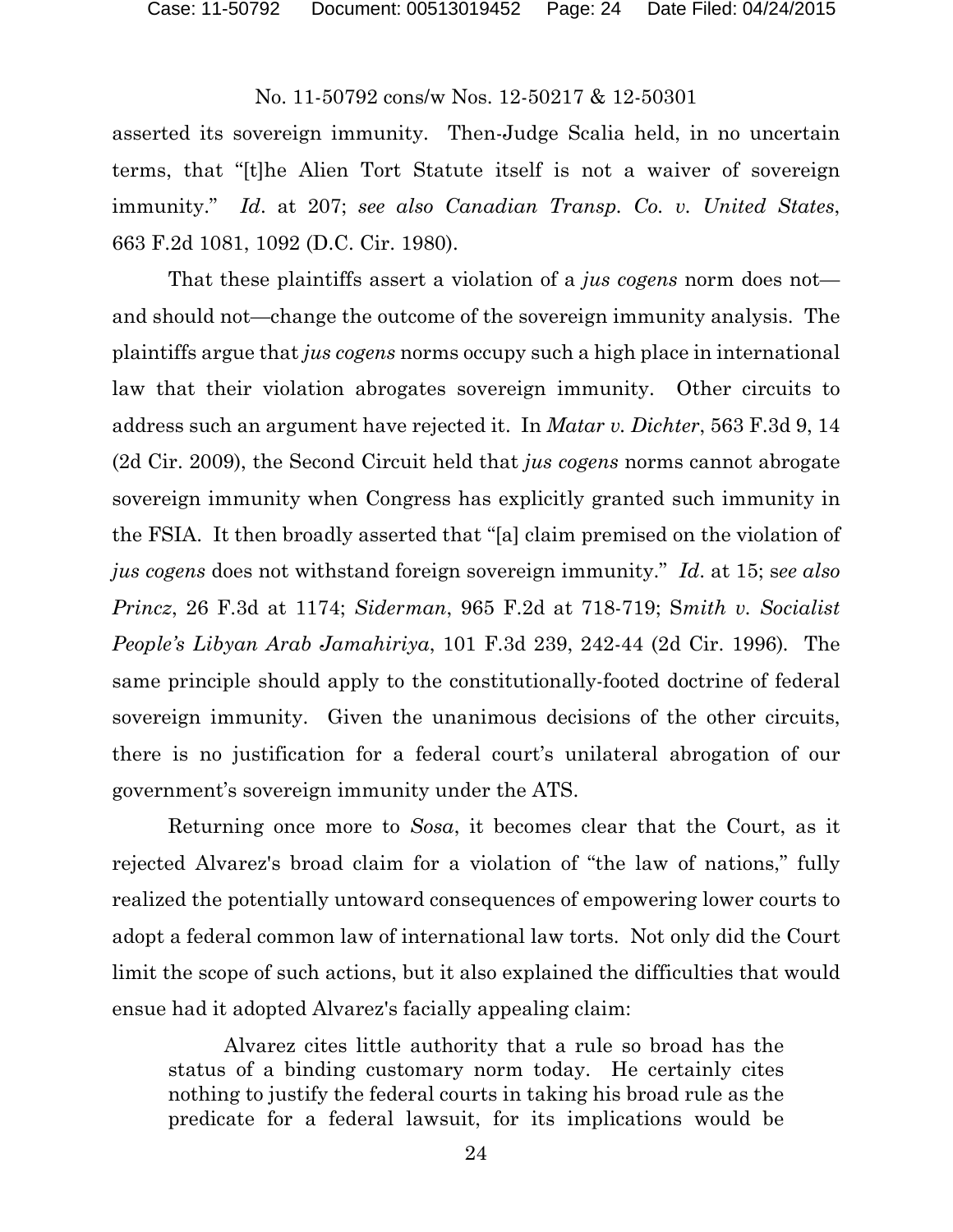breathtaking. His rule would support a cause of action in federal court for any arrest, anywhere in the world, unauthorized by the law of the jurisdiction in which it took place, and would create a cause of action for any seizure of an alien in violation of the Fourth Amendment, supplanting the actions under Rev. Stat. § 1979, 42 U.S.C. § 1983, and *Bivens* . . . , that now provide damages remedies for such violations. It would create an action in federal court for arrests by state officers who simply exceed their authority; and for the violation of any limit that the law of any country might place on the authority of its own officers to arrest. And all of this assumes that Alvarez could establish that Sosa was acting on behalf of a government when he made the arrest, for otherwise he would need a rule broader still.

542 U.S. at 736-37, 124 S. Ct. at 2768 (footnote omitted).

Whatever may be said for the broad principle Alvarez advances, in the present, imperfect world, it expresses an aspiration that exceeds any binding customary rule having the specificity we require.

542 U.S. at 738, 124 S. Ct. at 2769 (footnote omitted).

The parallels between these concerns and those attending a claim for "extrajudicial killing" are obvious. The plaintiffs' advocacy here of a broad rule clearly has implications for both domestic law enforcement and for the use of American lethal force in foreign confrontations. Such alleged violations of *jus cogens* could transform every use of deadly force by a federal officer against an alien into a litigable violation of a peremptory norm of international law, supplanting *Bivens* actions. These claims could also be asserted by aliens against state or local law enforcement officers, supplanting § 1983 actions. Finally, this alleged cause of action could be asserted directly against the United States, which contravenes federal sovereign immunity and is at odds with the FSIA immunity from suit every foreign nation enjoys in U.S. courts.

The existence of foreign sovereign immunity does not, however, eliminate the international complications of opening American courts to broad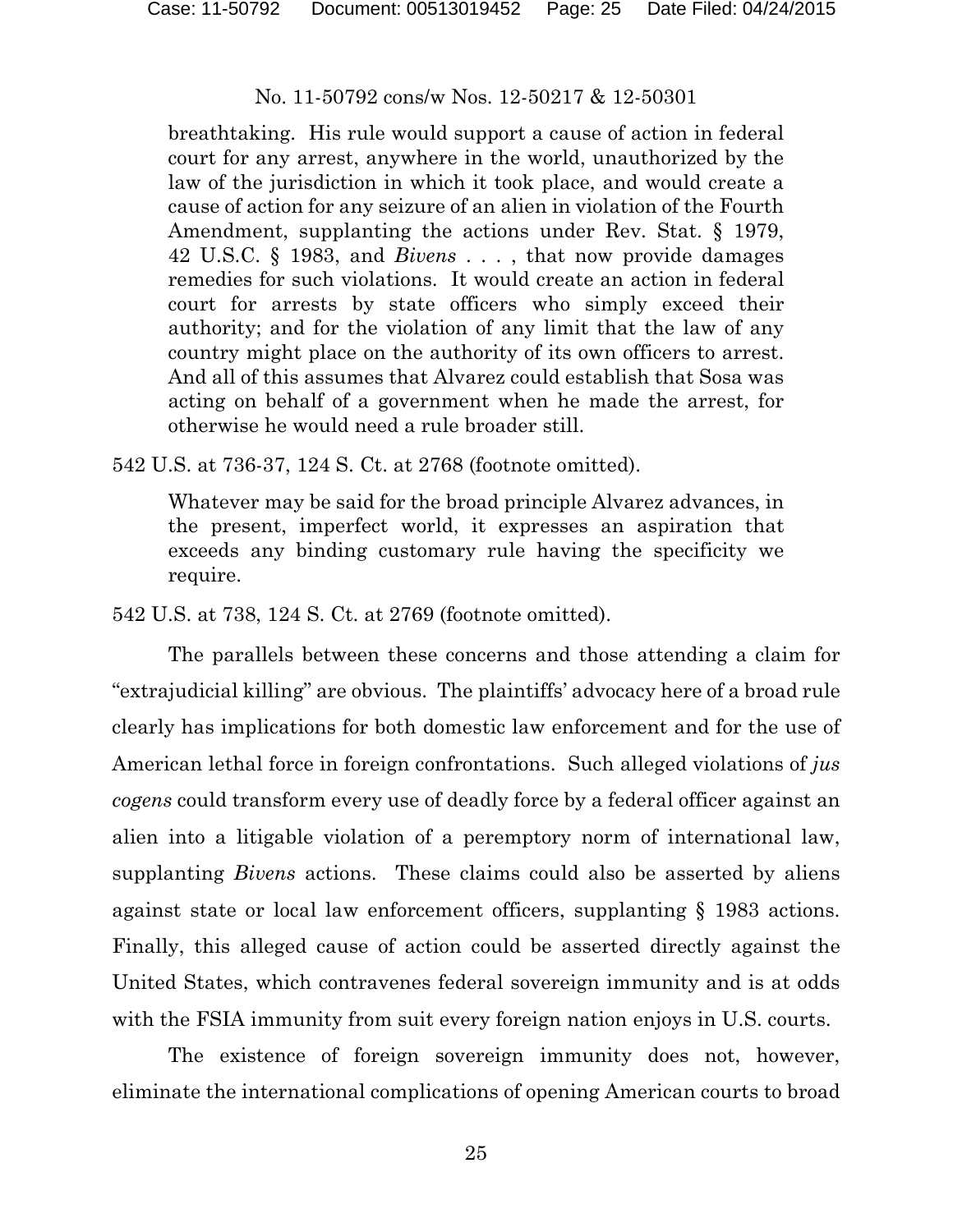and vague claims under the ATS. As in *Sosa*, the plaintiffs' proffered rule "would support a cause of action in federal court for any [alleged extrajudicial killing], anywhere in the world." 542 U.S. at 736, 124 S. Ct. at 2768. Although certain *jus cogens* prohibitions, *e.g.* state-sponsored slavery or genocide, may be self-evidently within the scope of the Supreme Court's reasoning in *Sosa*, "[a]ny credible invocation of a principle against [extrajudicial killing] that the civilized world accepts as binding customary international law requires a factual basis beyond" mere conclusional pleadings. *Sosa*, 542 U.S. at 737, 124 S. Ct. at 2769. That a multiplicity of claims could aggravate relations with foreign nations and thwart the Executive and Legislative branches' discretion in conducting foreign affairs seems obvious and constitutes additional reasons, acknowledged in *Sosa*, for extreme caution in recognizing claims for breach of "the law of nations" actionable via the ATS. 542 U.S. at 727, 124 S. Ct. at 2763.

In sum, the plaintiffs' ATS claim against the United States is without foundation, and the concurring opinion should not be read as improvidently providing them support.

# **Conclusion**

# **A "Lawless" U.S. Border?**

One final point is necessary in response to the plaintiffs' assertion that enforcement of United States borders will become "lawless" if aliens in the position of Hernandez lose access to American civil tort recovery. This court must, of course, assume, based only on the pleadings, that Hernandez was the victim of an unprovoked shooting. The plaintiffs' assertion of official, or officially condoned lawlessness is, however, inaccurate. This tragedy neither should, nor has, escaped review. Numerous federal agencies, including the FBI, the Department of Homeland Security's Office of the Inspector General, the Justice Department's Civil Rights Division, and the United States Attorney's Office, investigated this incident and declined to indict Agent Mesa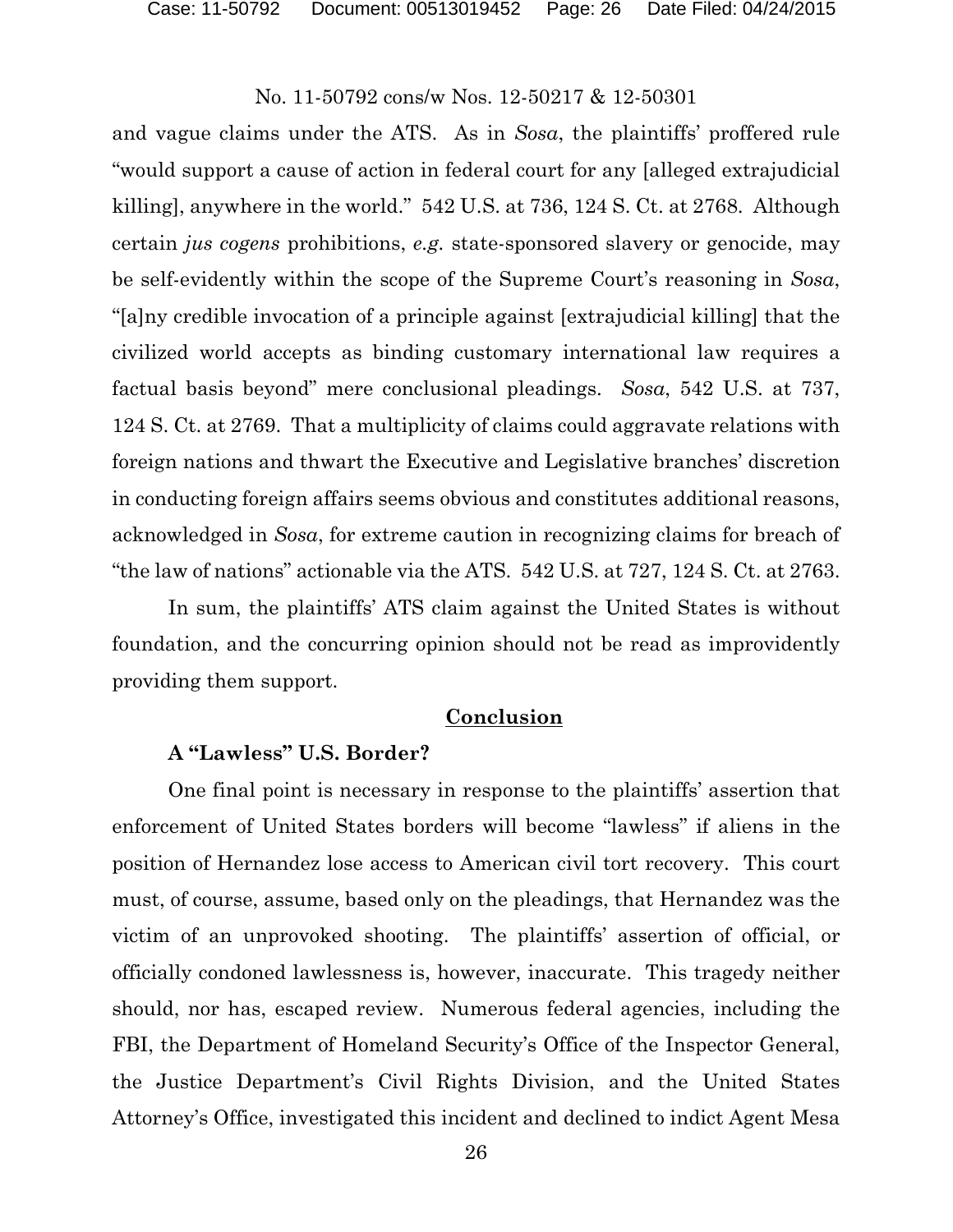or grant extradition to Mexico under 18 U.S.C. § 3184. There were other possible avenues for evaluation of Agent Mesa's conduct. Plaintiffs could have sought federal court review of the Attorney General's scope of employment certification under the Westfall Act. *See Gutierrez de Martinez v. Lamagno*, 515 U.S. 417, 420, 115 S. Ct. 2227, 2229 (1995); *see also Osborn v. Haley*, 549 U.S. 225, 229-30, 127 S. Ct. 881, 887-88 (2007). Further, state systems may superintend excesses of federal executive authority. *See* 28 U.S.C. § 2679(d)(3). A judicially implied tort remedy under *Bivens* for constitutional violations or the Alien Tort Statute is not and was not the plaintiffs' only source of review for this tragedy.

I respectfully concur in the en banc opinion.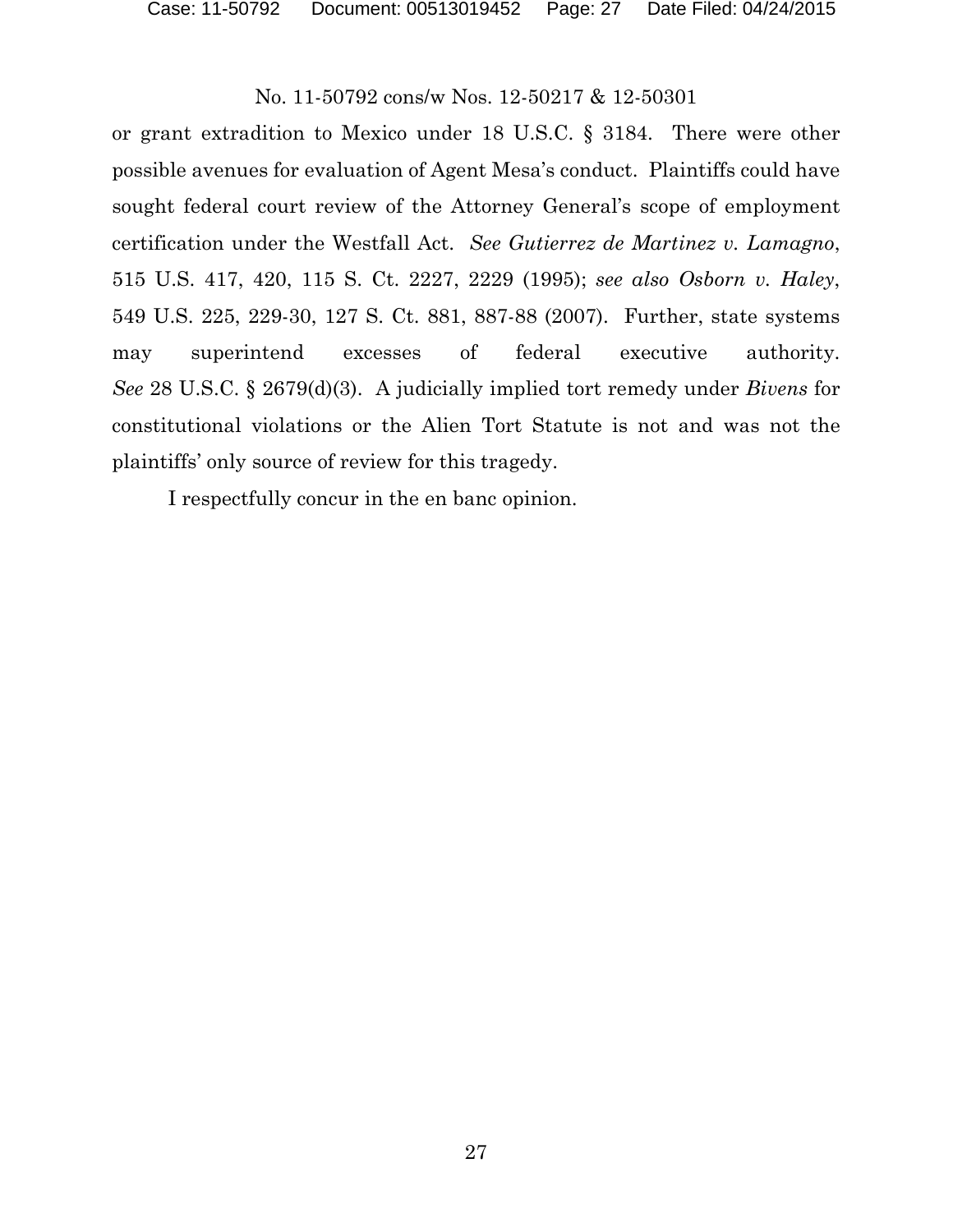JAMES L. DENNIS, Circuit Judge, concurring in part and concurring in the judgment:

I join the en banc court's opinion in its entirety except as to its reason for denying Appellants' Fourth Amendment claim, with which I agree in result. I also join the concurring opinion of Judge Prado, except to the extent that it adopts the en banc court's reason for denying this claim. In *United States v. Verdugo-Urquidez*, 494 U.S. 259 (1990), the Supreme Court apparently ruled that the phrase "the people" in the Fourth Amendment "refers to a class of persons who are part of a national community or who have otherwise developed sufficient connection with this community to be considered part of that community." *Id.* at 265. I am inclined to agree, however, with those who have suggested that the *Verdugo-Urquidez* view cannot be squared with the Court's later holding in *Boumediene v. Bush*, 553 U.S. 723 (2008), that "questions of extraterritoriality turn on objective factors, and practical concerns, not formalism." *Id.* at 764; *see* WAYNE R. LAFAVE ET AL., 2 CRIM. PROC. § 3.1(i) n.237.1 (3d ed. 2014) (citing Gerald L. Neuman, *The Extraterritorial Constitution After* Boumediene v. Bush, 82 S. CAL. L. REV. 259, 259, 272 (2008); Ellen S. Podgor, *Welcome to the Other Side of the Railroad Tracks: A Meaningless Exclusionary Rule*, 16 SW. J. INT'L L. 299, 310 (2010)); Baher Azmy, *Executive Detention,* Boumediene*, and the New Common Law of Habeas*, 95 IOWA L. REV. 445, 465 (2010); Christina Duffy Burnett, *A Convenient Constitution? Extraterritoriality After* Boumediene, 109 COLUM. L. REV. 973, 1044 (2009); Timothy Zick, *Territoriality and the First Amendment: Free Speech at—and Beyond—Our Borders*, 85 NOTRE DAME L. REV. 1543, 1614 (2010).

The Mexican government has indicated that our adjudication of the Appellants' claims, whether under the Fourth or Fifth Amendment, in this

28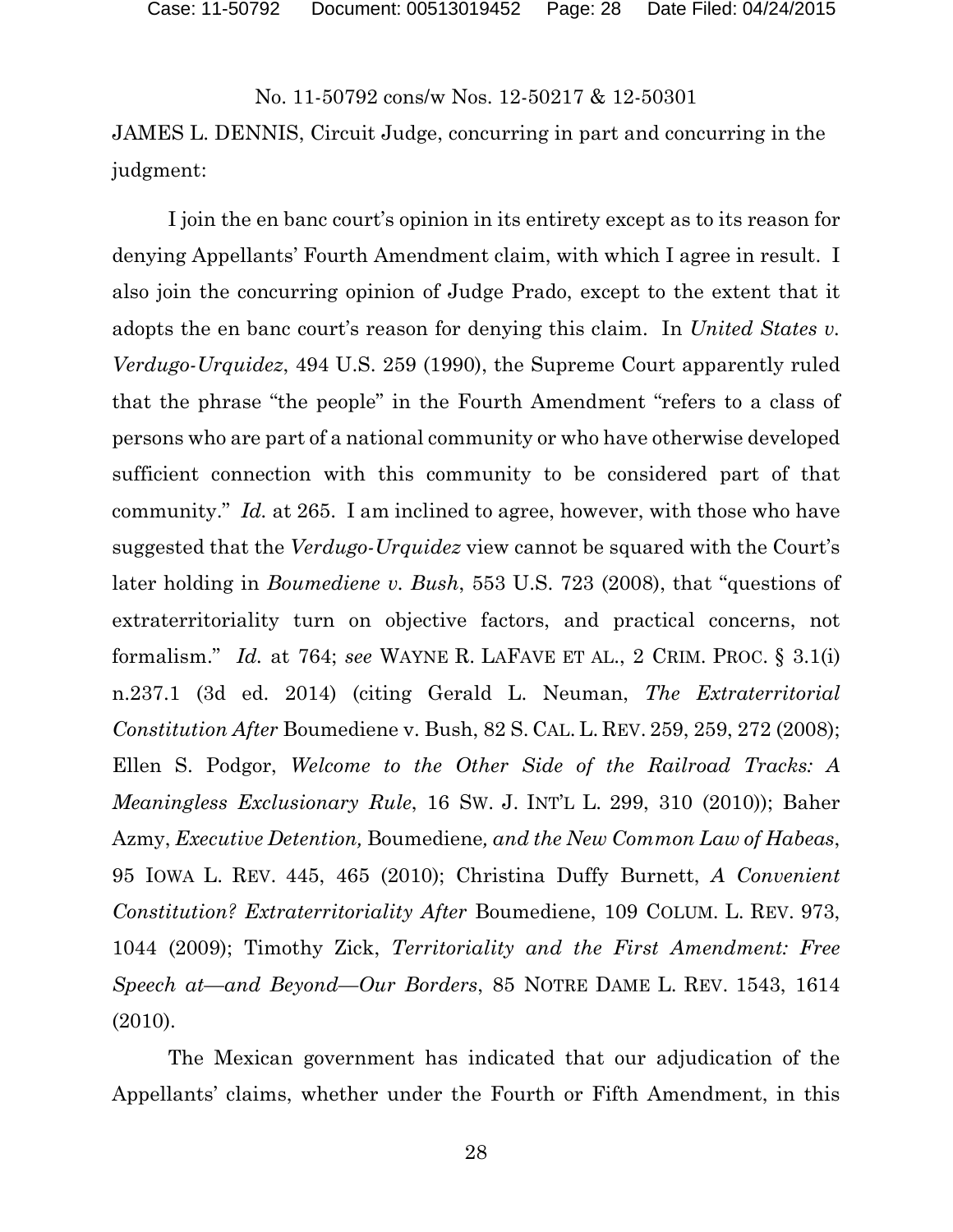particular case would not cause any friction with its sovereign interests. However, it appears that our judicial entanglement with extraterritorial Fourth Amendment excessive-force claims would be likely to involve impracticable and anomalous factors. For these reasons, I agree with the opinion of the court in declining to apply the Fourth Amendment to adjudicate the Appellants' claims but I do so out of concern for pragmatic and political questions rather than on a formal classification of the litigants involved.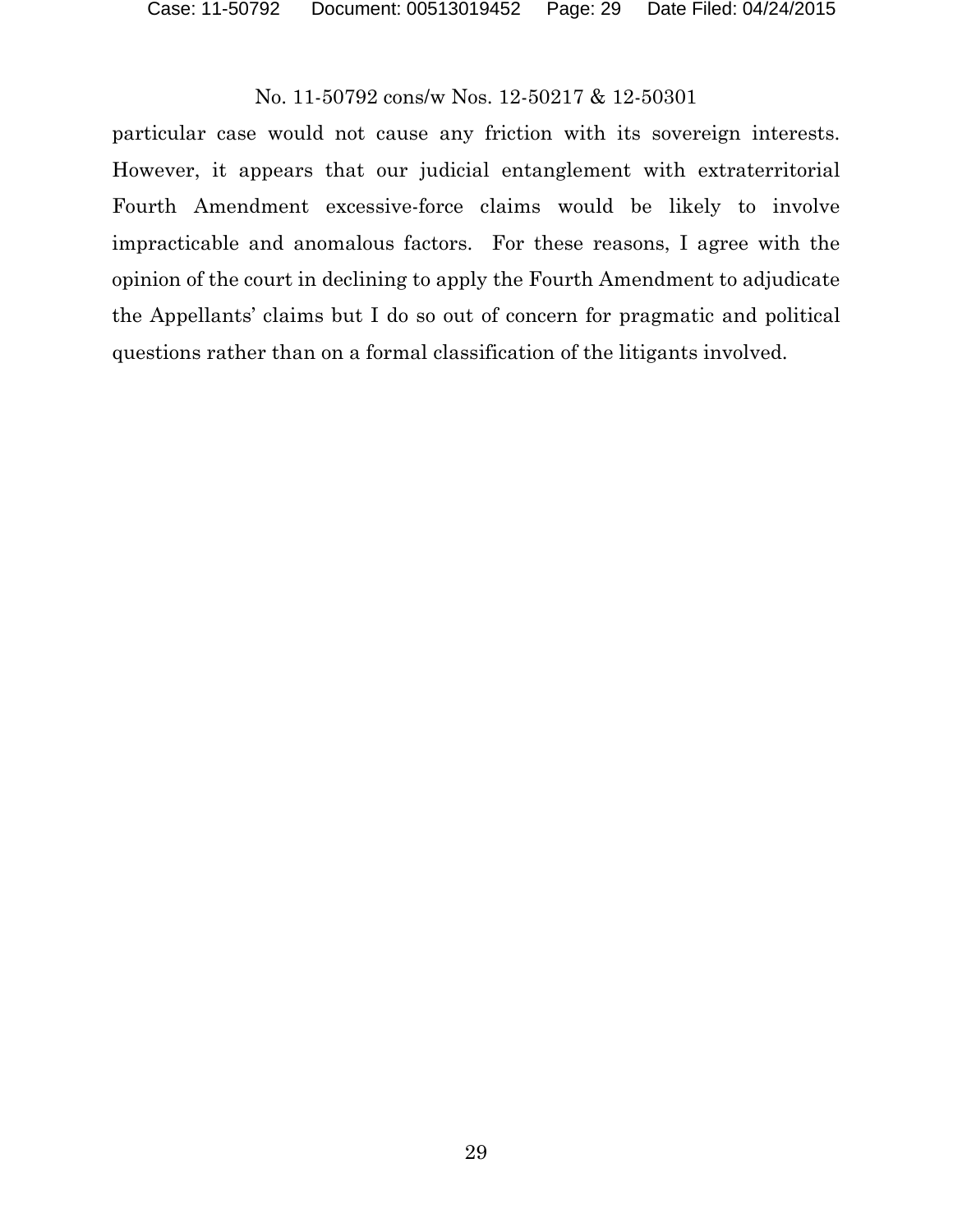EDWARD C. PRADO, Circuit Judge, concurring:

I agree with the en banc court's holding that the constitutional rights asserted by 15-year-old Sergio Hernández and his family were not clearly established in 2010, when Agent Mesa fired his fatal shots across the international border. However, I am compelled to write separately in response to Judge Jones's concurring opinion, which, in my view, sets forth an oversimplified and flawed analysis of the Fifth Amendment and the Supreme Court's extraterritoriality precedents. In her concurrence, Judge Jones offers an interpretation of the Fifth Amendment implications of *Graham v. Connor*, 490 U.S. 386 (1989), that is contrary to Supreme Court precedent and is certain to sow confusion in our circuit. Further, the concurrence rests on a reading of the Court's pivotal extraterritoriality rulings in *Johnson v. Eisentrager*, 339 U.S. 763 (1950), *United States v. Verdugo–Urquidez*, 494 U.S. 259 (1990), and *Boumediene v. Bush*, 553 U.S. 723 (2008), that sacrifices nuance for an unwarranted sense of certainty.

The facts in this case—though novel—are recurring, and similar lawsuits have begun percolating in the federal courts along the border.<sup>[1](#page-29-0)</sup> Ultimately, it will be up to the Supreme Court to decide whether its broad statements in *Boumediene* apply to our border with Mexico and to provide clarity to law enforcement, civilians, and the federal courts tasked with interpreting the Court's seminal opinions on the extraterritorial reach of constitutional rights. Because the law is currently unclear, I join the en banc court's opinion in full and write separately only to respond to Judge Jones's concurring opinion.

<span id="page-29-0"></span><sup>1</sup> *See, e.g.*, *Rodriguez v. Unknown Parties*, No. 4:14-cv-02251 (D. Ariz. filed July 29, 2014).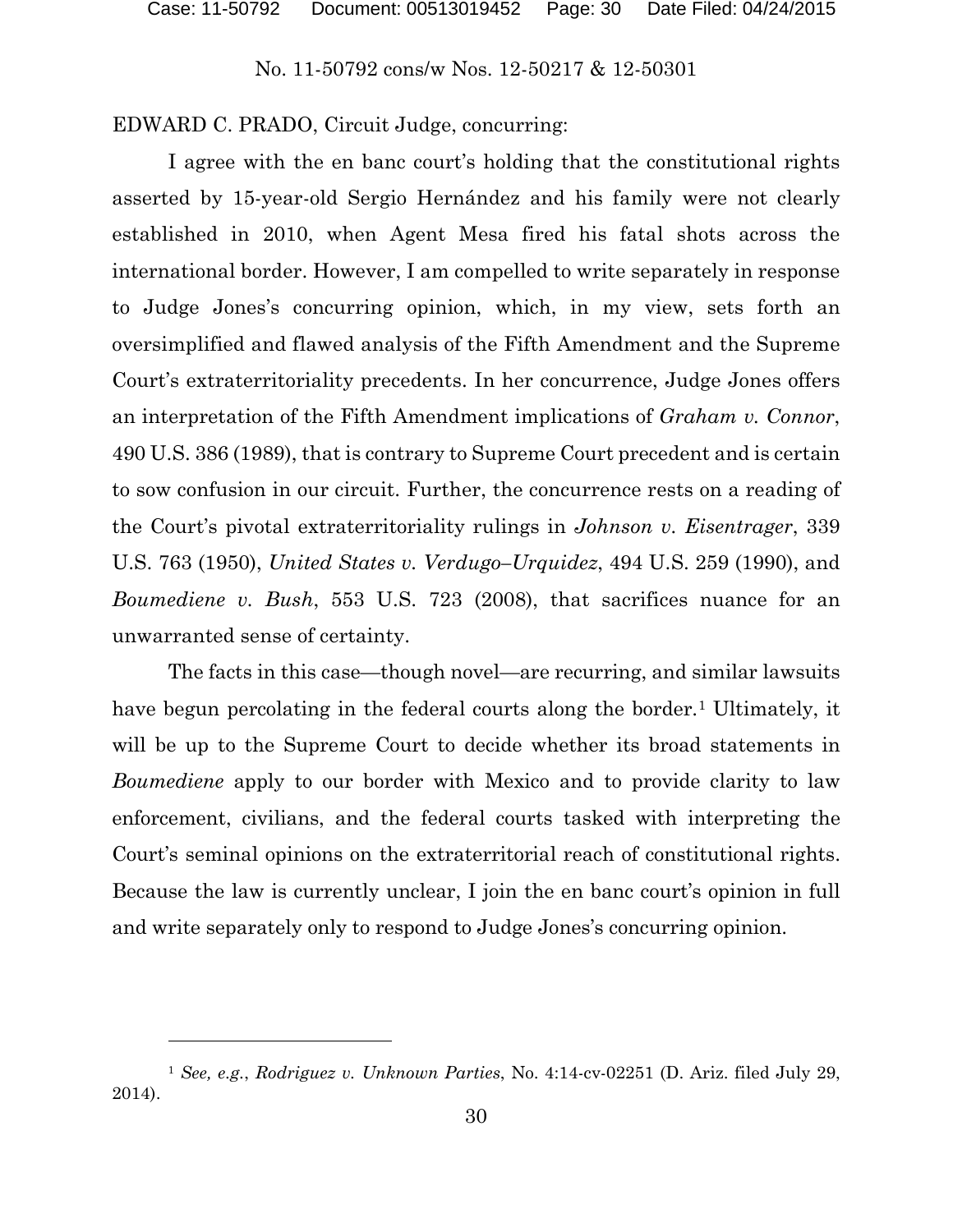#### **I. The Applicability of the Fifth Amendment**

The notion that the Fourth Amendment provides the exclusive means of relief for Hernández is rooted in a strained and incorrect reading of *Graham v. Connor*. The Court in *Graham* held that "*all* claims that law enforcement officers have used excessive force—deadly or not—in the course of an arrest, investigatory stop, or other 'seizure' of a free citizen should be analyzed under the Fourth Amendment and its 'reasonableness' standard, rather than under a 'substantive due process' approach." 490 U.S. at 395. The Court explained that "[b]ecause the Fourth Amendment provides an explicit textual source of constitutional protection against this sort of physically intrusive governmental conduct, that Amendment, not the more generalized notion of 'substantive due process,' must be the guide for analyzing these claims." *Id.*

Judge Jones's concurrence rightly points to these portions of the Court's opinion, but it elides key limiting phrases in each: "free citizen" and "explicit textual source." If, as the Court held in *Verdugo–Urquidez*, 494 U.S. at 274– 75, the Fourth Amendment does not shield aliens located abroad (*viz.* non-"free citizens"), then it cannot provide "an explicit textual source of constitutional protection" to persons in Hernández's position, and *Graham*'s directive to apply the Fourth Amendment to *covered* excessive-force claims is simply inapt.

Indeed, as the Court explained in *United States v. Lanier*, 520 U.S. 259 (1997), "*Graham* . . . does not hold that all constitutional claims relating to physically abusive government conduct must arise under either the Fourth or Eighth Amendments; rather, *Graham* simply requires that *if a constitutional claim is covered* by a specific constitutional provision, . . . the claim must be analyzed under the standard appropriate to that specific provision, not under the rubric of substantive due process." *Id.* at 272 n.7 (emphasis added). Subsequent cases have affirmed this view. *See Cnty. of Sacramento v. Lewis*,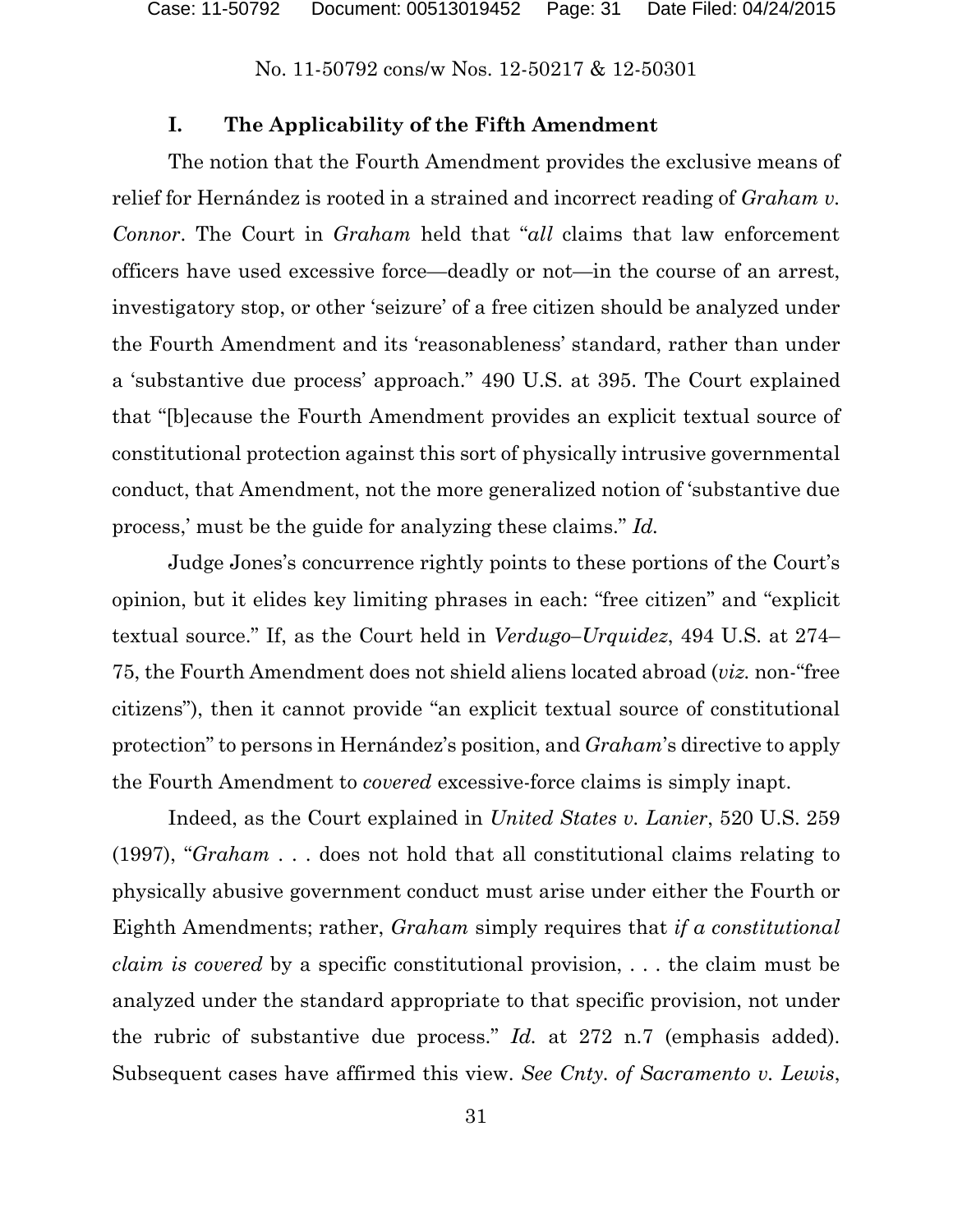523 U.S. 833, 843 (1998) ("Substantive due process analysis is therefore inappropriate in this case only if respondents' claim is 'covered by' the Fourth Amendment. It is not."); *Petta v. Rivera*, 143 F.3d 895, 901 (5th Cir. 1998) ("[A] plaintiff whose claim is not susceptible to proper analysis with reference to a specific constitutional right may still state a claim under § 1983 for a violation of his or her Fourteenth Amendment substantive due process right, and have the claim judged by the constitutional standard which governs that right.").[2](#page-31-0)

Hernández, a noncitizen, was fatally shot in Mexico by a U.S. government agent standing on U.S. soil. Accepting Hernández's allegations as true, as we must on a motion to dismiss, Agent Mesa made no effort to

<span id="page-31-0"></span><sup>2</sup> Apparently troubled by the implication that the Court in *Graham* excluded the class of claims at issue here from the presumptive coverage of the Fourth Amendment, Judge Jones's concurrence imputes a restrictive meaning to the Court's phrase "free citizens." According to the concurrence, the Court could not have intended to permit non-citizens to assert claims for excessive force under the Fourteenth Amendment while limiting citizens to the Fourth Amendment. But this misses the point. Even if, as the concurrence suggests, the Court used this term in *Graham*—a case centering on the use of excessive force during an investigatory stop of a citizen, 490 U.S. at 388–89—to distinguish between the constitutional protections afforded to civilians, pretrial detainees, and incarcerated individuals, this says nothing about whether a claim that falls outside of these set boundaries is "covered by" the Fourth Amendment. Where, as here, a *noncitizen* alleges excessive force *abroad*, and there is no indication that the show of authority was directed at *apprehension*, it cannot be that the claim arises under the Fourth Amendment or not at all.

The cases the concurrence cites are not to the contrary. *Cf. Lewis*, 523 U.S. at 843–44 (holding that the passenger of a vehicle being pursued by police was not "seized" during a fatal collision and therefore could assert a substantive due process claim under the Fourteenth Amendment); *Albright v. Oliver*, 510 U.S. 266, 273–74 (1994) (declining to recognize a substantive due process right to be free from criminal prosecution without probable cause because the Fourth Amendment was drafted to address pretrial deprivations of liberty); *Brower v. Cnty. of Inyo*, 489 U.S. 593, 596–99 (1989) (determining that the fatal use of a roadblock to terminate a suspect's flight constituted a seizure and observing that "a Fourth Amendment seizure does not occur whenever there is a governmentally caused termination of an individual's freedom of movement (the innocent passerby), nor even whenever there is a governmentally caused and governmentally *desired* termination of an individual's freedom of movement (the fleeing felon), but only when there is a governmental termination of freedom of movement *through means intentionally applied*"); *Tennessee v. Garner*, 471 U.S. 1, 3, 7 (1985) (analyzing the apprehension of a fleeing suspect through the use of deadly force as a seizure).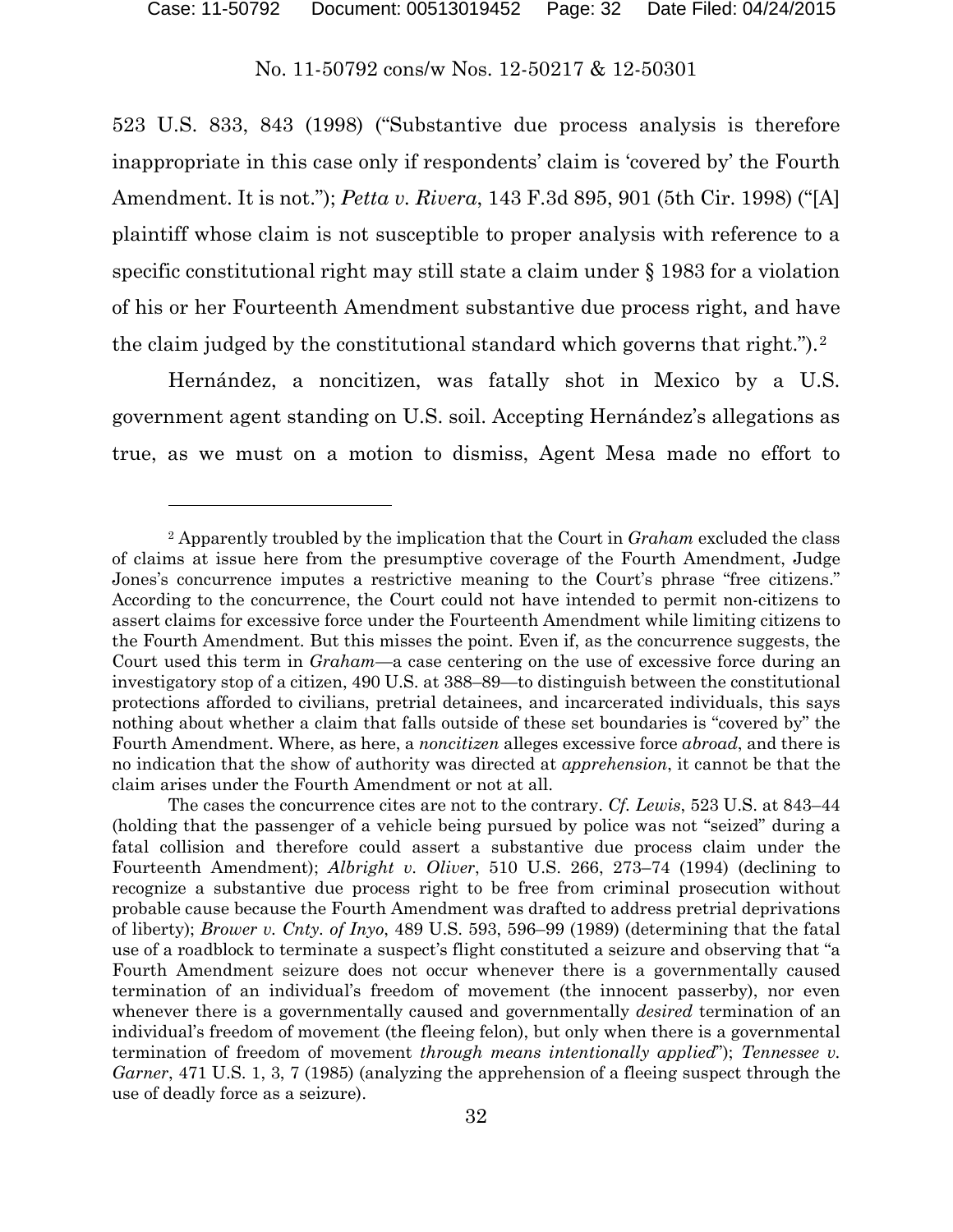apprehend Hernández—he detained one of Hernández's companions, then fired his service weapon into Mexico, where Hernández hid behind the pillar of a bridge, and he ultimately left Hernández's body where it lay. Under *Verdugo–Urquidez* and *Lewis*, the Fourth Amendment does not "cover" this claim of excessive force. I would therefore hold that Hernández may invoke the Fifth Amendment's prohibition on constitutionally arbitrary official conduct.

# **II. The Extraterritoriality of the Fifth Amendment**

Judge Jones's concurrence paints our extraterritoriality case law in broad strokes, with a palette of black and white. The state of the law, as the concurrence views it, permits no gray.[3](#page-32-0) According to the concurrence, the Constitution cannot apply extraterritorially to the facts of this case because the Supreme Court has held, generally, that the Fourth and Fifth Amendments do not apply to noncitizens with no significant voluntary connection to the United States. Citing *Eisentrager* and *Verdugo–Urquidez*, the concurrence asserts that the Supreme Court has foreclosed the question before our Court. This uncomplicated view of extraterritoriality fails to exhibit due regard for the Court's watershed opinion in *Boumediene*, which not only authoritatively

l

<span id="page-32-0"></span><sup>&</sup>lt;sup>3</sup> The absolutism of the concurrence's analytical framework is epitomized by its phrasing of the constitutional issue in this case: "United States constitutional rights do not extend to aliens who (a) lack any connection to the United States and (b) are injured on foreign soil." All nuance is lost, and only one conclusion follows from the question presented. But there is no question that Hernández had *some* connection to the United States, even if not the "significant voluntary connection" required to invoke the protections of the Fourth Amendment under *Verdugo–Urquidez*, 494 U.S. at 271, by virtue of the acts of Agent Mesa that originated in the United States and had their effect in Mexico. Likewise, it is misguided to focus exclusively on Hernández's location within Mexico when the bullets Agent Mesa fired from United States soil found their target. This is not a case involving a drone strike, an act of war on a distant battlefield, or law-enforcement conduct occurring entirely within another nation's territory; it is a fatal shooting by small-arms fire in which the short distance separating those involved was bisected by an international border. These distinct facts cast doubt on the concurrence's simplistic framework and belie its warning that this case implicates "our nation's applications of force abroad."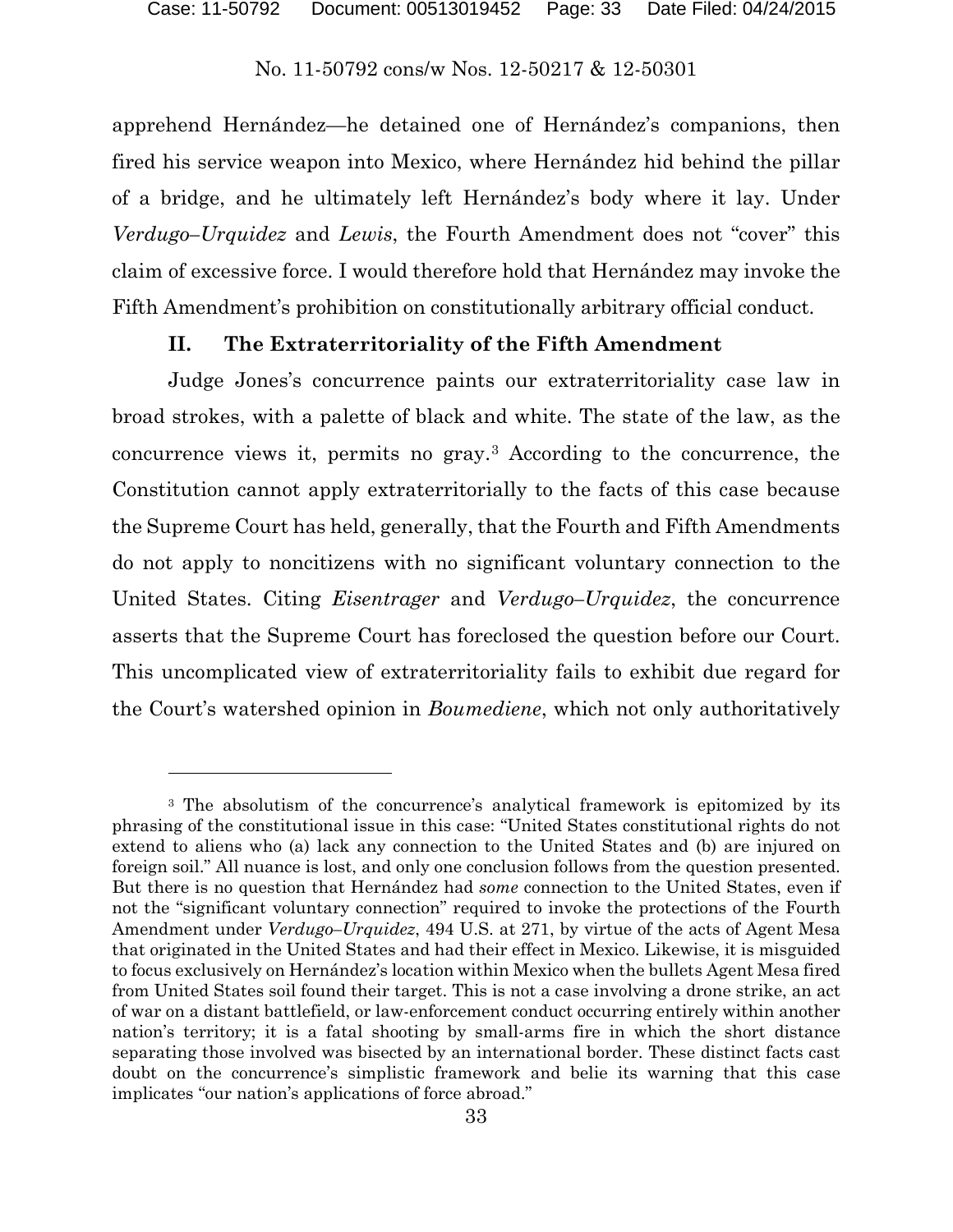interpreted these earlier cases but also announced the bedrock standards for determining the extraterritorial reach of *the Constitution*—not just the writ of habeas corpus. Applying these standards, I would hold the Fifth Amendment applicable to the particular facts alleged by Hernández.

In *Boumediene*, the Court provided its clearest and most definitive articulation of the principles governing the application of constitutional provisions abroad. Although the Court was tasked with deciding the narrow question of whether aliens designated enemy combatants and detained at Guantanamo Bay had the constitutional privilege of habeas corpus, Justice Kennedy wrote a lengthy opinion for the Court that grappled with the foundations of extraterritoriality. The Court first discussed its sparse extraterritoriality precedents and found them to undermine "the Government's argument that, at least as applied to noncitizens, *the Constitution* necessarily stops where *de jure* sovereignty ends." *Boumediene*, 553 U.S. at 755 (emphasis added). Rather, the Court read beyond the bare holdings of these cases and concluded that they shared a common thread: "the idea that questions of extraterritoriality turn on objective factors and practical concerns, not formalism." *Id.* at 764.[4](#page-33-0) Based on these considerations, the Court identified at

l

<span id="page-33-0"></span><sup>4</sup> Critically, while explaining its reasoning, the Court repeatedly cited Justice Kennedy's concurring opinion in *Verdugo–Urquidez*, in which he advocated a functional analysis of extraterritoriality. *Boumediene*, 553 U.S. at 759–62. In *Verdugo–Urquidez*, the Court held that the Fourth Amendment had no application to DEA agents' warrantless search of a Mexican citizen's residences in Mexico. 494 U.S. at 262, 274–75. Although he agreed with the Court's ultimate conclusion that no Fourth Amendment violation had occurred, Justice Kennedy wrote separately to express his view that the reach of the Constitution is not confined by the identity of the class of persons that ratified the instrument or by the text used to denominate those subject to its protection (e.g., "the people"). *Id.* at 275–76 (Kennedy, J., concurring). Rather, Justice Kennedy urged a functional approach to extraterritoriality—one that he traced as far back as *In re Ross*, 140 U.S. 453 (1891), the *Insular Cases* (e.g., *Downes v. Bidwell*, 182 U.S. 244 (1901), *Hawaii v. Mankichi*, 190 U.S. 197 (1903), *Dorr v. United States*, 195 U.S. 138 (1904), and *Balzac v. Porto Rico*, 258 U.S. 298 (1922)), and *Reid v. Covert*, 354 U.S. 1, 74 (1957) (Harlan, J., concurring). *See id.* at 277–78 ("These [extraterritoriality]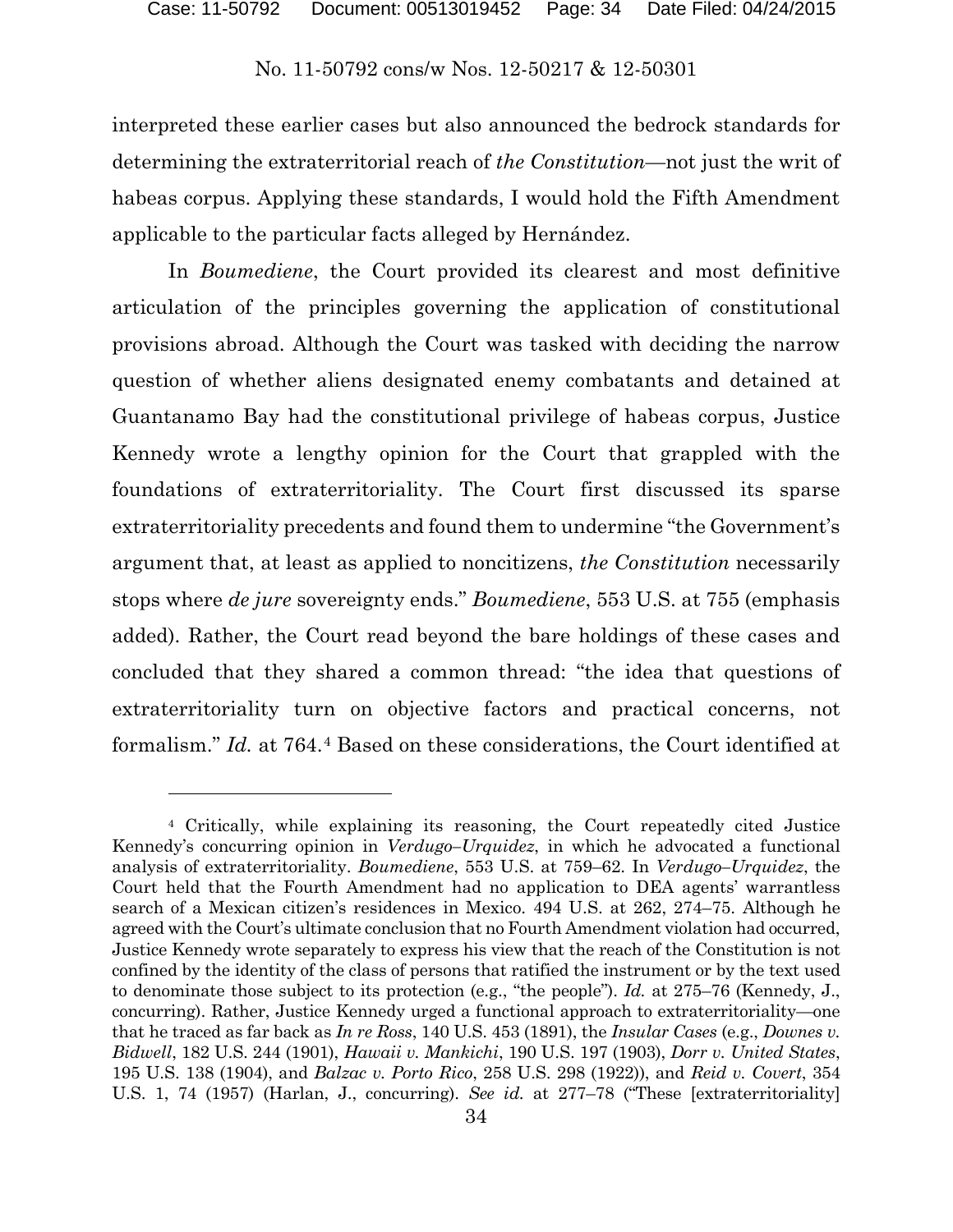least three factors that were relevant in determining the reach of the Suspension Clause: (1) the citizenship and status of the detainee and the quality of the process underlying this finding; (2) the nature of the sites where the apprehension and detention occurred; and (3) the practical obstacles inherent in determining the detainee's entitlement to the writ. *Id.* at 766. After analyzing these factors, the Court held that the Suspension Clause "has full effect at Guantanamo Bay." *Id.* at 771.

This holding may have been limited to the Suspension Clause, but the Court's reasoning was decidedly not so constricted. Justice Kennedy's opinion drew from the analysis of numerous rights in numerous contexts *other than habeas*, *id.* at 755–64, framing its review of the case law as a survey of the Court's discussions of "*the Constitution's* extraterritorial application," *id.* at 755 (emphasis added). More importantly, when the Court rejected the Government's proffered reading of *Eisentrager*—the case that Judge Jones's concurrence cites as facially foreclosing Hernández's Fifth Amendment claim[5—](#page-34-0)it announced in no uncertain terms that "[n]othing in *Eisentrager* says

authorities . . . stand for the proposition that we must interpret constitutional protections in light of the undoubted power of the United States to take actions to assert its legitimate power and authority abroad."); *id.* at 278 (analyzing the extraterritorial reach of the Fourth Amendment by determining whether "[t]he conditions and considerations of this case would make adherence to the [Amendment] . . . impracticable and anomalous").

The significance of this opinion, which evinces Justice Kennedy's dedication to applying a functional approach to extraterritoriality even in a U.S.–Mexico cross-border lawenforcement context, cannot be understated. And it hardly bears repeating here that Justice Kennedy cast the deciding vote in both *Verdugo–Urquidez* and *Boumediene*.

<span id="page-34-0"></span><sup>5</sup> As *Boumediene* recognized, the ruling in *Eisentrager* cannot reasonably be divorced from its idiosyncratic facts: the extension of Fifth Amendment rights and the writ of habeas corpus to alleged members of the German armed forces who were captured in China, convicted of violating the laws of war, and imprisoned in occupied, post-World War II Germany. *See Boumediene*, 553 U.S. at 762–64. If the enemy combatants at Guantanamo Bay were not sufficiently similar to the petitioners in *Eisentrager* to be bound by that case, then Hernández—an unarmed fifteen-year-old boy with the misfortune of standing on the wrong side of an international border—certainly is not.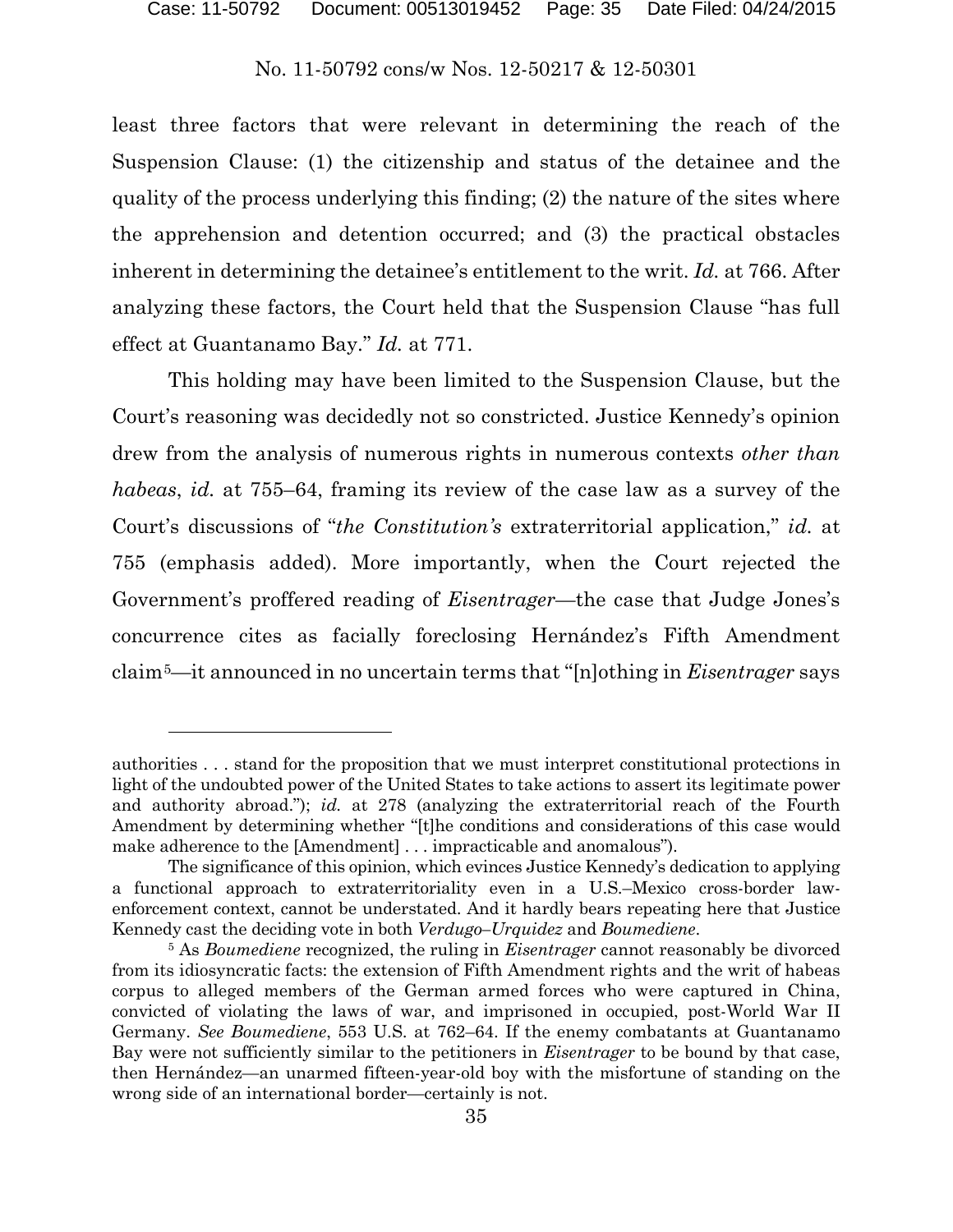that *de jure* sovereignty is or has ever been the only relevant consideration in determining the geographic reach of *the Constitution* or of habeas corpus." *Id.* at 764 (emphasis added).[6](#page-35-0)

*Boumediene*, and its functionality-focused reading of the Court's previous extraterritoriality decisions, is instructive here. Confronted with a novel extraterritoriality question, we must apply the only appropriate analytical framework the Court has given us: the *Boumediene* factors. Adapted to the present context, three objective factors and practical concerns are relevant to our extraterritoriality determination: (1) the citizenship and status of the claimant, (2) the nature of the location where the constitutional violation occurred, and (3) the practical obstacles inherent in enforcing the claimed right. *Cf. id.* at 766–71.[7](#page-35-1) The relevant practical obstacles include the consequences for

Furthermore, while Judge Jones's concurrence is quick to emphasize *Boumediene*'s limited holding, it is conspicuously silent as to the significance of *Eisentrager*'s equally narrow ruling. *See Eisentrager*, 339 U.S. at 785 ("We hold that the Constitution does not confer a right of personal security or an immunity from military trial and punishment upon an alien enemy engaged in the hostile service of a government at war with the United States."). In any event, my point is not that *Boumediene* overruled *Eisentrager*, but that the 2008 case offers us the Court's authoritative reading of the 1950 case—one that eschews a formalistic approach to extraterritoriality. It is *this* interpretation of *Eisentrager*—according to which the case must be understood as consistent with the functional approach endorsed in *Boumediene*—that must guide our analysis.

<span id="page-35-0"></span><sup>6</sup> Even if these statements were mere dicta, we and our fellow circuits have long recognized that the Supreme Court's words carry special weight. *See Schwab v. Crosby*, 451 F.3d 1308, 1325–26 (11th Cir. 2006) (noting that the court has "previously recognized that dicta from the Supreme Court is not something to be lightly cast aside" and citing cases from eleven circuits expressing the deference owed to Supreme Court dicta (citation and internal quotation marks omitted)); *United States v. Becton*, 632 F.2d 1294, 1296 n.3 (5th Cir. 1980) ("We are not bound by dicta, even of our own court. . . . Dicta of the Supreme Court are, of course, another matter.").

<span id="page-35-1"></span><sup>7</sup> Judge Jones's concurrence is of course correct that Professor Neuman, "a defender of th[e] prediction" that *Boumediene* may be extended to other constitutional provisions, has acknowledged "the need for refinements of the three-factor functional test." But that is exactly what the panel majority's original opinion suggested, *see Hernández v. United States*, 757 F.3d 249, 262 (5th Cir. 2014), *vacated in part and reinstated in part on reh'g en banc*, --- F.3d --- (5th Cir. 2015), and what federal courts of appeals are uniquely well-equipped to propound—refinements that are faithful to the Court's opinion, which described the factors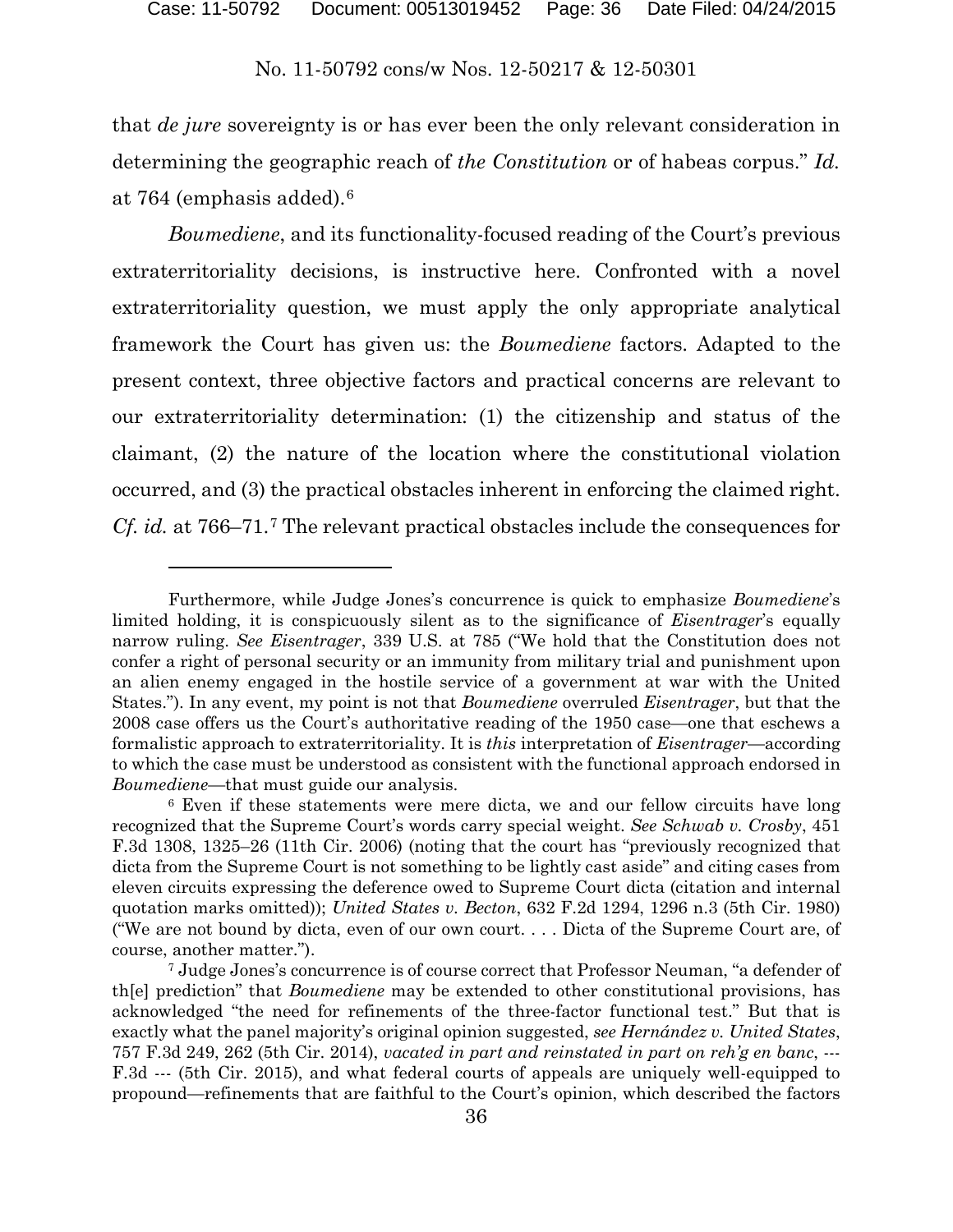U.S. actions abroad, the substantive rules that would govern the claim, and the likelihood that a favorable ruling would lead to friction with another country's government. *See id.*; *Verdugo–Urquidez*, 494 U.S. at 273–74; *id.* at 278 (Kennedy, J., concurring). As the panel majority's original opinion explained, the *Boumediene* factors, coupled with an analysis of the operation, text, and history of the Fifth Amendment, militate in favor of the extraterritorial application of substantive due process protections on these facts. *See Hernández v. United States*, 757 F.3d 249, 259–63, 267–72 (5th Cir. 2014), *vacated in part and reinstated in part on reh'g en banc*, --- F.3d --- (5th Cir. 2015).

In sum, were we to reach the constitutional merits, I would hold, as the vacated panel majority's opinion did, *Hernández*, 757 F.3d at 272, that a noncitizen situated immediately beyond our nation's borders may invoke the protection of the Fifth Amendment against the arbitrary use of lethal smallarms force by a U.S. government official standing on U.S. soil. To hold otherwise would enshrine an unsustainably strict, territorial approach to constitutional rights—one the Supreme Court rejected in *Boumediene*.[8](#page-36-0)

l

as non-exclusive and derived them from contexts *in addition to* habeas, *see Boumediene*, 553 U.S. at 766. Moreover, Professor Neuman also reads *Boumediene* as a case with implications beyond habeas corpus, and he has expressed optimism about the expansion of Justice Kennedy's functional approach. *See* Gerald L. Neuman, Essay, *Extraterritoriality and the Interest of the United States in Regulating its Own*, 99 Cornell L. Rev. 1441, 1458, 1470 (2014) (observing that "[a]lthough the holding of *Boumediene* concerned the Suspension Clause, Justice Kennedy described his functional approach as an overall framework derived from precedents involving a variety of constitutional rights," and concluding that "[t]he selective functional approach of *Boumediene v. Bush* should be developed and strengthened to reconcile commitment to constitutional values with the extraterritorial exercise of power").

<span id="page-36-0"></span><sup>8</sup> Disturbingly, such a narrow approach could also create zones of lawlessness where the fortuity of one's location at the time of a gunshot would mark the boundary between liability and impunity. This would result, in turn, in perverse and disturbing incentives for government agents confronted with noncitizen migrants near the border. Because directing lethal force *into* Mexico would violate no constitutional norms, a government agent resorting to deadly force would have every reason to fire his weapon *before* the migrant reaches the U.S. border, or *after* the migrant crosses back into Mexico, to avoid possible civil liability. By contrast, if the agent shoots *while* the migrant is in U.S. territory, then the Constitution is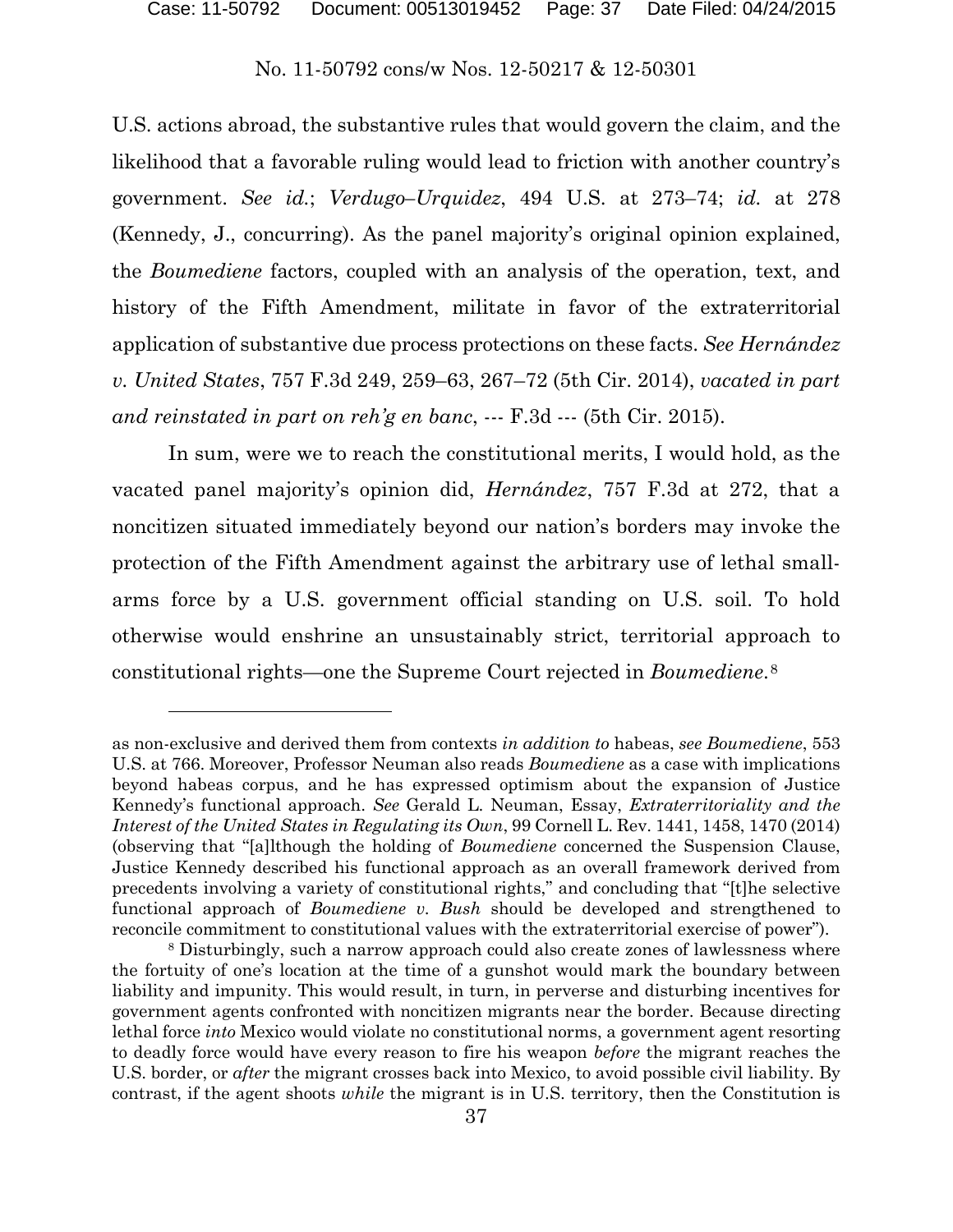### **III. Conclusion**

 $\overline{a}$ 

Contrary to Judge Jones's concurrence, I believe that the "path of least resistance" presents a prudent course for the en banc court. The depth of our disagreement about the meaning of *Boumediene*, *Verdugo–Urquidez*, and *Eisentrager* is compelling evidence that the law was not clearly established at the time of the tragic events giving rise to this suit. But to affirmatively find no constitutional violation on these facts—which are without parallel in our precedents—requires a troublingly uncomplicated reading of the governing law. Just as *Graham* cannot be understood without *Lanier* and *Lewis*, *Verdugo–Urquidez* and *Eisentrager* cannot be understood without *Boumediene*. Reading these cases in context and with due regard for the novel facts presented here, it is evident that Agent Mesa's fatal cross-border shooting of Sergio Hernández cannot be painted in the simple black and white prevalent in Judge Jones's concurrence. It requires a shade of gray that only a careful engagement with our precedents and the record in this case can produce.

Were we in a position to reach the constitutional merits, I would hold that Agent Mesa's actions violated Hernández's Fifth Amendment right to be free from constitutionally arbitrary government conduct. But until the Supreme Court intervenes to clarify the reach of *Boumediene* and apply Justice Kennedy's functional test to these distinct facts, I remain satisfied that the en banc court has wisely resolved this appeal on clearly-established-law grounds.

suddenly—and undesirably—implicated. And it goes without saying that if the scenario were reversed, and Mexican government agents were firing weapons across the border into the United States, unyielding conceptions of territoriality would likely fall by the wayside.

Judge Jones's concurrence disputes the characterization of the border region as "lawless," citing the governmental investigations into Hernández's fatal shooting. But the fact that the United States "declined to indict Agent Mesa or grant extradition to Mexico" speaks not to the promise of accountability but to the practical obstacles associated with the criminal and political processes that exist to regulate official conduct.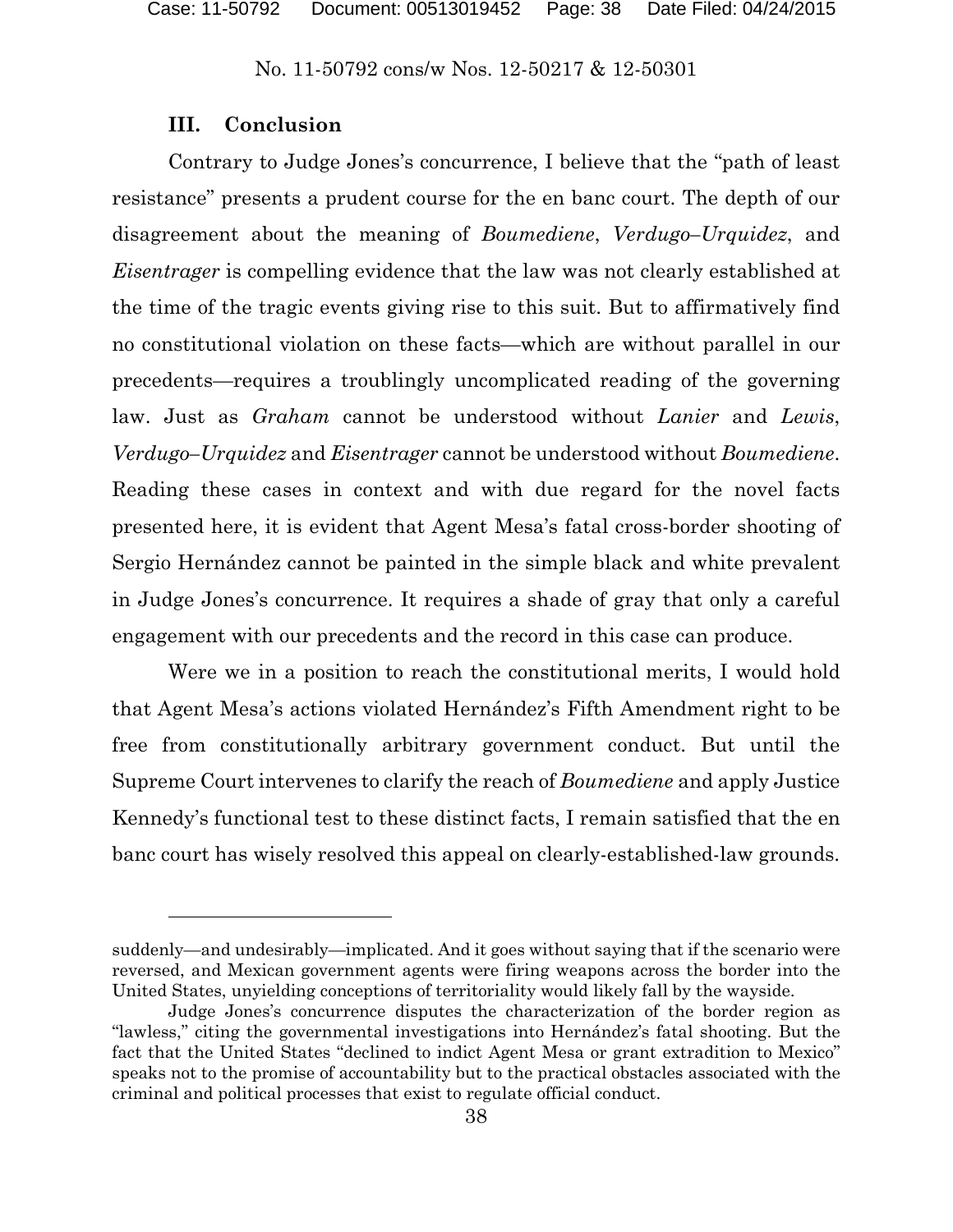I respectfully concur in the en banc opinion.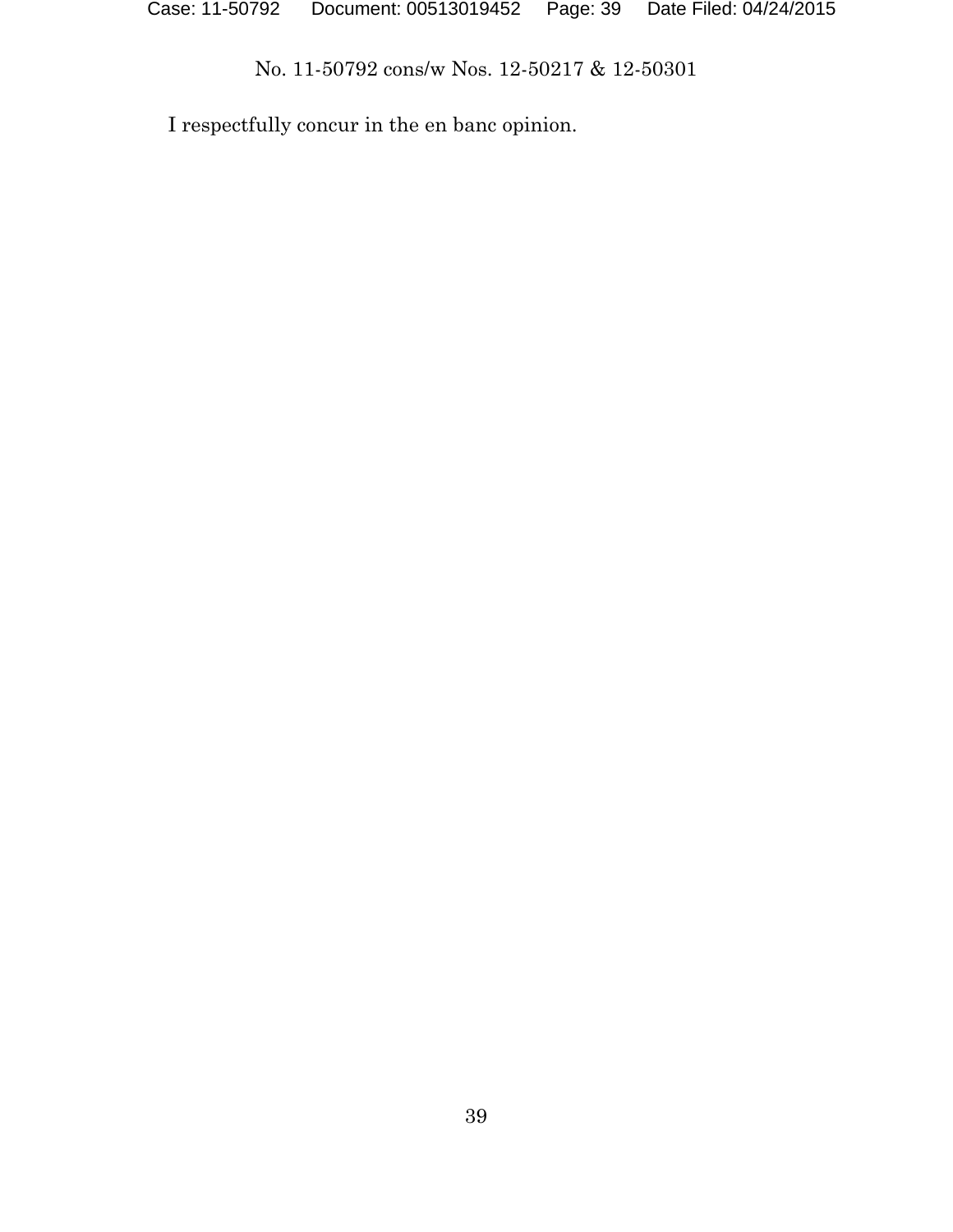Case: 11-50792 Document: 00513019452 Page: 40 Date Filed: 04/24/2015

No. 11-50792 Cons/w Nos. 12-50217 & 12-50301

CATHARINA HAYNES, Circuit Judge, joined by SOUTHWICK and HIGGINSON, Circuit Judges, concurring:

I concur in the judgment of the court.<sup>[1](#page-39-0)</sup> I write separately to address the question of sovereign immunity for the United States in more detail. As the reinstated panel opinion correctly notes, the Alien Tort Statute ("ATS") is a jurisdictional statute but is not "stillborn." *Hernandez*, 757 F.3d at 258; *Sosa v. Alvarez-Machain*, 542 U.S. 692, 714 (2004). It provides a forum in United States courts for tort claims by aliens alleging a violation of "the law of nations."<sup>2</sup> 28 U.S.C. § 1350. The panel majority opinion nonetheless determines that Congress must explicitly waive sovereign immunity to make such torts committed in violation of the "law of nations" actionable against the United States (substituted for one of its officers)—as eloquently described in the special concurrence filed by Judge Jones ("Special Concurrence").[3](#page-39-2) That may be a fair understanding of the current state of the law in this area. But I

<sup>&</sup>lt;sup>1</sup> I also concur in the reasoning of the en banc opinion as supplemented herein.

<span id="page-39-1"></span><span id="page-39-0"></span><sup>2</sup> The parties and panel majority opinion focus on whether sovereign immunity bars an ATS suit, rather than on whether killing an unarmed civilian without any provocation or just cause would violate the types of international norms contemplated by the ATS in the phrase "law of nations." *See, e.g.*, *Hernandez*, 757 F.3d at 259 (assuming *arguendo* that Plaintiffs averred a violation of the "law of nations" the ATS would recognize by alleging "that the United States violated the international prohibition against 'extrajudicial killings'"). For purposes of this discussion, I will assume that killing a civilian without any provocation or just cause would violate the law of nations, as did the panel majority opinion. *Id.*

<span id="page-39-2"></span><sup>3</sup> Because Mesa's conduct occurred in the United States, I do not view *Kiobel v. Royal Dutch Petroleum Co.*, 133 S. Ct. 1659 (2013), cited by the government here, as barring an action under the ATS. *See id.* at 1669 ("[A]ll the relevant conduct took place outside the United States," such that the ATS did not provide a United States forum for the international tort claimed in that case); *see also id.* at 1670 (Alito, J., concurring) ("[A] putative ATS cause of action will fall within the scope of the presumption against extraterritoriality . . . unless the domestic conduct is sufficient to violate an international law norm that satisfies *Sosa*'s requirements of definiteness and acceptance among civilized nations.").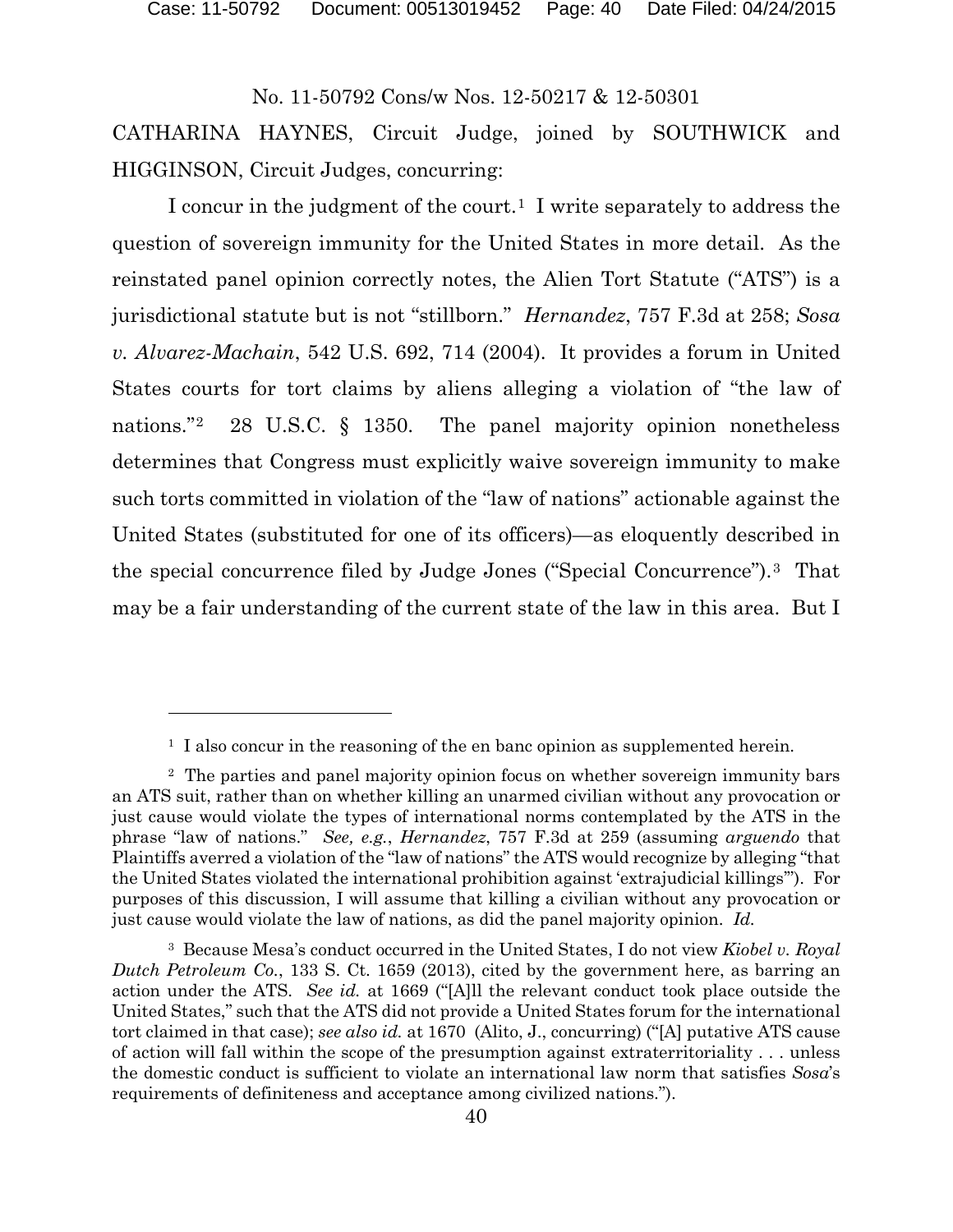wish to address some undeveloped implications of what the Supreme Court has so far held, above all in its extended treatment of the ATS in *Sosa*.

As the panel majority opinion notes, *Sosa* holds that federal courts can recognize a "limited" number of international common law torts that fall within the rubric of the ATS. *See Sosa*, 542 U.S. at 712. Left unaddressed is the question of whether any such common law torts would make the sovereign immunity of the United States unavailable. Put another way, if the United States *has* sovereign immunity as the Special Concurrence asserts, then I agree that it must be expressly waived in order for a lawsuit such as this one to be viable. But if there is a category of torts (violations of the law of nations, for example) that change the ordinary rules of sovereign immunity because these acts cannot be authorized by the sovereign, then a country either would lack any such immunity to waive or would not be permitted to substitute for one of its officers.

The Fourth Circuit recently discussed this possibility, noting in the context of foreign official immunity:

Unlike private acts that do not come within the scope of foreign official immunity, *jus cogens* violations may well be committed under color of law and, in that sense, constitute acts performed in the course of the foreign official's employment by the Sovereign. However, as a matter of international and domestic law, *jus cogens* violations are, by definition, acts that are not officially authorized by the Sovereign.

*Yousuf v. Samantar*, 699 F.3d 763, 775–76 (4th Cir. 2012) (citing *Siderman de Blake v. Republic of Argentina*,[4](#page-40-0) 965 F.2d 699, 718 (9th Cir. 1992)

<span id="page-40-0"></span><sup>4</sup> At issue in *Siderman* was a foreign state's immunity from suit under the Foreign Sovereign Immunities Act ("FSIA"), 28 U.S.C. § 1602 *et seq*. 965 F.2d at 718–19. The *Siderman* court's discussion of *jus cogens* supports the views expressed in this concurrence; yet, that court ultimately found that it had no jurisdiction over a foreign state (Argentina) because the Supreme Court in *Argentine Republic v. Amerada Hess Shipping Corporation*, 488 U.S. 428, 433 (1989), has interpreted the FSIA as a complete and exclusive scheme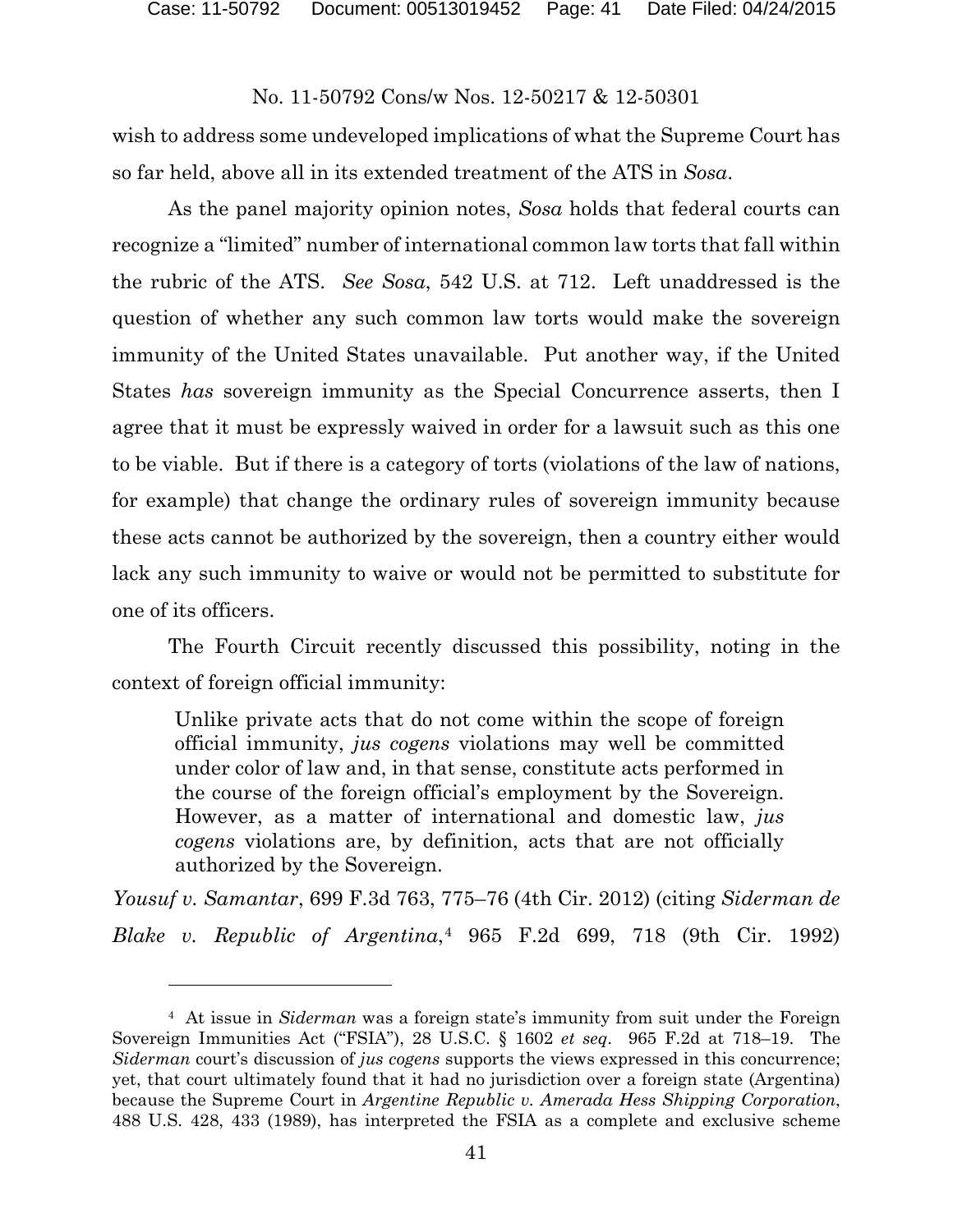$\overline{a}$ 

# No. 11-50792 Cons/w Nos. 12-50217 & 12-50301

("International law does not recognize an act that violates *jus cogens* as a sovereign act.")).

In turn, *jus cogens* norms are a form of customary international law, a term often used instead of the phrase "law of nations." *See generally* Gwynne L. Skinner, *Roadblocks to Remedies: Recently Developed Barriers to Relief for Aliens Injured by U.S. Officials, Contrary to the Founders' Intent*, 47 U. RICH. L. REV. 555, 565 (2013) ("The ATS gives federal courts jurisdiction over tort claims brought by aliens for violations of the law of nations, a term now seen as synonymous with customary international law."); Ernest A. Young, *Sorting Out the Debate over Customary International Law*, 42 VA. J. INT'L L. 365, 448 (2002) ("[M]ost courts [interpreting the ATS] seem to have limited the scope of actionable customary international law to fundamental or jus cogens norms . . . ."); Justin D. Cummins, *Invigorating Labor: A Human Rights Approach in the United States*, 19 EMORY INT'L L. REV. 1, 5 n.12 (2005) ("Jus cogens 'is now widely accepted . . . as a principle of customary law (albeit of higher status)."" (quoting RESTATEMENT (THIRD) OF FOREIGN RELATIONS § 102 n.6)); *cf. Siderman*, 965 F.2d at 715 (noting that *jus cogens* differs from customary international law in that "customary international law derives solely from the consent of states, [while] the fundamental and universal norms constituting *jus cogens* [derive from customary laws considered binding on all

governing foreign state immunity in U.S. courts. *See Siderman*, 965 F.2d at 718–19; *see also Amerada Hess*, 488 U.S. at 433–34 (noting the Court "start[ed] from the settled proposition that the subject-matter jurisdiction of the lower federal courts is determined by Congress in the exact degrees and character which to Congress may seem proper for the public good" and holding that "the text and structure of the FSIA demonstrate Congress' intention that the FSIA be the sole basis for obtaining jurisdiction over a foreign state in our courts" (citations and internal quotation marks omitted)). Congress does not appear to have acted in the same way to define federal court jurisdiction over suits against the United States by foreign nationals under the ATS, except through the ATS itself. Therefore, it is imperative to consider *jus cogens* and its impact on the United States's immunity in light of the Court's painstaking interpretation of the ATS in *Sosa* and the common law torts recognized therein.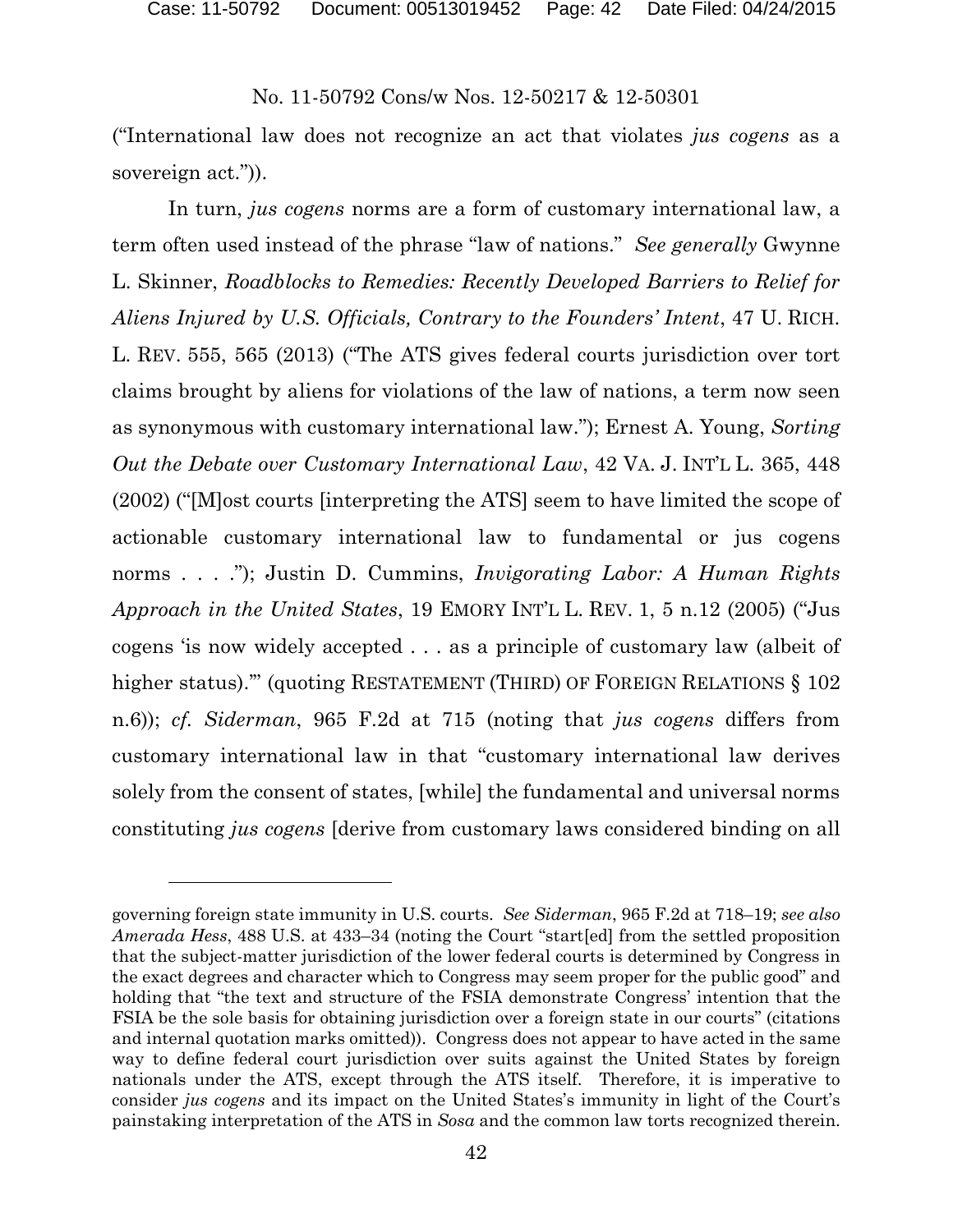nations and] transcend such consent, as exemplified by the theories underlying the judgments of the Nuremberg tribunals following World War II"); *Sanchez-Espinoza v. Reagan*, 770 F.2d 202, 206–07 (D.C. Cir. 1985) (Scalia, Circuit J.) (describing "the law of nations [as] so-called customary international law, arising from the customs and usages of civilized nations" (citation and internal quotation marks omitted)).

Although not all *jus cogens* norms may fall within the category of international common law torts that federal courts can recognize under *Sosa*, it seems logical that cognizable *jus cogens* norms may preclude a sovereign immunity defense. *Cf.* Thomas H. Lee, *The Safe-Conduct Theory of the Alien Tort Statute*, 106 COLUM. L. REV. 830, 879–82, 890–95, 901–08 (2006) (analyzing history, *Sosa*, and legislative documents from the founding era to postulate about which international common law torts are cognizable under the ATS); Sarah H. Cleveland, *The Kiobel Presumption and Extraterritoriality*, 52 COLUM. J. TRANSNAT'L L. 8, 17–19 (2013) (similar, but arguing for a more expansive view of which torts are cognizable, especially in the extraterritorial context); *cf. also The Paquete Habana*, 175 U.S. 677, 700–01 (1900) ("International law is part of our law, and must be ascertained and administered by the courts of justice of appropriate jurisdiction . . . ."); *Estate of Amergi ex rel. Amergi v. Palestinian Auth.*, 611 F.3d 1350, 1363–64 (11th Cir. 2010) (describing the type of international tort that federal courts may recognize under the ATS and *Sosa*). Plaintiffs raise this argument—that sovereign immunity may be unavailable for a category of *jus cogens* torts or other violations of the law of nations—but neither the reinstated panel nor the en banc opinion addresses it.

*Sosa* also did not address sovereign immunity vis-à-vis the ATS. In that case, the Court only considered the claims of a foreign national named Alvarez-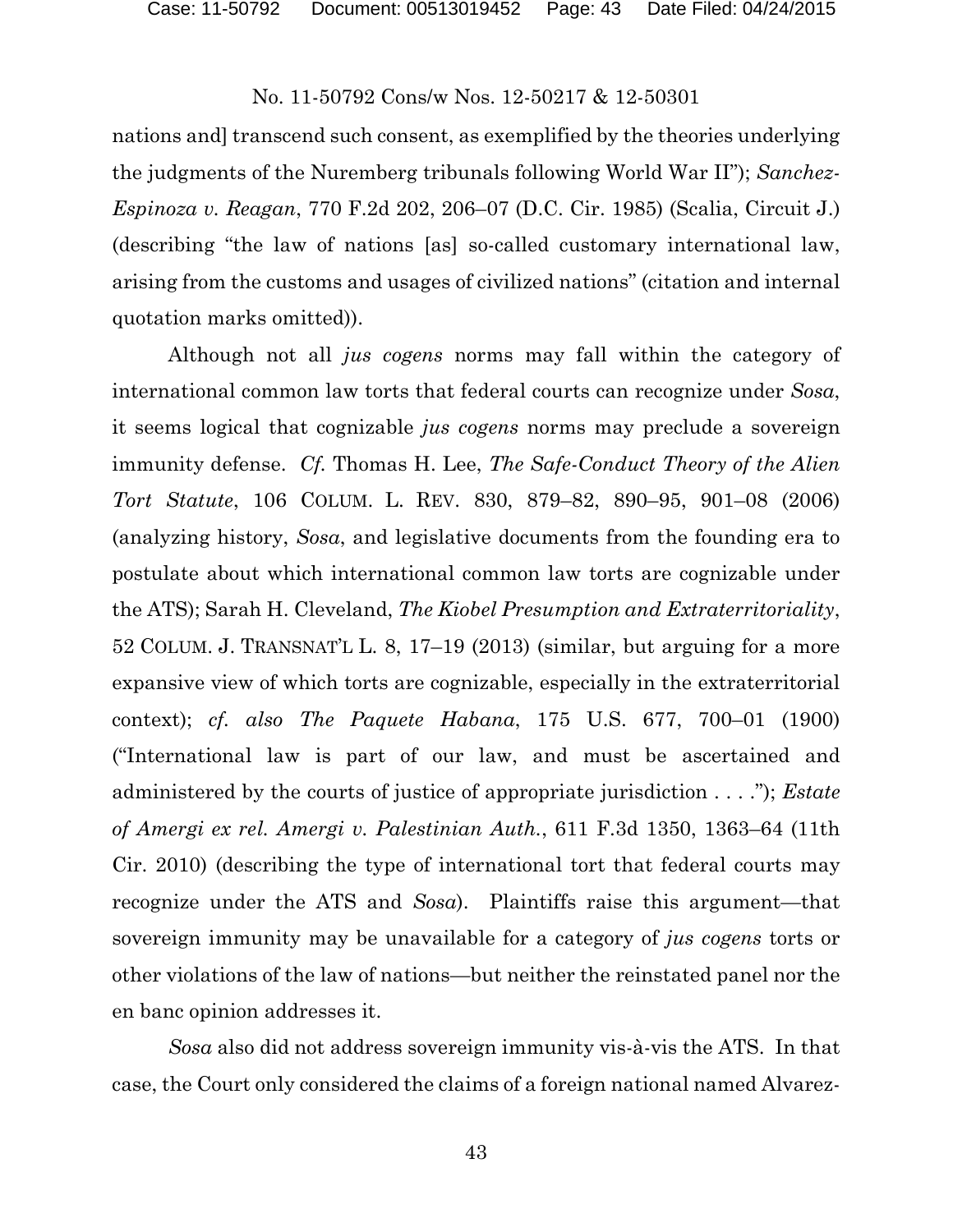$\overline{a}$ 

### No. 11-50792 Cons/w Nos. 12-50217 & 12-50301

Machain that he was kidnapped by another foreign national, Sosa, at the behest of the U.S. Drug Enforcement Administration ("DEA"). 542 U.S. at 698–99. The Court ultimately held that the alleged international norm in question was insufficient to support a claim under the common law underlying the ATS. *Id.* at 712. *Sosa*'s language, however, hints at the idea that the ATS contemplated something broader than merely giving jurisdiction for an action Congress authorizes: "[T]here is every reason to suppose that the First Congress did not pass the ATS as a jurisdictional convenience to be placed on the shelf for use by a future Congress . . . ." *Id.* at 719.

Unlike *Sosa*, here the United States was substituted for Mesa under the Westfall Act. Plaintiffs could have sought (but did not seek) federal-court review of the Attorney General's scope-of-employment certification under the Westfall Act. *See Gutierrez de Martinez v. Lamagno*, 515 U.S. 417, 420 (1995); *see also Osborn v. Haley*, 549 U.S. 225 (2007). Indeed, given Plaintiffs' argument that *jus cogens* violations are not legitimate official acts, Plaintiffs may have had a strong basis for raising such a challenge.[5](#page-43-0) *See, e.g.*, *Yousuf*, 699 F.3d at 776 (distinguishing between status- and conduct-based immunity). Moreover, I note that the Special Concurrence does not take issue with the observation that Plaintiffs chose not to pursue this viable option for challenging Mesa's conduct.

<span id="page-43-0"></span><sup>5</sup> Thus, Plaintiffs' concern that people in Mesa's situation can commit wrongful acts with impunity is not accurate. A *Bivens* action does not stand alone as Plaintiffs' last resort to seek review of this tragedy. In addition to challenging the substitution by the United States, Plaintiffs may be able to seek redress in Mexican courts or through Mexican diplomatic channels. *See* 18 U.S.C. § 3184. State processes may also be available. *See* 28 U.S.C. § 2679(d)(3). Finally, Congress has exemplars both for establishing a compensation system for victims of United States government overseas torts, *see* 21 U.S.C. § 904, and also for waiving foreign sovereign immunity, *see* 28 U.S.C. § 1605(a).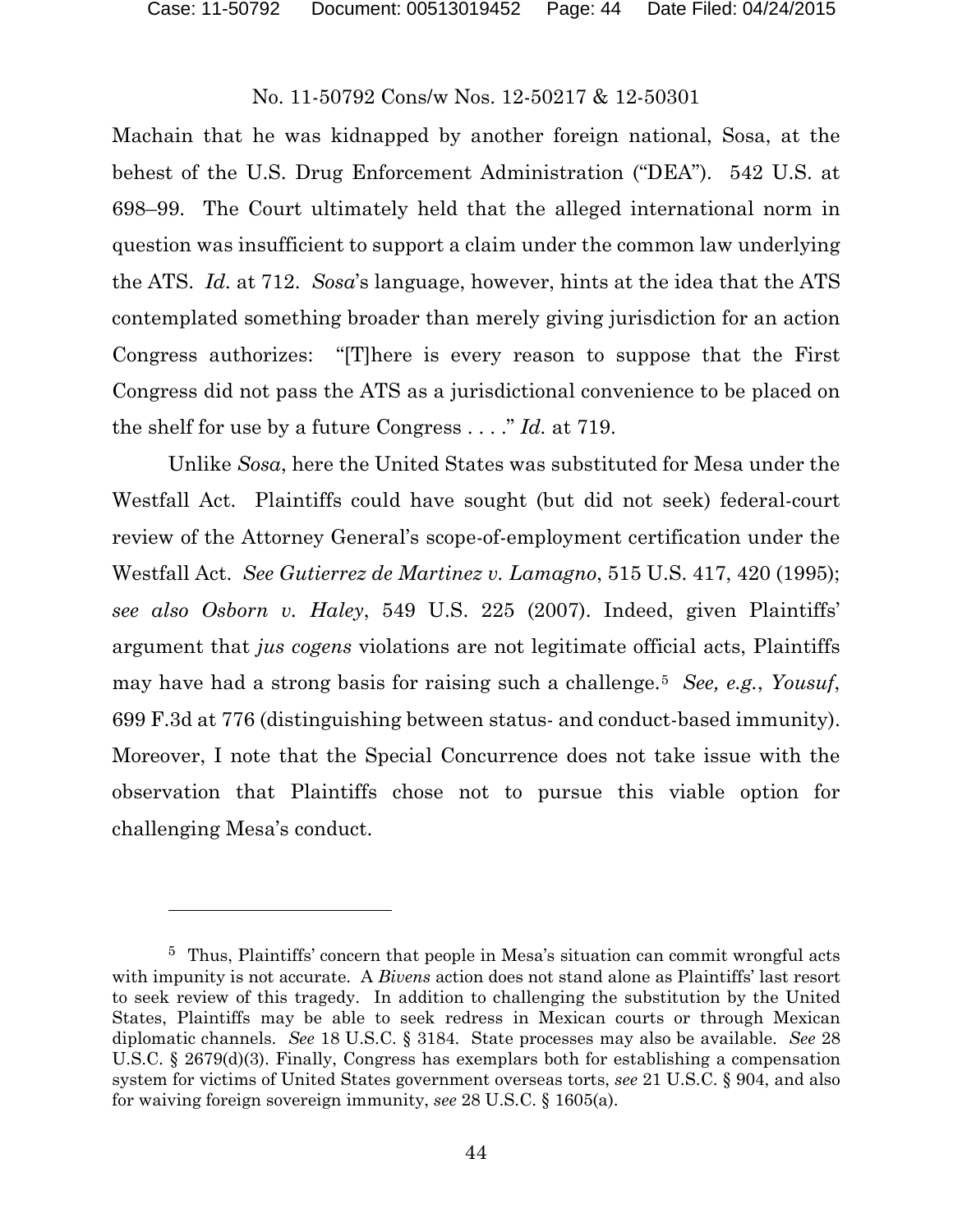I conclude that Plaintiffs' argument on sovereign immunity and the ATS has some force. But in this area of great delicacy involving international diplomacy and United States sovereign immunity, I believe it is best to leave this issue to the Supreme Court or at least to a court more appropriately positioned to address these intricate issues. *See Sosa*, 542 U.S. at 725 ("[T]here are good reasons for a restrained conception of the discretion a federal court should exercise in considering a new cause of action of this kind."); *id.* at 728 (similar); *see also id.* at 750 (Scalia, J., concurring in part and concurring in the judgment) (decrying the notion that lower federal courts will be determining "perceived international norms"). Accordingly, I concur in the judgment of the en banc court.